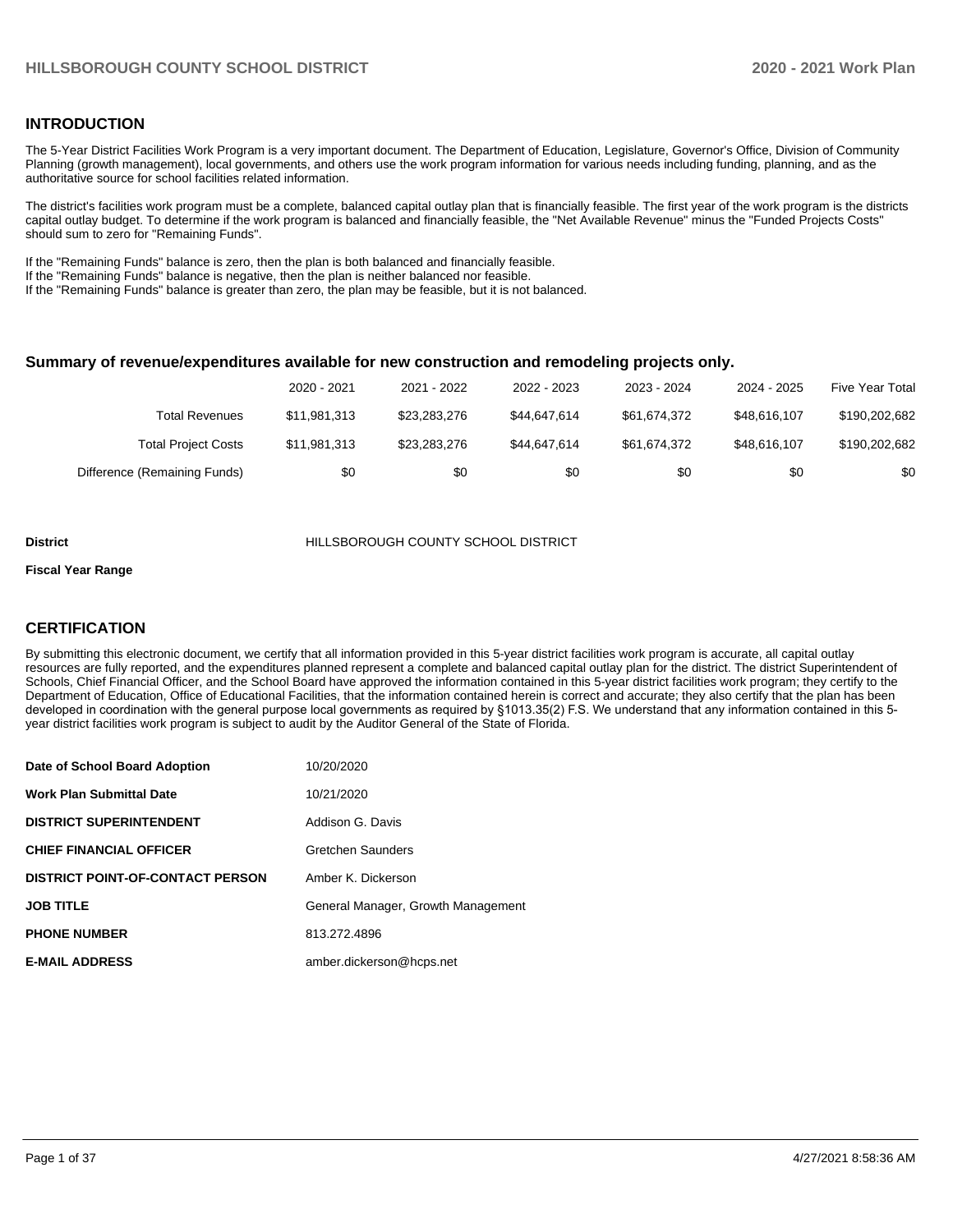# **Expenditures**

#### **Expenditure for Maintenance, Repair and Renovation from 1.50-Mills and PECO**

Annually, prior to the adoption of the district school budget, each school board must prepare a tentative district facilities work program that includes a schedule of major repair and renovation projects necessary to maintain the educational and ancillary facilities of the district.

| Item                                          | 2020 - 2021<br><b>Actual Budget</b> | 2021 - 2022<br>Projected | 2022 - 2023<br>Projected | 2023 - 2024<br>Projected | 2024 - 2025<br>Projected | <b>Total</b>  |
|-----------------------------------------------|-------------------------------------|--------------------------|--------------------------|--------------------------|--------------------------|---------------|
| <b>HVAC</b>                                   | \$0                                 | \$0                      | \$0                      | \$0                      | \$0                      | \$0           |
| Locations: No Locations for this expenditure. |                                     |                          |                          |                          |                          |               |
| Flooring                                      | \$0                                 | \$0                      | \$0                      | \$0                      | \$0                      | \$0           |
| Locations: No Locations for this expenditure. |                                     |                          |                          |                          |                          |               |
| Roofing                                       | \$0                                 | \$0                      | \$0                      | \$0                      | \$0                      | \$0           |
| Locations: No Locations for this expenditure. |                                     |                          |                          |                          |                          |               |
| Safety to Life                                | \$0                                 | \$0                      | \$0                      | \$0                      | \$0                      | \$0           |
| Locations: No Locations for this expenditure. |                                     |                          |                          |                          |                          |               |
| Fencing                                       | \$0                                 | \$0                      | \$0                      | \$0                      | \$0                      | \$0           |
| Locations: No Locations for this expenditure. |                                     |                          |                          |                          |                          |               |
| Parking                                       | \$0                                 | \$0                      | \$0                      | \$0                      | \$0                      | \$0           |
| Locations: No Locations for this expenditure. |                                     |                          |                          |                          |                          |               |
| Electrical                                    | \$0                                 | \$0                      | \$0                      | \$0                      | \$0                      | \$0           |
| Locations: No Locations for this expenditure. |                                     |                          |                          |                          |                          |               |
| Fire Alarm                                    | \$0                                 | \$0                      | \$0                      | \$0                      | \$0                      | \$0           |
| Locations: No Locations for this expenditure. |                                     |                          |                          |                          |                          |               |
| Telephone/Intercom System                     | \$0                                 | \$0                      | \$0                      | \$0                      | \$0                      | \$0           |
| Locations: No Locations for this expenditure. |                                     |                          |                          |                          |                          |               |
| <b>Closed Circuit Television</b>              | \$0                                 | \$0                      | \$0                      | \$0                      | \$0                      | \$0           |
| Locations: No Locations for this expenditure. |                                     |                          |                          |                          |                          |               |
| Paint                                         | \$0                                 | \$0                      | \$0                      | \$0                      | \$0                      | \$0           |
| Locations: No Locations for this expenditure. |                                     |                          |                          |                          |                          |               |
| Maintenance/Repair                            | \$128,588,045                       | \$151,900,925            | \$171,249,452            | \$184,988,845            | \$197,899,580            | \$834,626,847 |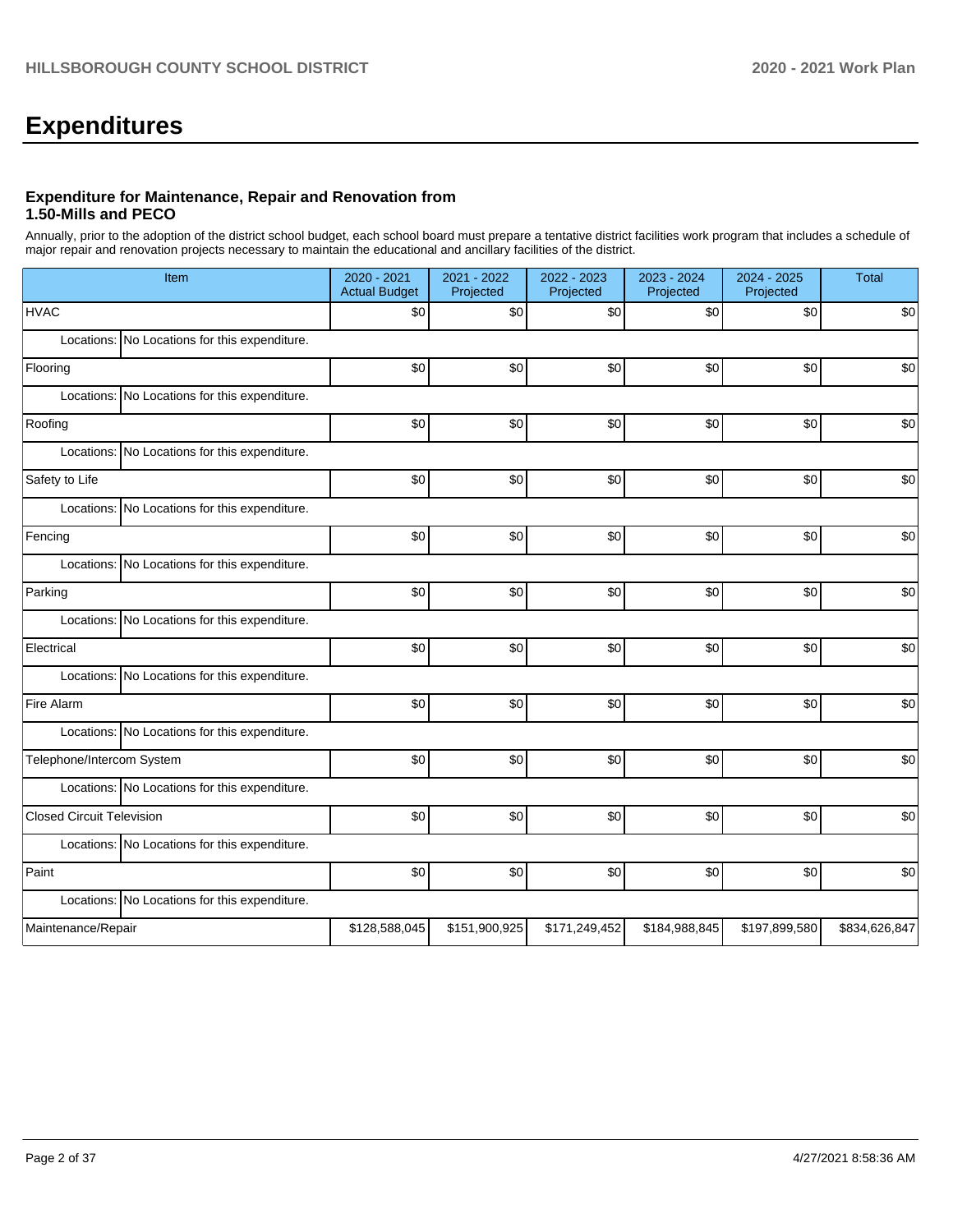| Locations: | 40th STREET VEHICLE MAINTENANCE BUILDING, ADAMS MIDDLE, ALAFIA ELEMENTARY, ALEXANDER ELEMENTARY, ALONSO HIGH<br>ANDERSON ELEMENTARY, APARICIO-LEVY TECHNICAL COLLEGE, APOLLO BEACH ELEMENTARY, AREA I OFFICE, AREA III OFFICE<br>AREA VII OFFICE, AREA VIII OFFICE, ARMWOOD SENIOR HIGH, BAILEY ELEMENTARY SCHOOL, BALLAST POINT ELEMENTARY,<br>BARRINGTON MIDDLE SCHOOL, BAY CREST ELEMENTARY, BELLAMY ELEMENTARY, BENITO MIDDLE, BEVIS ELEMENTARY, BING<br>ELEMENTARY, BLAKE SENIOR HIGH, BLOOMINGDALE SENIOR HIGH, BOWERS WHITLEY CAREER CENTER, BOYETTE SPRINGS<br>ELEMENTARY, BRANDON ALTERNATIVE, BRANDON SENIOR HIGH, BREWSTER TECHNICAL COLLEGE, BROOKER ELEMENTARY,<br>BROWARD ELEMENTARY, BRYAN ELEMENTARY, BRYANT ELEMENTARY, BUCHANAN MIDDLE, BUCKHORN ELEMENTARY, BURNETT<br>MIDDLE, BURNEY ELEMENTARY, BURNS MIDDLE, CAMINITI EXCEPTIONAL STUDENT EDUCATION CENTER, CANNELLA<br>ELEMENTARY, CARROLLWOOD ELEMENTARY, CARVER EXCEPTIONAL CENTER, CHAMBERLAIN SENIOR HIGH, CHIARAMONTE<br>ELEMENTARY, CHILDREN SERVICES CENTER, CHILES ELEMENTARY, CIMINO ELEMENTARY, CITRUS PARK ELEMENTARY, CLAIR-<br>MEL ELEMENTARY, CLARK ELEMENTARY, CLAYWELL ELEMENTARY, CLEVELAND ELEMENTARY, COLEMAN MIDDLE, COLLINS<br>ELEMENTARY, COLSON ELEMENTARY, CORK ELEMENTARY, CORR ELEMENTARY, CRESTWOOD ELEMENTARY, CYPRESS CREEK<br>ELEMENTARY, D. W. WATERS CENTER, DAVIDSEN MIDDLE, DAVIS ELEMENTARY, DAWSON ELEMENTARY, DEER PARK ELEMENTAF<br>DESOTO ELEMENTARY, DICKENSON ELEMENTARY, DOBY ELEMENTARY, DOROTHY THOMAS EXCEPTIONAL CENTER, DOVER<br>ELEMENTARY, DOWDELL MIDDLE, DR. CARTER G. WOODSON PK-8 SCHOOL, DUNBAR ELEMENTARY, DURANT SENIOR HIGH, EAST<br>BAY SENIOR HIGH, EDISON ELEMENTARY, EGYPT LAKE ELEMENTARY, EISENHOWER MIDDLE, ERWIN TECHNICAL COLLEGE,<br>ESSRIG ELEMENTARY, FARNELL MIDDLE, FERRELL MIDDLE MAGNET, FISHHAWK CREEK ELEMENTARY, FOLSOM ELEMENTARY,<br>FOREST HILLS ELEMENTARY, FOSTER ELEMENTARY, FRANKLIN MIDDLE, FREEDOM SENIOR HIGH, FROST ELEMENTARY,<br>FURNITURE REFINISHING, GAITHER SENIOR HIGH, GARY ADULT CENTER , GIBSONTON ELEMENTARY, GIUNTA MIDDLE SCHOOL,<br>GORRIE ELEMENTARY, GRADY ELEMENTARY, GRAHAM ELEMENTARY, GRECO MIDDLE SCHOOL, GREEN STREET OFFICES,<br>HAMMOND ELEMENTARY, HANNA WAREHOUSE, HERITAGE ELEMENTARY, HILL MIDDLE, HILLSBOROUGH SENIOR HIGH, HUNTERS<br>GREEN ELEMENTARY, INSTRUCTIONAL SERVICES CENTER, IPPOLITO ELEMENTARY, JACKSON ELEMENTARY, JAMES ELEMENTAR<br>SCHOOL, JEFFERSON SENIOR HIGH, JENNINGS MIDDLE, JUST ELEMENTARY, KENLY ELEMENTARY, KIMBELL ELEMENTARY, KING<br>SENIOR HIGH, KINGSWOOD ELEMENTARY, KNIGHTS (OLD), KNIGHTS ELEMENTARY, LAKE MAGDALENE ELEMENTARY, LAMB<br>ELEMENTARY, LANIER ELEMENTARY, LAVOY EXCEPTIONAL STUDENT EDUCATION CENTER, LEAREY TECHNICAL COLLEGE,<br>LENNARD HIGH SCHOOL, LETO SENIOR HIGH, LEWIS ELEMENTARY, LIBERTY MIDDLE, LIMONA ELEMENTARY, LINCOLN<br>ELEMENTARY, LITHIA SPRINGS ELEMENTARY, LOCKHART ELEMENTARY, LOMAX ELEMENTARY, LOPEZ ELEMENTARY, LOPEZ<br>EXCEPTIONAL STUDENT EDUCATION CENTER, LOWRY ELEMENTARY, LUTZ K-8 SCHOOL, MABRY ELEMENTARY, MACFARLANE<br>ELEMENTARY, MADISON MIDDLE, MAINTENANCE EAST, MAINTENANCE OPERATIONS CENTER, MAINTENANCE WEST, MANGO<br>ELEMENTARY, MANHATTAN CENTER, MANISCALCO K-8 SCHOOL, MANN MIDDLE, MARSHALL MIDDLE, MARTINEZ MIDDLE,<br>MCDONALD ELEMENTARY, MCKITRICK ELEMENTARY, MCLANE MIDDLE, MEMORIAL MIDDLE, MENDENHALL ELEMENTARY,<br>MIDDLETON SENIOR HIGH, MILES ELEMENTARY, MINTZ ELEMENTARY, MITCHELL ELEMENTARY, MONROE MIDDLE, MORGAN<br>WOODS ELEMENTARY, MORT ELEMENTARY, MULLER ELEMENTARY, MULRENNAN MIDDLE, NELSON ELEMENTARY, NEWSOME<br>SENIOR HIGH, NIFONG BUILDING, NORTH TAMPA ALTERNATIVE CENTER, NORTHWEST ELEMENTARY, OAK GROVE ELEMENTARY,<br>OAK PARK ELEMENTARY, ORANGE GROVE MIDDLE, PALM RIVER ELEMENTARY, PIERCE MIDDLE, PINECREST ELEMENTARY, PIZZC<br>K-8 SCHOOL, PLANT CITY SENIOR HIGH, PLANT SENIOR HIGH, POTTER ELEMENTARY, PRIDE ELEMENTARY, PROGRESS VILLAGE<br>MIDDLE, RAMPELLO DOWNTOWN PARTNERSHIP, RANDALL MIDDLE, RAYMOND O SHELTON ADMINISTRATIVE CENTER, REDDICK<br>ELEMENTARY SCHOOL, RIVERHILLS ELEMENTARY, RIVERVIEW ELEMENTARY, RIVERVIEW SENIOR HIGH, ROBINSON ELEMENTARY<br>ROBINSON SENIOR HIGH, ROBLES ELEMENTARY, RODGERS MIDDLE, ROLAND PARK K-8, ROOSEVELT ELEMENTARY, RUSKIN<br>ELEMENTARY, SANCHEZ SERVICE CENTER, SCHMIDT ELEMENTARY, SCHWARZKOPF ELEMENTARY, SEFFNER ELEMENTARY,<br>SEMINOLE ELEMENTARY, SESSUMS ELEMENTARY, SHAW ELEMENTARY, SHEEHY ELEMENTARY, SHIELDS MIDDLE, SHORE<br>ELEMENTARY, SICKLES SENIOR HIGH, SIMMONS CAREER CENTER, SLIGH MIDDLE, SMITH MIDDLE SCHOOL, SOUTH COUNTY<br>CAREER CENTER, SPOTO HIGH SCHOOL, SPRINGHEAD ELEMENTARY, STEINBRENNER HIGH SCHOOL, STEWART MIDDLE,<br>STOWERS ELEMENTARY SCHOOL, STRAWBERRY CREST HIGH SCHOOL, SULPHUR SPRINGS K-8 COMMUNITY SCHOOL,<br>SUMMERFIELD CROSSINGS, SUMMERFIELD ELEMENTARY, SYMMES ELEMENTARY, TAMPA BAY BOULEVARD ELEMENTARY, TAMP/<br>BAY TECHNICAL HIGH SCHOOL, TAMPA HEIGHTS ELEMENTARY SCHOOL, TAMPA PALMS ELEMENTARY, TEMPLE TERRACE<br>ELEMENTARY, THOMPSON ELEMENTARY, THONOTOSASSA ELEMENTARY, TINKER K-8, TOMLIN MIDDLE, TOWN & COUNTRY<br>ELEMENTARY, TRANSPORTATION OPERATIONS CENTER, TRAPNELL ELEMENTARY, TURKEY CREEK MIDDLE, TURNER BARTELS K-<br>, TWIN LAKES ELEMENTARY, VALRICO ELEMENTARY, VELASCO STUDENT SERVICE CENTER, WALDEN LAKE ELEMENTARY,<br>WALKER MIDDLE, WASHINGTON ELEMENTARY, WEBB MIDDLE, WEST SHORE ELEMENTARY, WEST TAMPA ELEMENTARY,<br>WESTCHASE ELEMENTARY, WHARTON SENIOR HIGH, WILLIAMS MIDDLE, WILSON ELEMENTARY, WILSON MIDDLE, WIMAUMA<br>ELEMENTARY, WITTER ELEMENTARY, WOODBRIDGE ELEMENTARY, YATES ELEMENTARY, YOUNG MIDDLE |               |               |               |               |               |               |
|------------|----------------------------------------------------------------------------------------------------------------------------------------------------------------------------------------------------------------------------------------------------------------------------------------------------------------------------------------------------------------------------------------------------------------------------------------------------------------------------------------------------------------------------------------------------------------------------------------------------------------------------------------------------------------------------------------------------------------------------------------------------------------------------------------------------------------------------------------------------------------------------------------------------------------------------------------------------------------------------------------------------------------------------------------------------------------------------------------------------------------------------------------------------------------------------------------------------------------------------------------------------------------------------------------------------------------------------------------------------------------------------------------------------------------------------------------------------------------------------------------------------------------------------------------------------------------------------------------------------------------------------------------------------------------------------------------------------------------------------------------------------------------------------------------------------------------------------------------------------------------------------------------------------------------------------------------------------------------------------------------------------------------------------------------------------------------------------------------------------------------------------------------------------------------------------------------------------------------------------------------------------------------------------------------------------------------------------------------------------------------------------------------------------------------------------------------------------------------------------------------------------------------------------------------------------------------------------------------------------------------------------------------------------------------------------------------------------------------------------------------------------------------------------------------------------------------------------------------------------------------------------------------------------------------------------------------------------------------------------------------------------------------------------------------------------------------------------------------------------------------------------------------------------------------------------------------------------------------------------------------------------------------------------------------------------------------------------------------------------------------------------------------------------------------------------------------------------------------------------------------------------------------------------------------------------------------------------------------------------------------------------------------------------------------------------------------------------------------------------------------------------------------------------------------------------------------------------------------------------------------------------------------------------------------------------------------------------------------------------------------------------------------------------------------------------------------------------------------------------------------------------------------------------------------------------------------------------------------------------------------------------------------------------------------------------------------------------------------------------------------------------------------------------------------------------------------------------------------------------------------------------------------------------------------------------------------------------------------------------------------------------------------------------------------------------------------------------------------------------------------------------------------------------------------------------------------------------------------------------------------------------------------------------------------------------------------------------------------------------------------------------------------------------------------------------------------------------------------------------------------------------------------------------------------------------------------------------------------------------------------------------------------------------------------------------------------------------------------------------------------------------------------------------------------------------------------------------------------------------------------------------------------------------------------------------------------------------------------------------------------------------------------------------------------------------------------------------------|---------------|---------------|---------------|---------------|---------------|---------------|
|            |                                                                                                                                                                                                                                                                                                                                                                                                                                                                                                                                                                                                                                                                                                                                                                                                                                                                                                                                                                                                                                                                                                                                                                                                                                                                                                                                                                                                                                                                                                                                                                                                                                                                                                                                                                                                                                                                                                                                                                                                                                                                                                                                                                                                                                                                                                                                                                                                                                                                                                                                                                                                                                                                                                                                                                                                                                                                                                                                                                                                                                                                                                                                                                                                                                                                                                                                                                                                                                                                                                                                                                                                                                                                                                                                                                                                                                                                                                                                                                                                                                                                                                                                                                                                                                                                                                                                                                                                                                                                                                                                                                                                                                                                                                                                                                                                                                                                                                                                                                                                                                                                                                                                                                                                                                                                                                                                                                                                                                                                                                                                                                                                                                                                                                          |               |               |               |               |               |               |
|            | <b>Sub Total:</b>                                                                                                                                                                                                                                                                                                                                                                                                                                                                                                                                                                                                                                                                                                                                                                                                                                                                                                                                                                                                                                                                                                                                                                                                                                                                                                                                                                                                                                                                                                                                                                                                                                                                                                                                                                                                                                                                                                                                                                                                                                                                                                                                                                                                                                                                                                                                                                                                                                                                                                                                                                                                                                                                                                                                                                                                                                                                                                                                                                                                                                                                                                                                                                                                                                                                                                                                                                                                                                                                                                                                                                                                                                                                                                                                                                                                                                                                                                                                                                                                                                                                                                                                                                                                                                                                                                                                                                                                                                                                                                                                                                                                                                                                                                                                                                                                                                                                                                                                                                                                                                                                                                                                                                                                                                                                                                                                                                                                                                                                                                                                                                                                                                                                                        | \$128,588,045 | \$151,900,925 | \$171,249,452 | \$184,988,845 | \$197,899,580 | \$834,626,847 |
|            |                                                                                                                                                                                                                                                                                                                                                                                                                                                                                                                                                                                                                                                                                                                                                                                                                                                                                                                                                                                                                                                                                                                                                                                                                                                                                                                                                                                                                                                                                                                                                                                                                                                                                                                                                                                                                                                                                                                                                                                                                                                                                                                                                                                                                                                                                                                                                                                                                                                                                                                                                                                                                                                                                                                                                                                                                                                                                                                                                                                                                                                                                                                                                                                                                                                                                                                                                                                                                                                                                                                                                                                                                                                                                                                                                                                                                                                                                                                                                                                                                                                                                                                                                                                                                                                                                                                                                                                                                                                                                                                                                                                                                                                                                                                                                                                                                                                                                                                                                                                                                                                                                                                                                                                                                                                                                                                                                                                                                                                                                                                                                                                                                                                                                                          |               |               |               |               |               |               |

| <b>PECO Maintenance Expenditures</b> | \$0 <sub>1</sub> | \$3.547.878   | \$3,547,878   | \$3.547.878   | \$3,547,878   | \$14,191,512  |
|--------------------------------------|------------------|---------------|---------------|---------------|---------------|---------------|
| 1.50 Mill Sub Total: I               | \$128,588,045    | \$148.353.047 | \$167.701.574 | \$181,440,967 | \$194,351,702 | \$820,435,335 |

No items have been specified.

|--|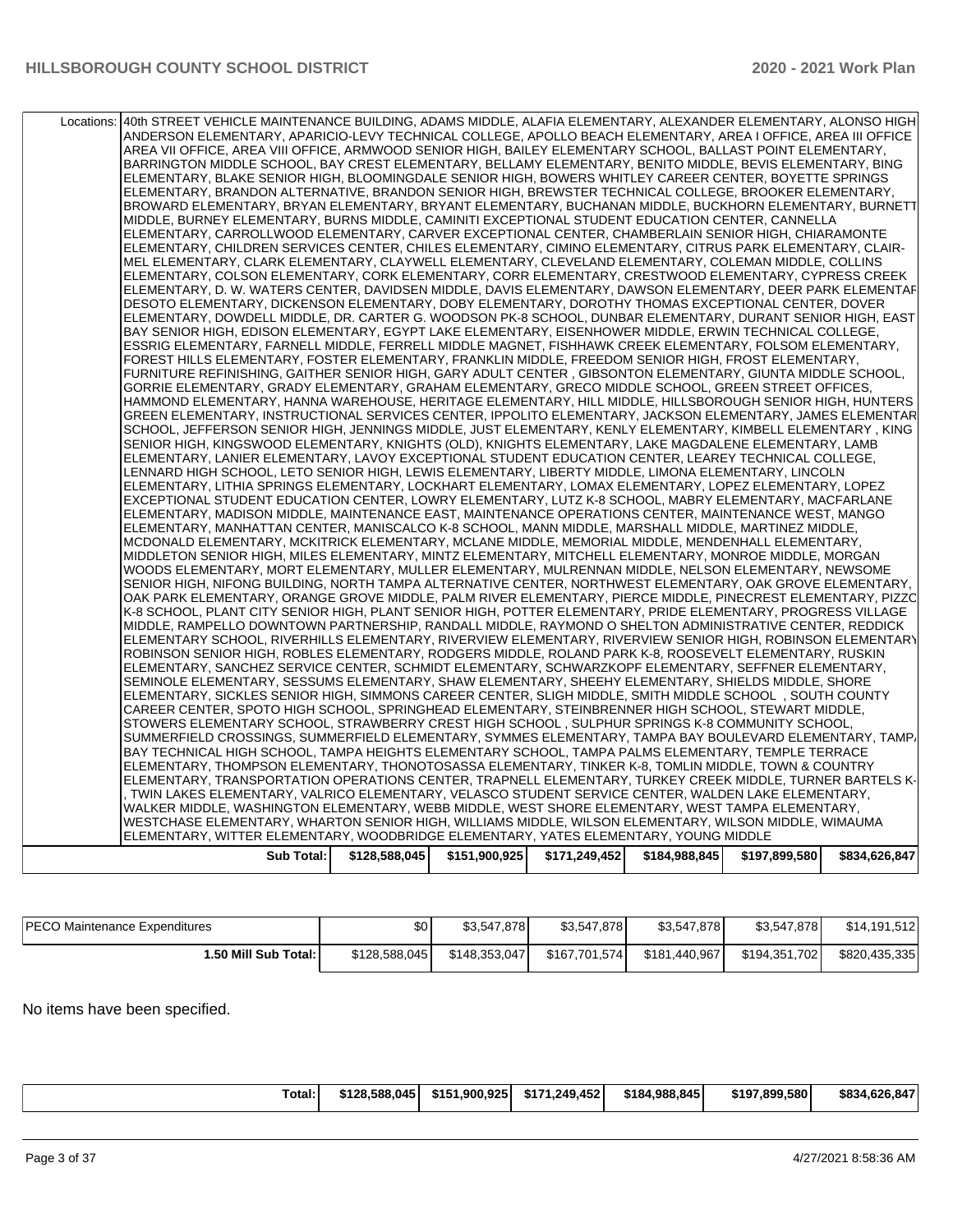#### **Local 1.50 Mill Expenditure For Maintenance, Repair and Renovation**

Anticipated expenditures expected from local funding sources over the years covered by the current work plan.

| Item                                                         | 2020 - 2021<br><b>Actual Budget</b> | 2021 - 2022<br>Projected | 2022 - 2023<br>Projected | 2023 - 2024<br>Projected | 2024 - 2025<br>Projected | <b>Total</b>    |
|--------------------------------------------------------------|-------------------------------------|--------------------------|--------------------------|--------------------------|--------------------------|-----------------|
| Remaining Maint and Repair from 1.5 Mills                    | \$128,588,045                       | \$148,353,047            | \$167,701,574            | \$181,440,967            | \$194,351,702            | \$820,435,335   |
| Maintenance/Repair Salaries                                  | \$0                                 | \$0                      | \$0                      | \$0 <sub>1</sub>         | \$0                      | \$0             |
| <b>School Bus Purchases</b>                                  | \$4,000,000                         | \$4,000,000              | \$4,000,000              | \$4,000,000              | \$4,000,000              | \$20,000,000    |
| <b>Other Vehicle Purchases</b>                               | \$0                                 | \$0                      | \$0                      | \$0                      | \$0                      | \$0             |
| <b>Capital Outlay Equipment</b>                              | \$0                                 | \$0                      | \$0                      | \$0                      | \$0                      | \$0             |
| Rent/Lease Payments                                          | \$60,000                            | \$60,000                 | \$60,000                 | \$60,000                 | \$60,000                 | \$300,000       |
| <b>COP Debt Service</b>                                      | \$62,204,340                        | \$62,352,081             | \$62,353,691             | \$59,936,948             | \$59,938,412             | \$306,785,472   |
| Rent/Lease Relocatables                                      | \$0                                 | \$0                      | \$0                      | \$0                      | \$0                      | \$0             |
| <b>Environmental Problems</b>                                | \$5,500,000                         | \$8,500,000              | \$8,300,000              | \$9,500,000              | \$10,500,000             | \$42,300,000    |
| s.1011.14 Debt Service                                       | \$148,862                           | \$0                      | \$0                      | \$0                      | \$0                      | \$148,862       |
| Special Facilities Construction Account                      | \$0                                 | \$0                      | \$0                      | \$0                      | \$0                      | \$0             |
| Premiums for Property Casualty Insurance - 1011.71<br>(4a,b) | \$7,900,000                         | \$7,979,000              | \$8,058,790              | \$8,139,378              | \$8,220,772              | \$40,297,940    |
| Qualified School Construction Bonds (QSCB)                   | \$2,237,540                         | \$2,237,540              | \$2,237,540              | \$2,237,540              | \$2,237,540              | \$11,187,700    |
| Qualified Zone Academy Bonds (QZAB)                          | \$0                                 | \$0                      | \$0                      | \$0                      | \$0                      | \$0             |
| Health, Life, Safety Corrections                             | \$4,974,068                         | \$7,500,000              | \$7,500,000              | \$7,500,000              | \$7,500,000              | \$34,974,068    |
| <b>School Conversions</b>                                    | \$4,500,000                         | \$5,000,000              | \$6,100,000              | \$7,500,000              | \$8,000,000              | \$31,100,000    |
| <b>Transfers to General Fund</b>                             | \$30,600,000                        | \$30,600,000             | \$30,600,000             | \$30,600,000             | \$30,600,000             | \$153,000,000   |
| <b>Fixed Budgets</b>                                         | \$10,230,000                        | \$13,939,419             | \$14,366,853             | \$16,458,726             | \$17,354,452             | \$72,349,450    |
| <b>Site Purchases</b>                                        | \$19,906,500                        | \$10,000,000             | \$10,000,000             | \$10,000,000             | \$10,000,000             | \$59,906,500    |
| School Buses and Security Vehicles - CIT                     | \$11,481,721                        | \$11,501,653             | \$11,518,079             | \$11,537,686             | \$11,544,086             | \$57,583,225    |
| Portable Replacement, Relocation & Demolition                | \$1,729,318                         | \$5,000,000              | \$5,000,000              | \$5,000,000              | \$5,000,000              | \$21,729,318    |
| Sales Tax Revenue Bonds                                      | \$20,518,279                        | \$20,498,347             | \$20,481,921             | \$20,462,314             | \$20,455,914             | \$102,416,775   |
| <b>Local Expenditure Totals:</b>                             | \$314,578,673                       | \$337,521,087            | \$358,278,448            | \$374,373,559            | \$389,762,878            | \$1,774,514,645 |

## **Revenue**

## **1.50 Mill Revenue Source**

Schedule of Estimated Capital Outlay Revenue from each currently approved source which is estimated to be available for expenditures on the projects included in the tentative district facilities work program. All amounts are NET after considering carryover balances, interest earned, new COP's, 1011.14 and 1011.15 loans, etc. Districts cannot use 1.5-Mill funds for salaries except for those explicitly associated with maintenance/repair projects. (1011.71 (5), F.S.)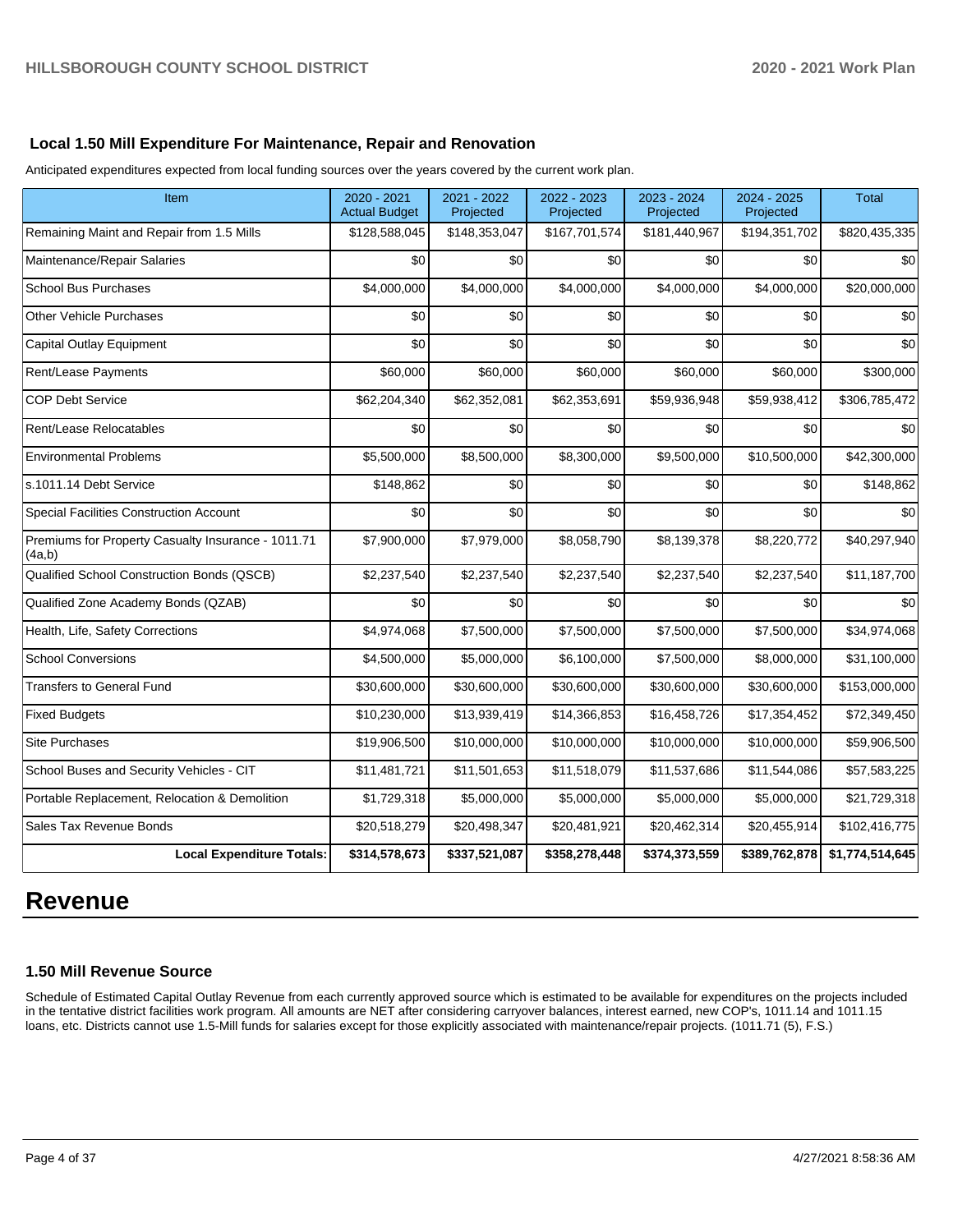| <b>Item</b>                                                                         | Fund | $2020 - 2021$<br><b>Actual Value</b> | $2021 - 2022$<br>Projected | $2022 - 2023$<br>Projected | $2023 - 2024$<br>Projected | $2024 - 2025$<br>Projected | <b>Total</b>      |
|-------------------------------------------------------------------------------------|------|--------------------------------------|----------------------------|----------------------------|----------------------------|----------------------------|-------------------|
| (1) Non-exempt property<br>lassessed valuation                                      |      | \$122,216,841,943                    | \$131,994,189,298          | \$142,553,724,442          | \$153,958,022,398          | \$166,274,664,190          | \$716,997,442,271 |
| (2) The Millage projected for<br>discretionary capital outlay per<br>ls.1011.71     |      | 1.50                                 | 1.50                       | 1.50                       | 1.50                       | 1.50                       |                   |
| $(3)$ Full value of the 1.50-Mill<br>discretionary capital outlay per<br>ls.1011.71 |      | \$205,324,294                        | \$221,750,238              | \$239,490,257              | \$258,649,478              | \$279,341,436              | \$1,204,555,703   |
| $(4)$ Value of the portion of the 1.50<br>-Mill ACTUALLY levied                     | 370I | \$175,992,252                        | \$190,071,633              | \$205,277,363              | \$221,699,552              | \$239,435,516              | \$1,032,476,316   |
| $(5)$ Difference of lines $(3)$ and $(4)$                                           |      | \$29,332,042                         | \$31,678,605               | \$34,212,894               | \$36,949,926               | \$39,905,920               | \$172,079,387     |

#### **PECO Revenue Source**

The figure in the row designated "PECO Maintenance" will be subtracted from funds available for new construction because PECO maintenance dollars cannot be used for new construction.

| Item                                 | Fund | $2020 - 2021$<br><b>Actual Budget</b> | 2021 - 2022<br>Projected | 2022 - 2023<br>Projected | $2023 - 2024$<br>Projected | $2024 - 2025$<br>Projected | Total        |
|--------------------------------------|------|---------------------------------------|--------------------------|--------------------------|----------------------------|----------------------------|--------------|
| <b>PECO New Construction</b>         | 340  | \$0                                   | \$0                      | \$0                      | \$0                        | \$0                        | \$0          |
| <b>PECO Maintenance Expenditures</b> |      | \$0                                   | \$3,547,878              | \$3,547,878              | \$3.547.878                | \$3,547,878                | \$14,191,512 |
|                                      |      | \$0                                   | \$3.547.878              | \$3,547,878              | \$3,547.878                | \$3,547,878                | \$14,191,512 |

### **CO & DS Revenue Source**

Revenue from Capital Outlay and Debt Service funds.

| <b>Item</b>                               | Fund | $2020 - 2021$<br><b>Actual Budget</b> | 2021 - 2022<br>Projected | $2022 - 2023$<br>Projected | $2023 - 2024$<br>Projected | $2024 - 2025$<br>Projected | Total        |
|-------------------------------------------|------|---------------------------------------|--------------------------|----------------------------|----------------------------|----------------------------|--------------|
| ICO & DS Cash Flow-through<br>Distributed | 360  | \$6,085,060                           | \$6,085,060              | \$6,085,060                | \$6,085,060                | \$6,085,060                | \$30,425,300 |
| ICO & DS Interest on<br>Undistributed CO  | 360  | \$234.511                             | \$234,511                | \$234.511                  | \$234.511                  | \$234.511                  | \$1,172,555  |
|                                           |      | \$6,319,571                           | \$6,319,571              | \$6,319,571                | \$6,319,571                | \$6,319,571                | \$31,597,855 |

#### **Fair Share Revenue Source**

All legally binding commitments for proportionate fair-share mitigation for impacts on public school facilities must be included in the 5-year district work program.

| Item                                                          | 2020 - 2021<br><b>Actual Budget</b> | 2021 - 2022<br>Projected | $2022 - 2023$<br>Projected | 2023 - 2024<br>Projected | 2024 - 2025<br>Projected | Total       |
|---------------------------------------------------------------|-------------------------------------|--------------------------|----------------------------|--------------------------|--------------------------|-------------|
| Propshare Mitigation 2020 (Less Impact<br><b>Fee Credit</b> ) | \$1,969,701                         | \$0                      | \$0                        | \$0                      | \$0 <sub>1</sub>         | \$1,969,701 |
|                                                               | \$1,969,701                         | \$0                      | \$0                        | \$0                      | \$0                      | \$1,969,701 |

#### **Sales Surtax Referendum**

Specific information about any referendum for a 1-cent or ½-cent surtax referendum during the previous year.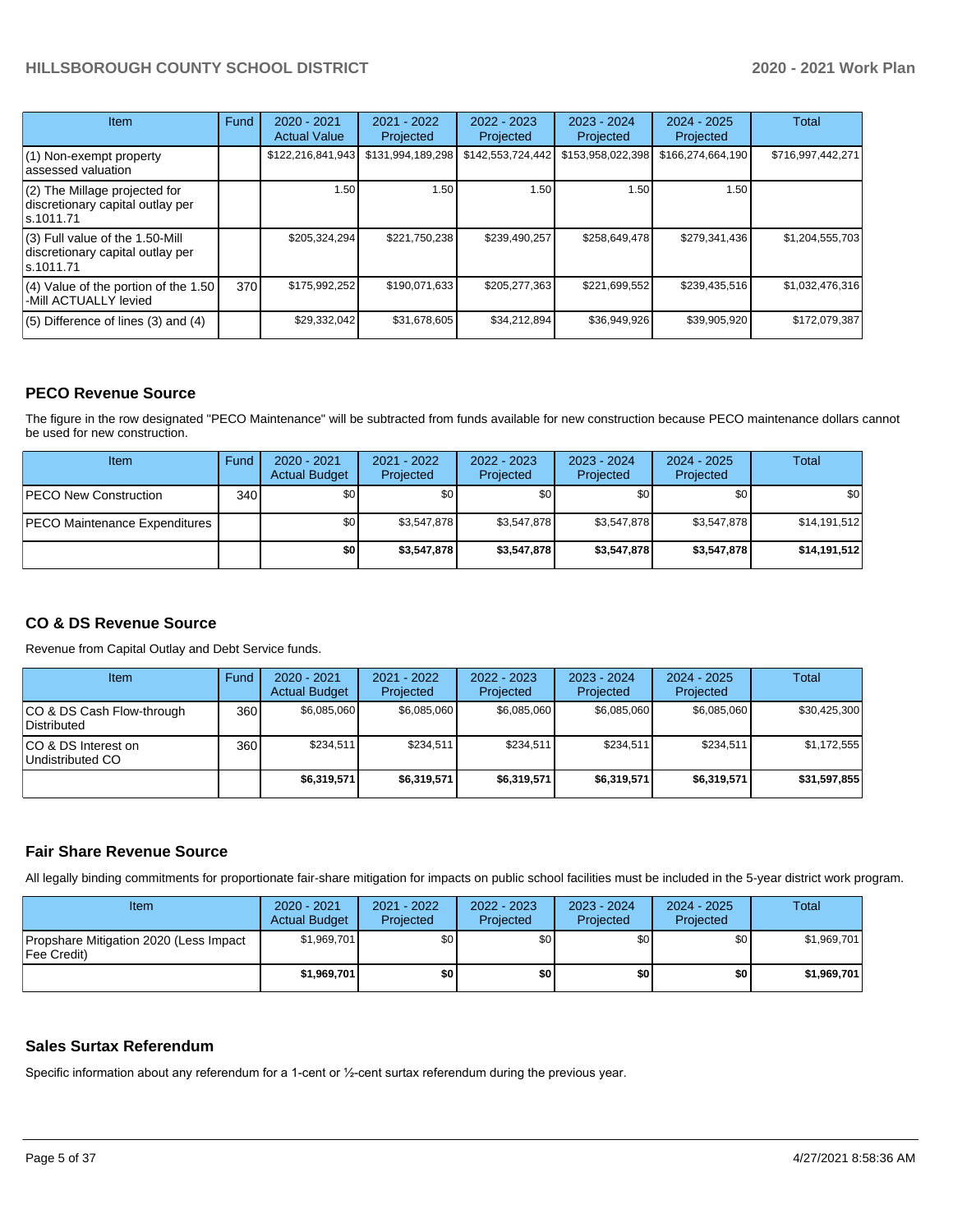#### **Did the school district hold a surtax referendum during the past fiscal year 2019 - 2020?**

No

## **Additional Revenue Source**

Any additional revenue sources

| Item                                                                                                               | 2020 - 2021<br><b>Actual Value</b> | 2021 - 2022<br>Projected | 2022 - 2023<br>Projected | 2023 - 2024<br>Projected | 2024 - 2025<br>Projected | <b>Total</b>  |
|--------------------------------------------------------------------------------------------------------------------|------------------------------------|--------------------------|--------------------------|--------------------------|--------------------------|---------------|
| Proceeds from a s.1011.14/15 F.S. Loans                                                                            | \$0                                | \$0                      | \$0                      | \$0                      | \$0                      | \$0           |
| District Bonds - Voted local bond<br>referendum proceeds per s.9, Art VII<br><b>State Constitution</b>             | \$0                                | \$0                      | \$0                      | \$0                      | \$0                      | \$0           |
| Proceeds from Special Act Bonds                                                                                    | \$0                                | \$0                      | \$0                      | \$0                      | \$0                      | \$0           |
| Estimated Revenue from CO & DS Bond<br>Sale                                                                        | \$0                                | \$0                      | \$0                      | \$0                      | \$0                      | \$0           |
| Proceeds from Voted Capital<br>Improvements millage                                                                | \$0                                | \$0                      | \$0                      | \$0                      | \$0                      | \$0           |
| Other Revenue for Other Capital Projects                                                                           | \$32,000,000                       | \$32,000,000             | \$32,000,000             | \$32,000,000             | \$32,000,000             | \$160,000,000 |
| Proceeds from 1/2 cent sales surtax<br>authorized by school board                                                  | \$100,266,850                      | \$109,129,883            | \$114,681,514            | \$114,354,436            | \$112,007,791            | \$550,440,474 |
| Proceeds from local governmental<br>infrastructure sales surtax                                                    | \$0                                | \$0                      | \$0                      | \$0                      | \$0                      | \$0           |
| Proceeds from Certificates of<br>Participation (COP's) Sale                                                        | \$0                                | \$0                      | \$0                      | \$0                      | \$0                      | \$0           |
| Classrooms First Bond proceeds amount<br>authorized in FY 1997-98                                                  | \$0                                | \$0                      | \$0                      | \$0                      | \$0                      | \$0           |
| <b>Classrooms for Kids</b>                                                                                         | \$0                                | \$0                      | \$0                      | \$0                      | \$0                      | \$0           |
| <b>District Equity Recognition</b>                                                                                 | \$0                                | \$0                      | \$0                      | \$0                      | \$0                      | \$0           |
| <b>Federal Grants</b>                                                                                              | \$0                                | \$0                      | \$0                      | \$0                      | \$0                      | \$0           |
| Proportionate share mitigation (actual<br>cash revenue only, not in kind donations)                                | \$0                                | \$0                      | \$0                      | \$0                      | \$0                      | \$0           |
| Impact fees received                                                                                               | \$10,011,612                       | \$23,283,276             | \$44,647,614             | \$61,674,372             | \$48,616,107             | \$188,232,981 |
| Private donations                                                                                                  | \$0                                | \$0                      | \$0                      | \$0                      | \$0                      | \$0           |
| Grants from local governments or not-for-<br>profit organizations                                                  | \$0                                | \$0                      | \$0                      | \$0                      | \$0                      | \$0           |
| Interest, Including Profit On Investment                                                                           | \$0                                | \$0                      | \$0                      | \$0                      | \$0                      | \$0           |
| Revenue from Bonds pledging proceeds<br>from 1 cent or 1/2 cent Sales Surtax                                       | \$0                                | \$0                      | \$0                      | \$0                      | \$0                      | \$0           |
| <b>Total Fund Balance Carried Forward</b>                                                                          | \$0                                | \$0                      | \$0                      | \$0                      | \$0                      | \$0           |
| General Capital Outlay Obligated Fund<br>Balance Carried Forward From Total<br><b>Fund Balance Carried Forward</b> | \$0                                | \$0                      | \$0                      | \$0                      | \$0                      | \$0           |
| Special Facilities Construction Account                                                                            | \$0                                | \$0                      | \$0                      | \$0                      | \$0                      | \$0           |
| One Cent - 1/2 Cent Sales Surtax Debt<br>Service From Total Fund Balance Carried<br>Forward                        | \$0                                | \$0                      | \$0                      | \$0                      | \$0                      | \$0           |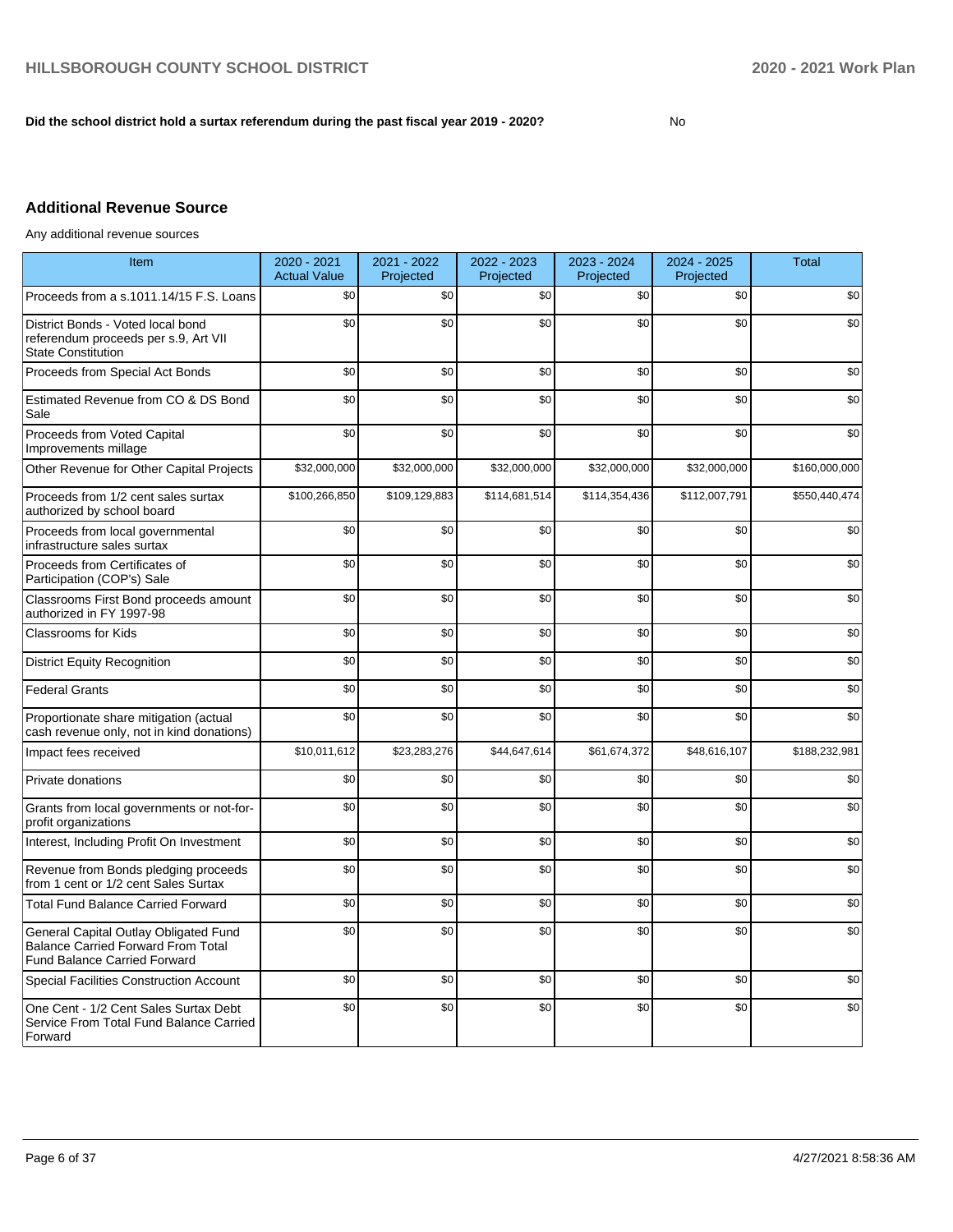| Capital Outlay Projects Funds Balance<br>Carried Forward From Total Fund<br><b>Balance Carried Forward</b> | \$0I          | \$0           | \$0           | \$0           | \$0           | ا 30          |
|------------------------------------------------------------------------------------------------------------|---------------|---------------|---------------|---------------|---------------|---------------|
| <b>Subtotal</b>                                                                                            | \$142,278,462 | \$164.413.159 | \$191.329.128 | \$208.028.808 | \$192.623.898 | \$898,673,455 |

# **Total Revenue Summary**

| <b>Item Name</b>                                                   | 2020 - 2021<br><b>Budget</b> | $2021 - 2022$<br>Projected | $2022 - 2023$<br>Projected | 2023 - 2024<br>Projected | 2024 - 2025<br>Projected | <b>Five Year Total</b> |
|--------------------------------------------------------------------|------------------------------|----------------------------|----------------------------|--------------------------|--------------------------|------------------------|
| Local 1.5 Mill Discretionary Capital Outlay<br><b>Revenue</b>      | \$175,992,252                | \$190,071,633              | \$205,277,363              | \$221,699,552            | \$239,435,516            | \$1,032,476,316        |
| <b>IPECO and 1.5 Mill Maint and Other 1.5</b><br>Mill Expenditures | (\$314,578,673)              | (\$337,521,087)            | (\$358, 278, 448)          | (\$374,373,559)          | (\$389,762,878)          | (\$1,774,514,645)      |
| <b>PECO Maintenance Revenue</b>                                    | \$0                          | \$3.547.878                | \$3,547,878                | \$3.547.878              | \$3.547.878              | \$14,191,512           |
| Available 1.50 Mill for New<br><b>Construction</b>                 | $($ \$138,586,421)           | (\$147,449,454)            | $($ \$153,001,085)         | (\$152,674,007)          | (\$150,327,362)          | ( \$742, 038, 329 ]    |

| <b>Item Name</b>                      | 2020 - 2021<br><b>Budget</b> | $2021 - 2022$<br>Projected | 2022 - 2023<br>Projected | $2023 - 2024$<br>Projected | $2024 - 2025$<br>Projected | <b>Five Year Total</b> |
|---------------------------------------|------------------------------|----------------------------|--------------------------|----------------------------|----------------------------|------------------------|
| ICO & DS Revenue                      | \$6,319,571                  | \$6,319,571                | \$6,319,571              | \$6,319,571                | \$6,319,571                | \$31,597,855           |
| <b>IPECO New Construction Revenue</b> | \$0                          | \$0                        | \$0                      | \$0                        | \$0                        | \$0                    |
| Other/Additional Revenue              | \$144,248,163                | \$164,413,159              | \$191,329,128            | \$208,028,808              | \$192,623,898              | \$900,643,156          |
| <b>Total Additional Revenuel</b>      | \$150,567,734                | \$170.732.730              | \$197,648,699            | \$214,348,379              | \$198,943,469              | \$932,241,011          |
| Total Available Revenue               | \$11,981,313                 | \$23,283,276               | \$44,647,614             | \$61,674,372               | \$48,616,107               | \$190,202,682          |

# **Project Schedules**

## **Capacity Project Schedules**

A schedule of capital outlay projects necessary to ensure the availability of satisfactory classrooms for the projected student enrollment in K-12 programs.

| <b>Project Description</b>                                                                                                                                         | Location                  |                          | 2020 - 2021  | 2021 - 2022 | 2022 - 2023 | 2023 - 2024 | $2024 - 2025$ | <b>Total</b>     | Funded |
|--------------------------------------------------------------------------------------------------------------------------------------------------------------------|---------------------------|--------------------------|--------------|-------------|-------------|-------------|---------------|------------------|--------|
| <b>NEW MIDDLE</b><br>SCHOOL at HIGH<br>SCHOOL "TTT"<br><b>SOUTH</b><br><b>HILLSBOROUGH</b><br>COUNTY -<br><b>PARTIALLY</b><br><b>FUNDED BY</b><br><b>PROPSHARE</b> | Location not<br>specified | Planned<br>Cost:         | \$11,981,311 | \$0         | \$0         | \$0         | \$0           | \$11,981,311 Yes |        |
|                                                                                                                                                                    |                           | <b>Student Stations:</b> | 500          |             | $\Omega$    |             |               | 500              |        |
|                                                                                                                                                                    |                           | Total Classrooms:        | 22           |             | 0           |             |               | 22               |        |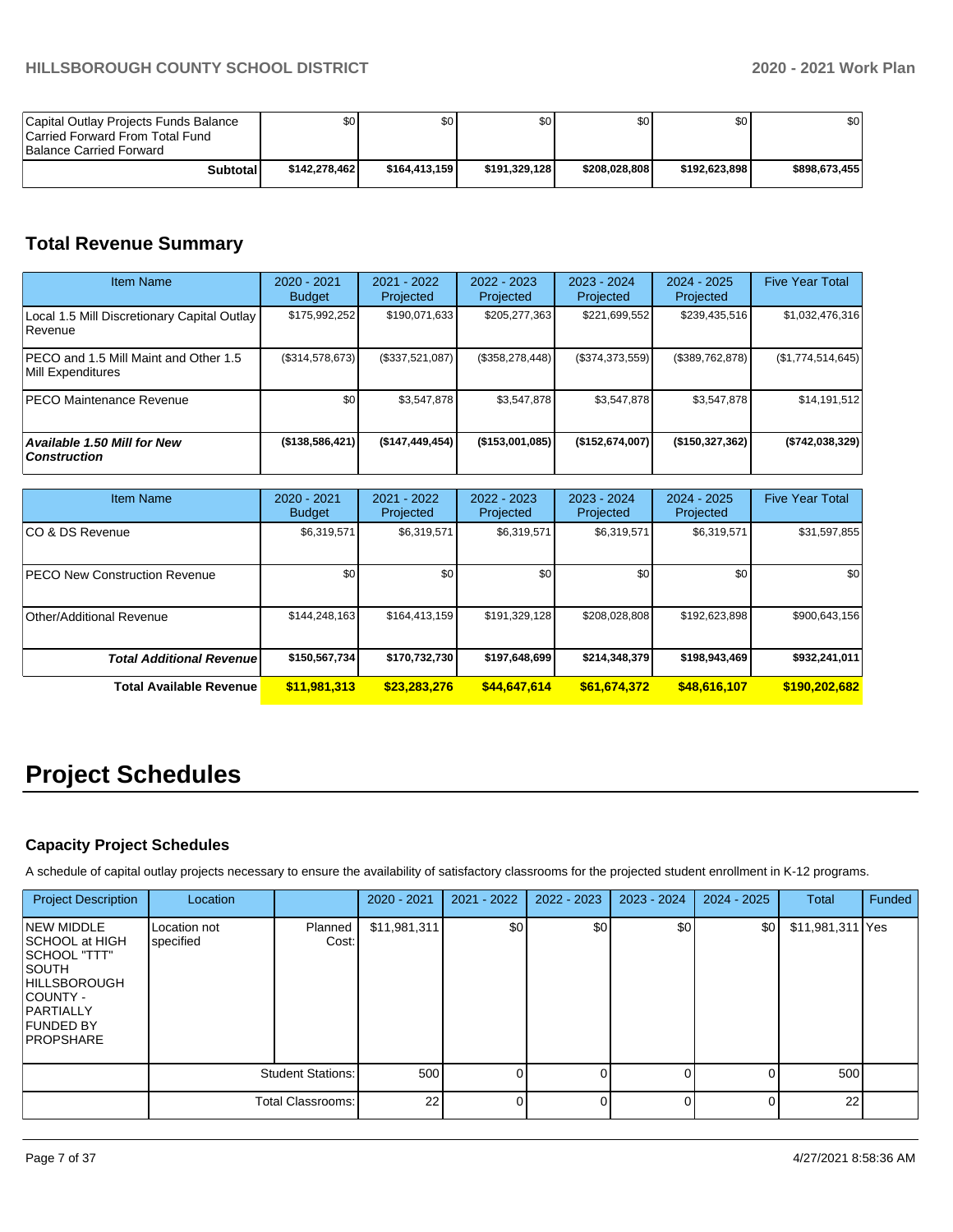|                                                                                                                                            |                                     | Gross Sq Ft:             | 7,500          | $\overline{0}$ | 0           | 0            | 0            | 7,500            |         |
|--------------------------------------------------------------------------------------------------------------------------------------------|-------------------------------------|--------------------------|----------------|----------------|-------------|--------------|--------------|------------------|---------|
| NEW ELEMENTARY<br>"D" (BELMONT) -<br>14150 GATE<br>DANCER RD, SUN<br>CITY CENTER -<br>PREVIOUSLY<br><b>FUNDED BY</b><br><b>IMPACT FEES</b> | Location not<br>specified           | Planned<br>Cost:         | \$1            | \$0            | \$0         | \$0          | \$0          |                  | \$1 Yes |
|                                                                                                                                            |                                     | <b>Student Stations:</b> | 1,000          | $\mathbf 0$    | $\mathbf 0$ | 0            | 0            | 1,000            |         |
|                                                                                                                                            |                                     | <b>Total Classrooms:</b> | 52             | $\mathbf 0$    | $\mathsf 0$ | $\mathbf 0$  | 0            | 52               |         |
|                                                                                                                                            |                                     | Gross Sq Ft:             | 112,658        | $\mathbf 0$    | $\mathbf 0$ | 0            | 0            | 112,658          |         |
| NEW MANHATTAN<br>PK-8 - 4210 W BAY<br>VILLA AVE, TAMPA                                                                                     | Location not<br>specified           | Planned<br>Cost:         | \$0            | \$0            | \$0         | \$45,779,526 | \$0          | \$45,779,526 Yes |         |
|                                                                                                                                            |                                     | <b>Student Stations:</b> | $\mathbf 0$    | 0              | $\mathbf 0$ | 1,800        | 0            | 1,800            |         |
|                                                                                                                                            |                                     | <b>Total Classrooms:</b> | 0              | 0              | 0           | 90           | 0            | 90               |         |
|                                                                                                                                            |                                     | Gross Sq Ft:             | $\mathbf 0$    | $\mathbf 0$    | $\mathbf 0$ | 194,481      | 0            | 194,481          |         |
| <b>NEW HIGH SCHOOL</b><br>"TTT" (SUMNER) -<br>10650 CR 672,<br><b>RIVERVIEW-</b><br>PREVIOUSLY<br><b>FUNDED BY</b><br><b>IMPACT FEES</b>   | Location not<br>specified           | Planned<br>Cost:         | \$1            | \$0            | \$0         | \$0          | \$0          |                  | \$1 Yes |
|                                                                                                                                            |                                     | <b>Student Stations:</b> | 2,410          | 0              | 0           | 0            | 0            | 2,410            |         |
|                                                                                                                                            |                                     | Total Classrooms:        | 100            | $\mathbf 0$    | $\mathbf 0$ | 0            | 0            | 100              |         |
|                                                                                                                                            |                                     | Gross Sq Ft:             | 260,389        | $\mathbf 0$    | $\mathbf 0$ | 0            | 0            | 260,389          |         |
| NEW ADDITION -<br>SPOTO HS-8538<br><b>EAGLE PALM</b><br>DRIVE, RIVERVIEW                                                                   | SPOTO HIGH<br><b>SCHOOL</b>         | Planned<br>Cost:         | \$0            | \$16,058,922   | \$0         | \$0          | \$0          | \$16,058,922 Yes |         |
|                                                                                                                                            |                                     | <b>Student Stations:</b> | $\mathbf 0$    | 500            | $\pmb{0}$   | 0            | 0            | 500              |         |
|                                                                                                                                            |                                     | <b>Total Classrooms:</b> | $\mathbf 0$    | 20             | 0           | 0            | $\Omega$     | 20               |         |
|                                                                                                                                            |                                     | Gross Sq Ft:             | $\overline{0}$ | 31,013         | 0           | 0            | 0            | 31,013           |         |
| NEW ADDITION -<br>WIMAUMA ES -<br>5709 HICKMAN ST,<br><b>WIMAUMA</b>                                                                       | <b>WIMAUMA</b><br><b>ELEMENTARY</b> | Planned<br>Cost:         | \$0            | \$7,224,354    | \$0         | \$0          | \$0          | \$7,224,354 Yes  |         |
|                                                                                                                                            |                                     | <b>Student Stations:</b> | $\pmb{0}$      | 306            | $\pmb{0}$   | 0            | 0            | 306              |         |
|                                                                                                                                            |                                     | Total Classrooms:        | $\mathbf 0$    | 17             | $\pmb{0}$   | 0            | 0            | 17               |         |
|                                                                                                                                            |                                     | Gross Sq Ft:             | $\mathbf 0$    | 21,397         | $\mathbf 0$ | 0            | 0            | 21,397           |         |
| NEW HIGH SCHOOL<br>"UUU" - PARTIALLY<br><b>FUNDED - SOUTH</b><br><b>COUNTY</b>                                                             | Location not<br>specified           | Planned<br>Cost:         | \$0            | \$0            | \$0         | \$0          | \$48,616,107 | \$48,616,107 Yes |         |
|                                                                                                                                            |                                     | <b>Student Stations:</b> | $\mathbf 0$    | $\pmb{0}$      | $\pmb{0}$   | 0            | 2,410        | 2,410            |         |
|                                                                                                                                            |                                     | Total Classrooms:        | $\pmb{0}$      | $\pmb{0}$      | $\pmb{0}$   | 0            | 100          | 100              |         |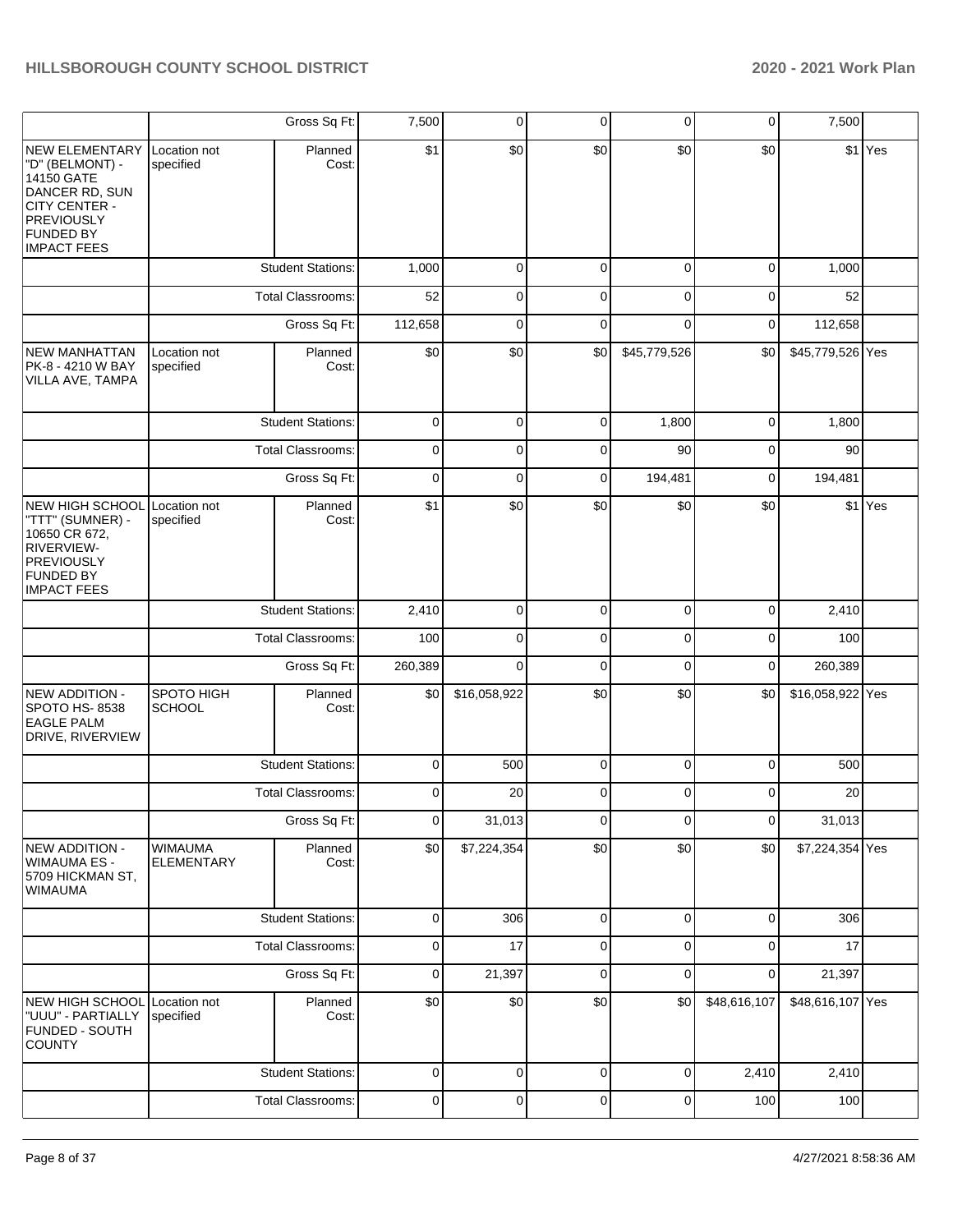|                                                                                            |                                     | Gross Sq Ft:             | 0           |          | $\Omega$     | 01             | 260,389     | 260,389          |  |
|--------------------------------------------------------------------------------------------|-------------------------------------|--------------------------|-------------|----------|--------------|----------------|-------------|------------------|--|
| NEW PK-8 "UU"<br>(WATERSET)                                                                | Location not<br>specified           | Planned<br>Cost:         | \$0         | \$0      | \$44,647,614 | \$0            | \$0         | \$44,647,614 Yes |  |
|                                                                                            |                                     | <b>Student Stations:</b> | $\mathbf 0$ | 0        | 1,800        | $\overline{0}$ | $\mathbf 0$ | 1,800            |  |
|                                                                                            |                                     | Total Classrooms:        | $\mathbf 0$ | 0        | 90           | $\overline{0}$ | 0           | 90               |  |
|                                                                                            |                                     | Gross Sq Ft:             | $\mathbf 0$ | 0        | 194,481      | $\overline{0}$ | $\mathbf 0$ | 194,481          |  |
| PK-8 CONVERSION<br><b>AND ADDITION -</b><br>12424<br>SUMMERFIELD<br><b>BLVD, RIVERVIEW</b> | <b>COLLINS</b><br><b>ELEMENTARY</b> | Planned<br>Cost:         | \$0         | \$0      | \$0          | \$15,894,846   | \$0         | \$15,894,846 Yes |  |
|                                                                                            | <b>Student Stations:</b>            |                          | $\Omega$    | $\Omega$ | $\Omega$     | 594            | $\Omega$    | 594              |  |
|                                                                                            | <b>Total Classrooms:</b>            |                          | $\Omega$    | $\Omega$ | $\Omega$     | 27             | $\Omega$    | 27               |  |
|                                                                                            |                                     | Gross Sq Ft:             | $\Omega$    | $\Omega$ | 0            | 37,603         | $\Omega$    | 37,603           |  |

| <b>Planned Cost: I</b>     | \$11.981.313 | \$23,283,276 | \$44.647.614 | \$61,674,372 |         | \$48.616.107 \$190.202.682 |
|----------------------------|--------------|--------------|--------------|--------------|---------|----------------------------|
| <b>Student Stations: I</b> | 3,910        | 806          | 1,800        | 2,394        | 2,410   | 11,320                     |
| <b>Total Classrooms: I</b> | 174          | 37           | 90           | 117          | 100     | 518                        |
| Gross Sq Ft:               | 380,547      | 52,410       | 194.481      | 232,084      | 260,389 | 1,119,911                  |

#### **Other Project Schedules**

Major renovations, remodeling, and additions of capital outlay projects that do not add capacity to schools.

Nothing reported for this section.

#### **Additional Project Schedules**

Nothing reported for this section. Any projects that are not identified in the last approved educational plant survey.

#### **Non Funded Growth Management Project Schedules**

Schedule indicating which projects, due to planned development, that CANNOT be funded from current revenues projected over the next five years.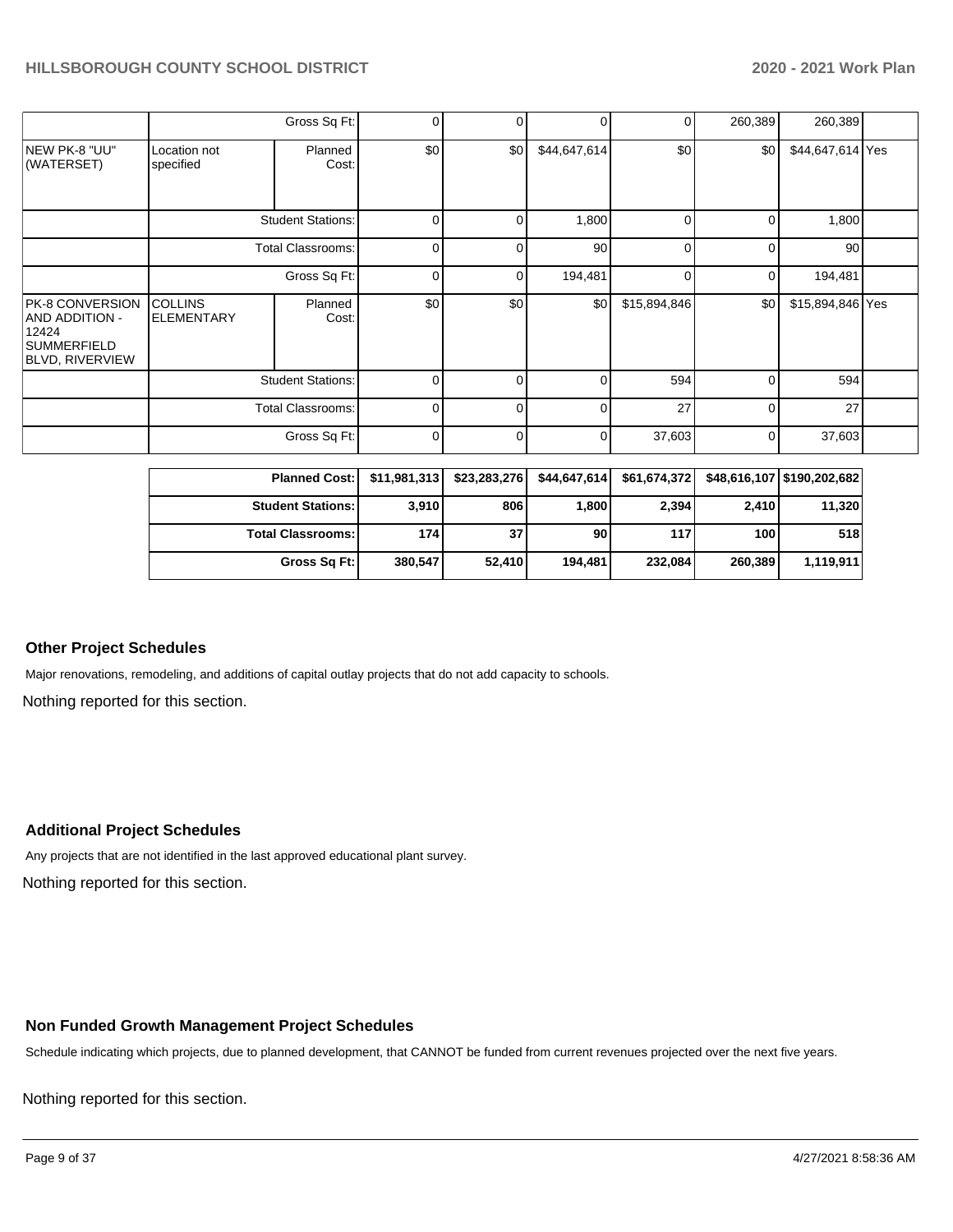# **Tracking**

## **Capacity Tracking**

| Location                                       | $2020 -$<br>2021 Satis.<br>Stu. Sta. | Actual<br>$2020 -$<br>2021 FISH<br>Capacity | Actual<br>$2019 -$<br>2020<br><b>COFTE</b> | # Class<br>Rooms | Actual<br>Average<br>$2020 -$<br>2021 Class<br><b>Size</b> | Actual<br>$2020 -$<br>2021<br><b>Utilization</b> | <b>New</b><br>Stu.<br>Capacity | <b>New</b><br>Rooms to<br>be<br>Added/Re<br>moved | Projected<br>$2024 -$<br>2025<br><b>COFTE</b> | Projected<br>$2024 -$<br>2025<br><b>Utilization</b> | Projected<br>$2024 -$<br>2025 Class<br><b>Size</b> |
|------------------------------------------------|--------------------------------------|---------------------------------------------|--------------------------------------------|------------------|------------------------------------------------------------|--------------------------------------------------|--------------------------------|---------------------------------------------------|-----------------------------------------------|-----------------------------------------------------|----------------------------------------------------|
| <b>CHILES ELEMENTARY</b>                       | 963                                  | 963                                         | 941                                        | 51               | 18                                                         | 98.00 %                                          | $\Omega$                       | $\Omega$                                          | 966                                           | 100.00%                                             | 19                                                 |
| <b>SYMMES ELEMENTARY</b>                       | 729                                  | 729                                         | 481                                        | 38               | 13                                                         | 66.00%                                           | $\Omega$                       | $\Omega$                                          | 496                                           | 68.00 %                                             | 13                                                 |
| <b>MARTINEZ MIDDLE</b>                         | 1,388                                | 1,249                                       | 1,216                                      | 58               | 21                                                         | 97.00 %                                          | $\Omega$                       | $\Omega$                                          | 1,289                                         | 103.00 %                                            | 22                                                 |
| <b>WESTCHASE</b><br><b>ELEMENTARY</b>          | 1,037                                | 1.037                                       | 948                                        | 56               | 17                                                         | 91.00 %                                          | $\Omega$                       | $\Omega$                                          | 992                                           | 96.00 %                                             | 18                                                 |
| PIZZO K-8 SCHOOL                               | 864                                  | 864                                         | 870                                        | 47               | 19                                                         | 101.00%                                          | $\Omega$                       | $\Omega$                                          | 1,000                                         | 116.00%                                             | 21                                                 |
| <b>RODGERS MIDDLE</b>                          | 1.342                                | 1,207                                       | 836                                        | 56               | 15                                                         | 69.00%                                           | $\Omega$                       | $\Omega$                                          | 1.121                                         | 93.00 %                                             | 20                                                 |
| <b>BALLAST POINT</b><br><b>ELEMENTARY</b>      | 503                                  | 503                                         | 494                                        | 27               | 18                                                         | 98.00 %                                          | $\Omega$                       | $\Omega$                                          | 460                                           | 91.00 %                                             | 17                                                 |
| <b>BAY CREST</b><br><b>ELEMENTARY</b>          | 954                                  | 954                                         | 592                                        | 53               | 11                                                         | 62.00%                                           | $\Omega$                       | $\Omega$                                          | 606                                           | 64.00%                                              | 11                                                 |
| <b>BING ELEMENTARY</b>                         | 738                                  | 738                                         | 436                                        | 39               | 11                                                         | 59.00 %                                          | $\Omega$                       | $\Omega$                                          | 615                                           | 83.00 %                                             | 16                                                 |
| <b>STEWART MIDDLE</b>                          | 1,349                                | 1,214                                       | 984                                        | 58               | 17                                                         | 81.00%                                           | $\Omega$                       | $\Omega$                                          | 1,031                                         | 85.00 %                                             | 18                                                 |
| <b>BRANDON SENIOR HIGH</b>                     | 2,622                                | 2,490                                       | 1,696                                      | 110              | 15                                                         | 68.00 %                                          | 0                              | $\Omega$                                          | 1,793                                         | 72.00 %                                             | 16                                                 |
| <b>BOYETTE SPRINGS</b><br><b>ELEMENTARY</b>    | 1,019                                | 1,019                                       | 789                                        | 55               | 14                                                         | 77.00 %                                          | $\Omega$                       | $\Omega$                                          | 840                                           | 82.00%                                              | 15                                                 |
| <b>MCLANE MIDDLE</b>                           | 1,412                                | 1,270                                       | 678                                        | 60               | 11                                                         | 53.00 %                                          | $\mathbf 0$                    | $\mathbf 0$                                       | 682                                           | 54.00 %                                             | 11                                                 |
| <b>ARMWOOD SENIOR</b><br><b>HIGH</b>           | 2,595                                | 2,465                                       | 2.147                                      | 108              | 20                                                         | 87.00%                                           | $\Omega$                       | $\Omega$                                          | 2,355                                         | 96.00 %                                             | 22                                                 |
| APOLLO BEACH<br><b>ELEMENTARY</b>              | 703                                  | 703                                         | 645                                        | 37               | 17                                                         | 92.00 %                                          | $\Omega$                       | $\Omega$                                          | 668                                           | 95.00 %                                             | 18                                                 |
| <b>BROWARD</b><br><b>ELEMENTARY</b>            | 548                                  | 548                                         | 337                                        | 28               | 12                                                         | 61.00%                                           | 0                              | $\mathbf 0$                                       | 367                                           | 67.00 %                                             | 13                                                 |
| <b>BRYAN ELEMENTARY</b>                        | 771                                  | 771                                         | 703                                        | 41               | 17                                                         | 91.00 %                                          | $\Omega$                       | $\Omega$                                          | 730                                           | 95.00 %                                             | 18                                                 |
| <b>BUCHANAN MIDDLE</b>                         | 1,137                                | 1,023                                       | 736                                        | 50               | 15                                                         | 72.00 %                                          | 0                              | $\mathbf 0$                                       | 780                                           | 76.00 %                                             | 16                                                 |
| <b>BUCKHORN</b><br>ELEMENTARY                  | 843                                  | 843                                         | 762                                        | 45               | 17                                                         | 90.00%                                           | $\Omega$                       | $\Omega$                                          | 775                                           | 92.00 %                                             | 17                                                 |
| <b>ALAFIA ELEMENTARY</b>                       | 845                                  | 845                                         | 599                                        | 44               | 14                                                         | 71.00%                                           | $\Omega$                       | $\Omega$                                          | 610                                           | 72.00 %                                             | 14                                                 |
| <b>JUST ELEMENTARY</b>                         | 598                                  | 598                                         | 249                                        | 31               | 8                                                          | 42.00 %                                          | $\Omega$                       | $\Omega$                                          | 355                                           | 59.00 %                                             | 11                                                 |
| DR. CARTER G.<br>WOODSON PK-8<br><b>SCHOOL</b> | 1,781                                | 1,602                                       | 1,031                                      | 83               | 12                                                         | 64.00%                                           | $\Omega$                       | $\Omega$                                          | 1.057                                         | 66.00 %                                             | 13                                                 |
| CANNELLA<br><b>ELEMENTARY</b>                  | 979                                  | 979                                         | 624                                        | 53               | 12                                                         | 64.00%                                           | $\Omega$                       | $\Omega$                                          | 649                                           | 66.00 %                                             | 12                                                 |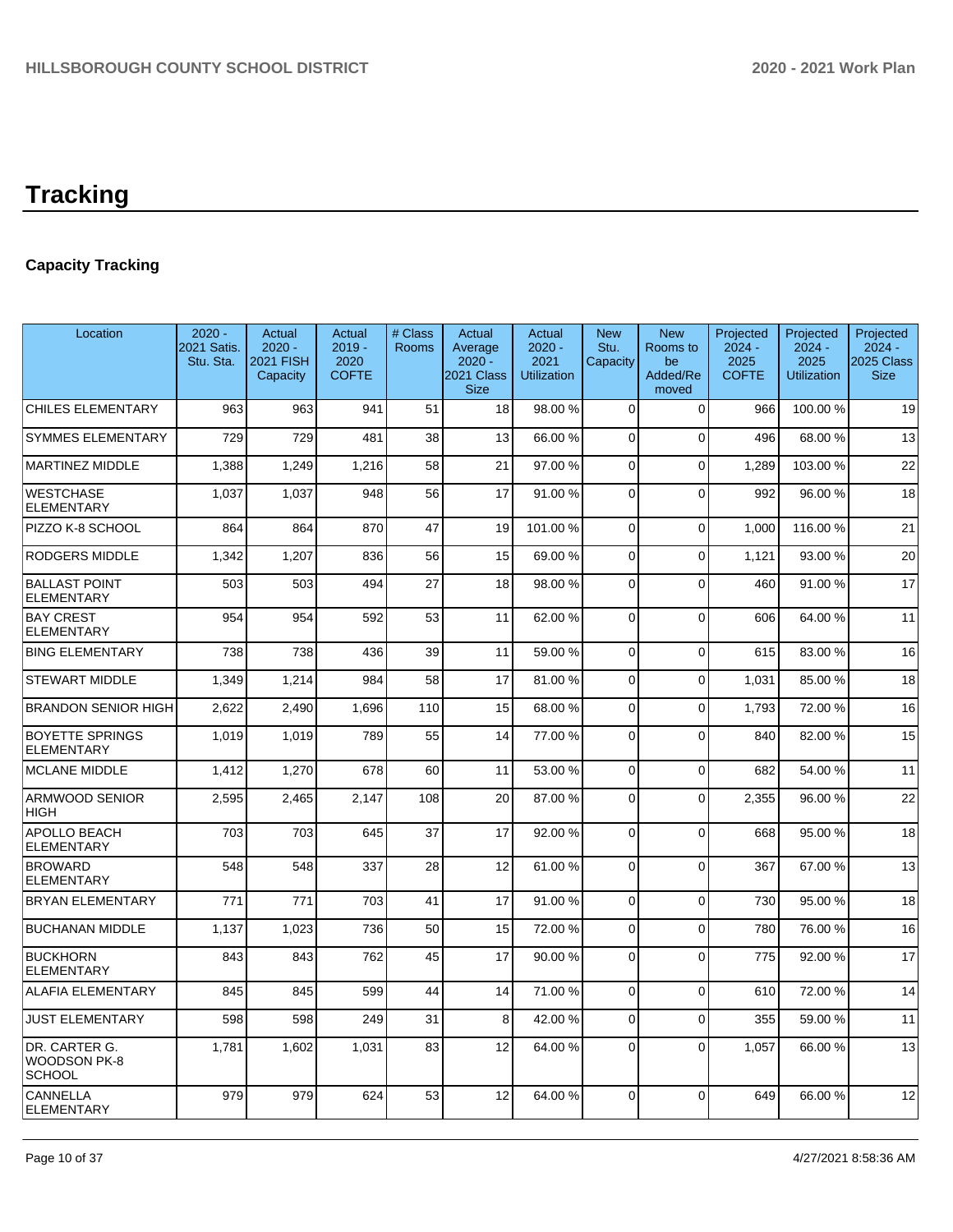| CARROLLWOOD<br><b>ELEMENTARY</b>          | 886   | 886   | 744      | 47  | 16             | 84.00 % | 0              | $\Omega$    | 768            | 87.00 %  | 16 |
|-------------------------------------------|-------|-------|----------|-----|----------------|---------|----------------|-------------|----------------|----------|----|
| <b>CHAMBERLAIN SENIOR</b><br><b>HIGH</b>  | 2,492 | 2,367 | 1,418    | 105 | 14             | 60.00 % | $\mathbf 0$    | $\Omega$    | 1,500          | 63.00 %  | 14 |
| <b>BREWSTER TECHNICAL</b><br>COLLEGE      | 452   | 678   | $\Omega$ | 22  | $\mathbf 0$    | 0.00%   | $\mathbf 0$    | $\Omega$    | 0              | 0.00%    | 0  |
| <b>BROOKER</b><br><b>ELEMENTARY</b>       | 1,053 | 1,053 | 895      | 56  | 16             | 85.00 % | 0              | $\Omega$    | 927            | 88.00 %  | 17 |
| <b>CLAIR-MEL</b><br><b>ELEMENTARY</b>     | 883   | 883   | 505      | 47  | 11             | 57.00 % | $\mathbf 0$    | $\Omega$    | 574            | 65.00 %  | 12 |
| <b>DOWDELL MIDDLE</b>                     | 1,178 | 1,060 | 618      | 52  | 12             | 58.00 % | $\mathbf 0$    | $\Omega$    | 650            | 61.00%   | 13 |
| <b>CLAYWELL</b><br><b>ELEMENTARY</b>      | 898   | 898   | 697      | 47  | 15             | 78.00 % | $\mathbf 0$    | $\Omega$    | 707            | 79.00 %  | 15 |
| <b>CLEVELAND</b><br><b>ELEMENTARY</b>     | 416   | 416   | 338      | 22  | 15             | 81.00 % | 0              | $\Omega$    | 368            | 88.00 %  | 17 |
| <b>BURNEY ELEMENTARY</b>                  | 456   | 456   | 348      | 24  | 14             | 76.00 % | 0              | $\mathbf 0$ | 370            | 81.00%   | 15 |
| <b>BURNS MIDDLE</b>                       | 1,637 | 1,473 | 1,349    | 67  | 20             | 92.00 % | 0              | $\Omega$    | 1,378          | 94.00 %  | 21 |
| <b>LOCKHART</b><br><b>ELEMENTARY</b>      | 1,037 | 1,037 | 657      | 56  | 12             | 63.00 % | $-364$         | $-17$       | 410            | 61.00 %  | 11 |
| <b>CORK ELEMENTARY</b>                    | 935   | 935   | 649      | 49  | 13             | 69.00 % | $\mathbf 0$    | $\Omega$    | 673            | 72.00 %  | 14 |
| <b>CRESTWOOD</b><br><b>ELEMENTARY</b>     | 1,089 | 1,089 | 869      | 58  | 15             | 80.00 % | $\mathbf 0$    | $\Omega$    | 876            | 80.00 %  | 15 |
| <b>CYPRESS CREEK</b><br><b>ELEMENTARY</b> | 983   | 983   | 920      | 53  | 17             | 94.00 % | 0              | $\Omega$    | 981            | 100.00 % | 19 |
| <b>CHIARAMONTE</b><br><b>ELEMENTARY</b>   | 511   | 511   | 330      | 27  | 12             | 64.00 % | 0              | $\Omega$    | 361            | 71.00 %  | 13 |
| <b>CITRUS PARK</b><br><b>ELEMENTARY</b>   | 876   | 876   | 571      | 46  | 12             | 65.00 % | $\mathbf 0$    | $\Omega$    | 629            | 72.00 %  | 14 |
| <b>DOVER ELEMENTARY</b>                   | 967   | 967   | 691      | 59  | 12             | 71.00%  | 0              | $\Omega$    | 633            | 65.00 %  | 11 |
| <b>DUNBAR ELEMENTARY</b>                  | 363   | 363   | 251      | 19  | 13             | 69.00 % | 0              | $\Omega$    | 261            | 72.00 %  | 14 |
| <b>EAST BAY SENIOR HIGH</b>               | 2,611 | 2,480 | 2,369    | 108 | 22             | 96.00 % | 0              | $\Omega$    | 2,041          | 82.00 %  | 19 |
| <b>EISENHOWER MIDDLE</b>                  | 1,742 | 1,567 | 1,418    | 74  | 19             | 90.00 % | 0              | $\Omega$    | 1,421          | 91.00 %  | 19 |
| <b>COLEMAN MIDDLE</b>                     | 1,058 | 952   | 1,011    | 46  | 22             | 106.00% | 0              | $\Omega$    | 833            | 88.00 %  | 18 |
| <b>COLSON ELEMENTARY</b>                  | 896   | 896   | 687      | 48  | 14             | 77.00 % | 0              | $\Omega$    | 718            | 80.00 %  | 15 |
| <b>ERWIN TECHNICAL</b><br><b>COLLEGE</b>  | 732   | 878   | 0        | 47  | $\overline{0}$ | 0.00%   | 0              | 0           | $\overline{0}$ | 0.00%    | 0  |
| <b>ESSRIG ELEMENTARY</b>                  | 825   | 825   | 621      | 44  | 14             | 75.00 % | $\overline{0}$ | $\Omega$    | 639            | 77.00 %  | 15 |
| <b>FOLSOM ELEMENTARY</b>                  | 698   | 698   | 454      | 37  | 12             | 65.00 % | $\overline{0}$ | $\mathbf 0$ | 486            | 70.00%   | 13 |
| <b>FOSTER ELEMENTARY</b>                  | 667   | 667   | 421      | 40  | 11             | 63.00 % | $\overline{0}$ | $\mathbf 0$ | 456            | 68.00 %  | 11 |
| <b>DESOTO ELEMENTARY</b>                  | 322   | 322   | 228      | 17  | 13             | 71.00 % | 0              | $\mathbf 0$ | 245            | 76.00 %  | 14 |
| <b>DICKENSON</b><br><b>ELEMENTARY</b>     | 703   | 703   | 596      | 37  | 16             | 85.00 % | $\mathbf 0$    | $\Omega$    | 649            | 92.00 %  | 18 |
| <b>FRANKLIN MIDDLE</b>                    | 1,036 | 932   | 521      | 44  | 12             | 56.00 % | $\overline{0}$ | $\Omega$    | 526            | 56.00 %  | 12 |
| <b>GAITHER SENIOR HIGH</b>                | 2,330 | 2,213 | 2,037    | 101 | 20             | 92.00%  | $\mathbf 0$    | $\mathbf 0$ | 2,113          | 95.00 %  | 21 |
| <b>GIBSONTON</b><br>ELEMENTARY            | 822   | 822   | 528      | 44  | 12             | 64.00 % | $\mathbf 0$    | $\Omega$    | 599            | 73.00 %  | 14 |
| <b>GORRIE ELEMENTARY</b>                  | 529   | 529   | 561      | 28  | 20             | 106.00% | $\overline{0}$ | 0           | 537            | 102.00%  | 19 |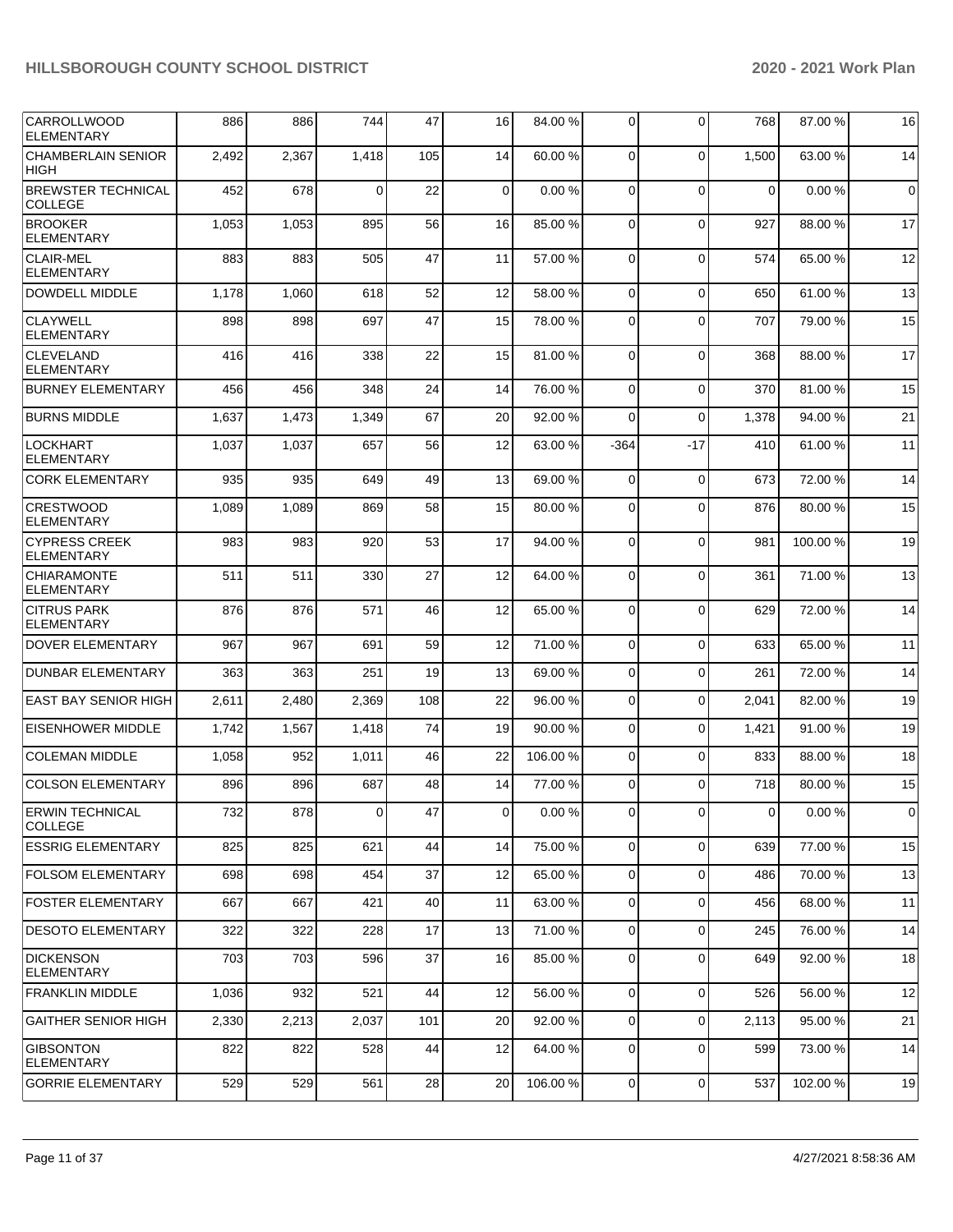| <b>EDISON ELEMENTARY</b>                   | 618   | 618   | 340      | 33  | 10              | 55.00 % | 0              | $\Omega$       | 388         | 63.00 % | 12          |
|--------------------------------------------|-------|-------|----------|-----|-----------------|---------|----------------|----------------|-------------|---------|-------------|
| <b>EGYPT LAKE</b><br><b>ELEMENTARY</b>     | 710   | 710   | 444      | 37  | 12              | 62.00 % | $\Omega$       | $\Omega$       | 477         | 67.00 % | 13          |
| <b>GRAHAM ELEMENTARY</b>                   | 444   | 444   | 324      | 24  | 13              | 73.00 % | 0              | $\Omega$       | 369         | 83.00 % | 15          |
| <b>BELLAMY ELEMENTARY</b>                  | 914   | 914   | 588      | 49  | 12              | 64.00 % | 0              | $\Omega$       | 618         | 68.00 % | 13          |
| <b>GRECO MIDDLE</b><br><b>SCHOOL</b>       | 1,437 | 1,293 | 830      | 60  | 14              | 64.00 % | $\Omega$       | $\Omega$       | 819         | 63.00 % | 14          |
| <b>HILL MIDDLE</b>                         | 1,300 | 1,170 | 1,074    | 55  | 20              | 92.00 % | $\Omega$       | $\Omega$       | 1,091       | 93.00 % | 20          |
| <b>HILLSBOROUGH</b><br><b>SENIOR HIGH</b>  | 2,191 | 2,081 | 1,806    | 104 | 17              | 87.00 % | $\Omega$       | $\Omega$       | 1,899       | 91.00 % | 18          |
| <b>SLIGH MIDDLE</b>                        | 1,254 | 1,128 | 574      | 52  | 11              | 51.00 % | $\Omega$       | $\Omega$       | 579         | 51.00 % | 11          |
| <b>JACKSON ELEMENTARY</b>                  | 594   | 594   | 524      | 31  | 17              | 88.00 % | $\Omega$       | $\Omega$       | 528         | 89.00 % | 17          |
| D. W. WATERS CENTER                        | 491   | 491   | 129      | 24  | 5               | 26.00 % | $\Omega$       | $\Omega$       | 118         | 24.00 % | 5           |
| <b>KENLY ELEMENTARY</b>                    | 731   | 731   | 462      | 39  | 12              | 63.00 % | $\Omega$       | $\Omega$       | 483         | 66.00 % | 12          |
| KING SENIOR HIGH                           | 2,533 | 2,406 | 1,686    | 104 | 16              | 70.00 % | $\Omega$       | $\Omega$       | 1,802       | 75.00 % | 17          |
| <b>KINGSWOOD</b><br><b>ELEMENTARY</b>      | 781   | 781   | 453      | 42  | 11              | 58.00 % | $\Omega$       | $\Omega$       | 459         | 59.00 % | 11          |
| <b>GRADY ELEMENTARY</b>                    | 540   | 540   | 518      | 30  | 17              | 96.00 % | 0              | $\Omega$       | 534         | 99.00 % | 18          |
| <b>LAKE MAGDALENE</b><br><b>ELEMENTARY</b> | 1,110 | 1,110 | 759      | 60  | 13              | 68.00 % | $\Omega$       | $\Omega$       | 886         | 80.00 % | 15          |
| <b>LANIER ELEMENTARY</b>                   | 456   | 456   | 374      | 24  | 16              | 82.00 % | $\Omega$       | $\Omega$       | 438         | 96.00 % | 18          |
| <b>MONROE MIDDLE</b>                       | 982   | 883   | 370      | 42  | 9               | 42.00 % | 0              | $\Omega$       | 221         | 25.00 % | 5           |
| <b>LEAREY TECHNICAL</b><br><b>COLLEGE</b>  | 60    | 90    | $\Omega$ | 3   | 0               | 0.00%   | $\Omega$       | $\Omega$       | $\mathbf 0$ | 0.00%   | $\mathbf 0$ |
| <b>TAMPA HEIGHTS</b><br>ELEMENTARY SCHOOL  | 399   | 399   | $\Omega$ | 21  | $\Omega$        | 0.00%   | $\Omega$       | $\Omega$       | 307         | 77.00 % | 15          |
| <b>HUNTERS GREEN</b><br>ELEMENTARY         | 1,016 | 1,016 | 712      | 55  | 13              | 70.00 % | $\Omega$       | $\Omega$       | 730         | 72.00 % | 13          |
| <b>LETO SENIOR HIGH</b>                    | 2,384 | 2,264 | 1,992    | 104 | 19              | 88.00 % | $\Omega$       | $\Omega$       | 2,080       | 92.00 % | 20          |
| <b>LIMONA ELEMENTARY</b>                   | 710   | 710   | 616      | 37  | 17              | 87.00 % | 0              | $\Omega$       | 622         | 88.00 % | 17          |
| <b>LINCOLN ELEMENTARY</b>                  | 450   | 450   | 449      | 23  | 20              | 100.00% | 0              | $\Omega$       | 496         | 110.00% | 22          |
| LEWIS ELEMENTARY                           | 945   | 945   | 770      | 50  | 15 <sup>1</sup> | 82.00%  | $\overline{0}$ | $\overline{0}$ | 792         | 84.00 % | 16          |
| <b>LITHIA SPRINGS</b><br><b>ELEMENTARY</b> | 731   | 731   | 635      | 39  | 16              | 87.00 % | 0              | $\Omega$       | 631         | 86.00 % | 16          |
| KNIGHTS ELEMENTARY                         | 926   | 926   | 705      | 50  | 14              | 76.00 % | 0              | $\Omega$       | 864         | 93.00 % | 17          |
| MCKITRICK<br><b>ELEMENTARY</b>             | 1,027 | 1,027 | 1,034    | 55  | 19              | 101.00% | 0              | $\Omega$       | 1,064       | 104.00% | 19          |
| <b>LOPEZ ELEMENTARY</b>                    | 761   | 761   | 526      | 40  | 13              | 69.00 % | $\mathbf 0$    | $\Omega$       | 595         | 78.00 % | 15          |
| <b>LOWRY ELEMENTARY</b>                    | 1,063 | 1,063 | 895      | 57  | 16              | 84.00 % | 0              | $\mathbf 0$    | 903         | 85.00 % | 16          |
| LUTZ K-8 SCHOOL                            | 933   | 933   | 744      | 48  | 15              | 80.00 % | $\mathbf 0$    | $\mathbf 0$    | 840         | 90.00 % | 18          |
| <b>MABRY ELEMENTARY</b>                    | 871   | 871   | 855      | 47  | 18              | 98.00 % | $\mathbf 0$    | $\mathbf 0$    | 822         | 94.00 % | 17          |
| MACFARLANE<br><b>ELEMENTARY</b>            | 406   | 406   | 365      | 21  | 17              | 90.00 % | 0              | $\Omega$       | 367         | 90.00 % | 17          |
| ALONSO HIGH                                | 3,048 | 2,895 | 2,471    | 122 | 20              | 85.00 % | $\overline{0}$ | $\overline{0}$ | 2,588       | 89.00%  | 21          |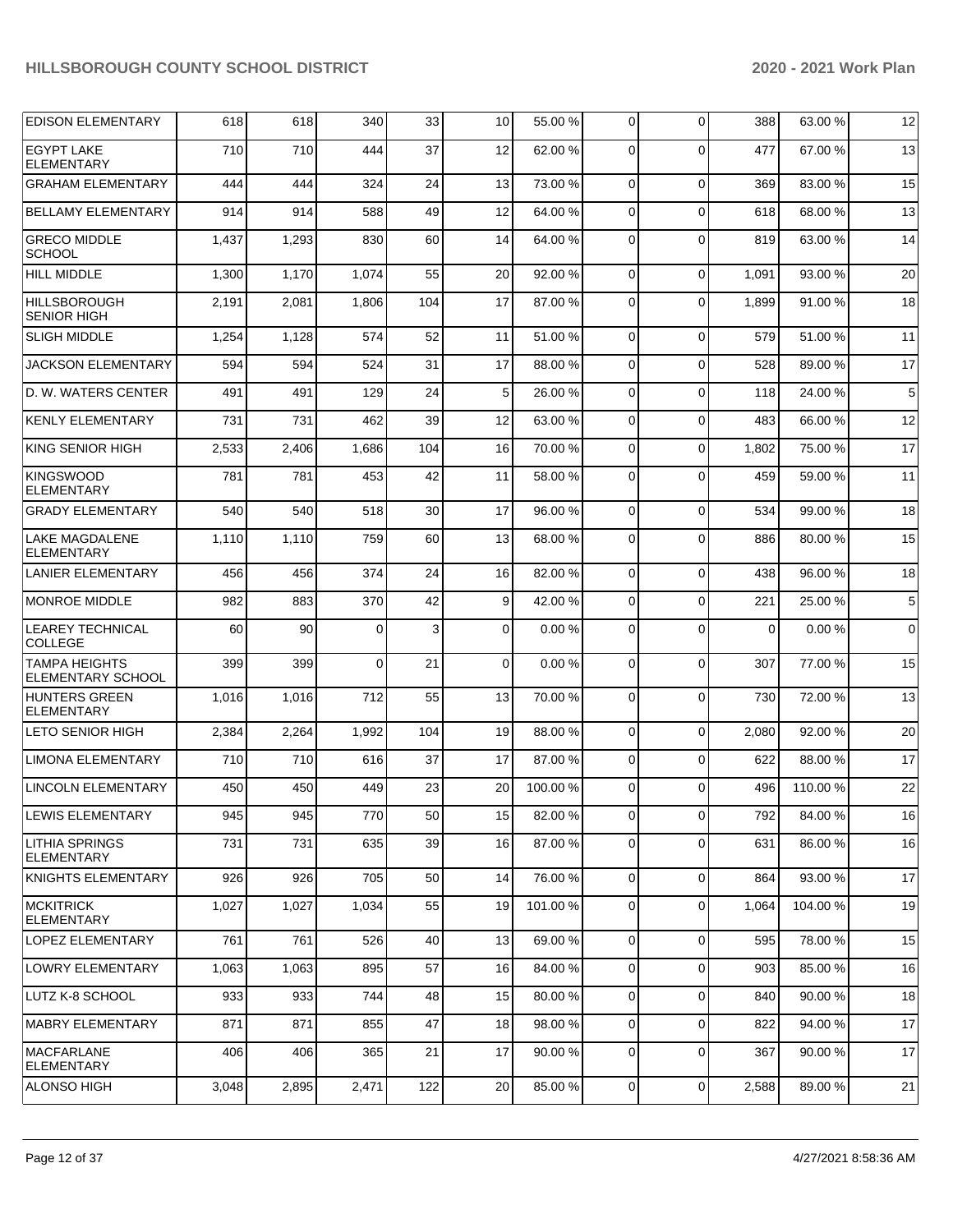| <b>FREEDOM SENIOR HIGH</b>                               | 2,724 | 2,587 | 1,696          | 109 | 16                      | 66.00 %   | 0           | $\Omega$ | 1,862       | 72.00 %   | 17 |
|----------------------------------------------------------|-------|-------|----------------|-----|-------------------------|-----------|-------------|----------|-------------|-----------|----|
| <b>MIDDLETON SENIOR</b><br><b>HIGH</b>                   | 2,102 | 1,996 | 1,515          | 83  | 18                      | 76.00 %   | $\Omega$    | $\Omega$ | 1,543       | 77.00 %   | 19 |
| SOUTH COUNTY<br><b>CAREER CENTER</b>                     | 718   | 718   | 197            | 33  | 6                       | 27.00 %   | $\Omega$    | $\Omega$ | 182         | 25.00 %   | 6  |
| <b>DAVIDSEN MIDDLE</b>                                   | 1,598 | 1,438 | 1,069          | 66  | 16                      | 74.00 %   | $\Omega$    | $\Omega$ | 1,066       | 74.00 %   | 16 |
| PRIDE ELEMENTARY                                         | 1,018 | 1,018 | 768            | 53  | 14                      | 75.00 %   | $\Omega$    | $\Omega$ | 857         | 84.00 %   | 16 |
| <b>BRYANT ELEMENTARY</b>                                 | 1,086 | 1,086 | 945            | 57  | 17                      | 87.00 %   | 0           | $\Omega$ | 961         | 88.00 %   | 17 |
| <b>CIMINO ELEMENTARY</b>                                 | 1,045 | 1,045 | 813            | 56  | 15                      | 78.00 %   | $\Omega$    | $\Omega$ | 813         | 78.00 %   | 15 |
| <b>IPPOLITO ELEMENTARY</b>                               | 872   | 872   | 556            | 46  | 12                      | 64.00%    | $\Omega$    | $\Omega$ | 577         | 66.00 %   | 13 |
| <b>NEWSOME SENIOR</b><br><b>HIGH</b>                     | 3,170 | 3,011 | 2,877          | 127 | 23                      | 96.00 %   | 0           | $\Omega$ | 3,349       | 111.00 %  | 26 |
| JENNINGS MIDDLE                                          | 1,337 | 1,203 | 699            | 56  | 12                      | 58.00 %   | 0           | $\Omega$ | 753         | 63.00 %   | 13 |
| LIBERTY MIDDLE                                           | 1,645 | 1,480 | 1,168          | 69  | 17                      | 79.00 %   | 0           | $\Omega$ | 1,211       | 82.00 %   | 18 |
| <b>HERITAGE</b><br><b>ELEMENTARY</b>                     | 747   | 747   | 542            | 39  | 14                      | 73.00 %   | $\Omega$    | $\Omega$ | 559         | 75.00 %   | 14 |
| <b>SESSUMS</b><br><b>ELEMENTARY</b>                      | 1,164 | 1,164 | 987            | 62  | 16                      | 85.00 %   | $\Omega$    | $\Omega$ | 1,145       | 98.00 %   | 18 |
| <b>NELSON ELEMENTARY</b>                                 | 963   | 963   | 766            | 51  | 15                      | 80.00 %   | $\Omega$    | $\Omega$ | 799         | 83.00 %   | 16 |
| <b>MULRENNAN MIDDLE</b>                                  | 1,606 | 1,445 | 1,344          | 67  | 20                      | 93.00 %   | $\Omega$    | $\Omega$ | 1,379       | 95.00 %   | 21 |
| <b>SCHMIDT ELEMENTARY</b>                                | 717   | 717   | 620            | 38  | 16                      | 86.00 %   | 0           | $\Omega$ | 649         | 91.00 %   | 17 |
| <b>FARNELL MIDDLE</b>                                    | 1,434 | 1,290 | 1,257          | 60  | 21                      | 97.00 %   | $\Omega$    | $\Omega$ | 1,273       | 99.00 %   | 21 |
| <b>CORR ELEMENTARY</b>                                   | 929   | 929   | 714            | 50  | 14                      | 77.00 %   | $\Omega$    | $\Omega$ | 775         | 83.00 %   | 16 |
| <b>BOWERS WHITLEY</b><br><b>CAREER CENTER</b>            | 627   | 627   | 119            | 24  | 5                       | 19.00 %   | 0           | $\Omega$ | 135         | 22.00 %   | 6  |
| SHEEHY ELEMENTARY                                        | 544   | 544   | 329            | 28  | 12                      | 60.00 %   | 0           | $\Omega$ | 362         | 67.00 %   | 13 |
| <b>RAMPELLO</b><br><b>DOWNTOWN</b><br><b>PARTNERSHIP</b> | 937   | 843   | 768            | 44  | 17                      | 91.00 %   | $\Omega$    | $\Omega$ | 775         | 92.00 %   | 18 |
| <b>DAVIS ELEMENTARY</b>                                  | 1,038 | 1,038 | 660            | 55  | 12                      | 64.00 %   | 0           | $\Omega$ | 673         | 65.00 %   | 12 |
| <b>SHIELDS MIDDLE</b>                                    | 2,149 | 1,934 | 1,796          | 91  | 20                      | 93.00 %   | 0           | $\Omega$ | 2,101       | 109.00%   | 23 |
| <b>FISHHAWK CREEK</b><br><b>ELEMENTARY</b>               | 1,110 | 1,110 | 1,115          | 59  | 19                      | 100.00%   | 0           | $\Omega$ | 1,044       | 94.00 %   | 18 |
| SPOTO HIGH SCHOOL                                        | 2,590 | 2,460 | 1,573          | 105 | 15                      | 64.00 %   | 500         | 20       | 1,978       | 67.00 %   | 16 |
| <b>FROST ELEMENTARY</b>                                  | 966   | 966   | 510            | 51  | 10                      | 53.00 %   | $\Omega$    | $\Omega$ | 579         | 60.00 %   | 11 |
| <b>GIUNTA MIDDLE</b><br><b>SCHOOL</b>                    | 1,732 | 1,558 | 793            | 73  | 11                      | 51.00 %   | $\Omega$    | $\Omega$ | 886         | 57.00 %   | 12 |
| APARICIO-LEVY<br>TECHNICAL COLLEGE                       | 167   | 250   | 0              | 13  | 0                       | 0.00%     | $\mathbf 0$ | $\Omega$ | $\mathbf 0$ | 0.00%     | 0  |
| MULLER ELEMENTARY                                        | 466   | 466   | 412            | 25  | 16                      | 88.00 %   | $\mathbf 0$ | $\Omega$ | 437         | 94.00 %   | 17 |
| <b>TURNER BARTELS K-8</b>                                | 2,568 | 2,311 | 1,736          | 116 | 15                      | 75.00 %   | 0           | $\Omega$ | 1,778       | 77.00 %   | 15 |
| <b>COLLINS ELEMENTARY</b>                                | 1,146 | 1,146 | 971            | 61  | 16                      | 85.00 %   | 594         | 27       | 1,282       | 74.00 %   | 15 |
| <b>NORTH TAMPA</b><br><b>ALTERNATIVE CENTER</b>          | 450   | 450   | 46             | 21  | $\overline{\mathbf{c}}$ | 10.00 %   | 0           | $\Omega$ | 90          | 20.00 %   | 4  |
| <b>GARY ADULT CENTER</b>                                 | 257   | 385   | $\overline{0}$ | 21  | 0                       | $0.00 \%$ | 0           | 0        | $\mathbf 0$ | $0.00 \%$ | 0  |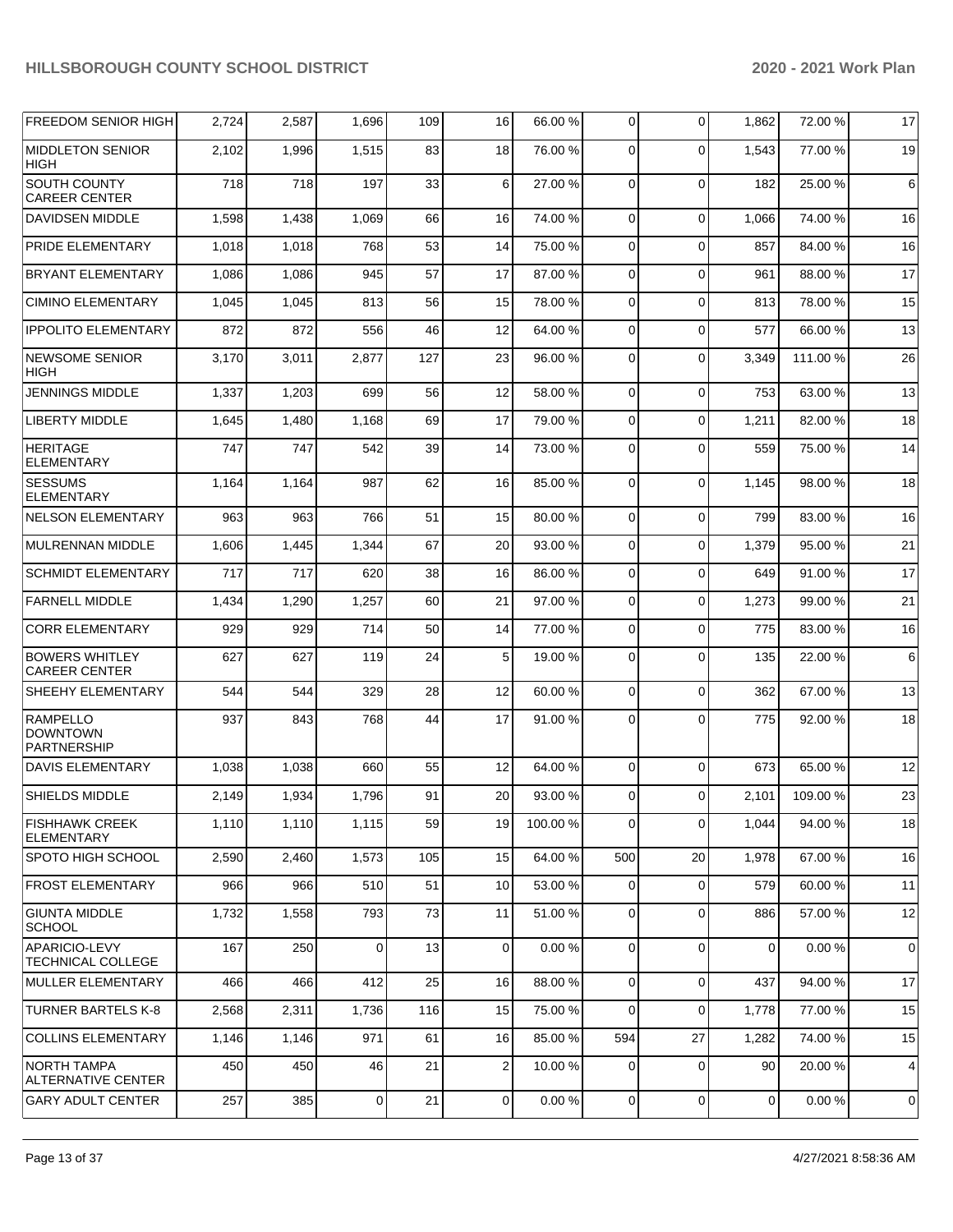| <b>CARVER EXCEPTIONAL</b><br><b>CENTER</b>              | 210   | 210   | 54       | 20  | 3                | 26.00 % | 0              | $\Omega$    | 52    | 25.00 %  | 3  |
|---------------------------------------------------------|-------|-------|----------|-----|------------------|---------|----------------|-------------|-------|----------|----|
| <b>BRANDON</b><br><b>ALTERNATIVE</b>                    | 451   | 451   | 40       | 22  | $\overline{2}$   | 9.00%   | $\Omega$       | $\Omega$    | 95    | 21.00 %  | 4  |
| <b>DOBY ELEMENTARY</b>                                  | 958   | 958   | 826      | 50  | 17               | 86.00 % | $\Omega$       | $\Omega$    | 950   | 99.00 %  | 19 |
| <b>OAK PARK</b><br><b>ELEMENTARY</b>                    | 747   | 747   | 489      | 39  | 13               | 65.00 % | $\Omega$       | $\Omega$    | 496   | 66.00 %  | 13 |
| SMITH MIDDLE SCHOOL                                     | 1,578 | 1,420 | 770      | 66  | 12               | 54.00 % | 0              | $\Omega$    | 791   | 56.00 %  | 12 |
| <b>DEER PARK</b><br><b>ELEMENTARY</b>                   | 1,054 | 1,054 | 966      | 55  | 18               | 92.00 % | $\Omega$       | $\Omega$    | 972   | 92.00 %  | 18 |
| <b>HAMMOND</b><br><b>ELEMENTARY</b>                     | 938   | 938   | 729      | 49  | 15               | 78.00 % | $\Omega$       | $\Omega$    | 778   | 83.00 %  | 16 |
| LENNARD HIGH<br><b>SCHOOL</b>                           | 3,232 | 3,070 | 3,186    | 128 | 25               | 104.00% | $-570$         | -22         | 2,468 | 99.00 %  | 23 |
| KIMBELL ELEMENTARY                                      | 652   | 652   | 407      | 34  | 12               | 62.00 % | $\Omega$       | $\Omega$    | 426   | 65.00 %  | 13 |
| <b>STEINBRENNER HIGH</b><br><b>SCHOOL</b>               | 2,544 | 2,416 | 2,420    | 101 | 24               | 100.00% | $\Omega$       | $\Omega$    | 2,678 | 111.00 % | 27 |
| <b>STOWERS</b><br><b>ELEMENTARY SCHOOL</b>              | 972   | 972   | 879      | 51  | 17               | 90.00 % | 0              | $\Omega$    | 994   | 102.00%  | 19 |
| <b>BARRINGTON MIDDLE</b><br><b>SCHOOL</b>               | 1,763 | 1,586 | 1,598    | 75  | 21               | 101.00% | $\Omega$       | $\Omega$    | 1,527 | 96.00 %  | 20 |
| <b>STRAWBERRY CREST</b><br><b>HIGH SCHOOL</b>           | 2,446 | 2,323 | 2,183    | 101 | 22               | 94.00 % | $\Omega$       | $\Omega$    | 2,340 | 101.00%  | 23 |
| <b>SUMMERFIELD</b><br><b>CROSSINGS</b>                  | 1,015 | 1,015 | 970      | 54  | 18               | 96.00 % | $\Omega$       | $\Omega$    | 913   | 90.00 %  | 17 |
| SUMNER HIGH SCHOOL                                      | 2,787 | 0     | $\Omega$ | 118 | $\overline{0}$   | 0.00%   | 0              | $\Omega$    | 3,981 | 0.00%    | 34 |
| <b>BELMONT</b><br><b>ELEMENTARY SCHOOL</b>              | 998   | 998   | $\Omega$ | 51  | $\mathbf 0$      | 0.00%   | $\Omega$       | $\Omega$    | 993   | 99.00 %  | 19 |
| <b>BAILEY ELEMENTARY</b><br><b>SCHOOL</b>               | 920   | 920   | 725      | 48  | 15               | 79.00 % | $\mathbf 0$    | $\Omega$    | 737   | 80.00 %  | 15 |
| <b>THOMPSON</b><br><b>ELEMENTARY</b>                    | 950   | 950   | 724      | 50  | 14               | 76.00 % | $\Omega$       | $\Omega$    | 915   | 96.00 %  | 18 |
| <b>LAMB ELEMENTARY</b>                                  | 950   | 950   | 688      | 50  | 14               | 72.00 % | $\mathbf 0$    | $\Omega$    | 768   | 81.00 %  | 15 |
| <b>REDDICK ELEMENTARY</b><br><b>SCHOOL</b>              | 948   | 948   | 882      | 50  | 18               | 93.00 % | $\Omega$       | $\Omega$    | 942   | 99.00 %  | 19 |
| <b>ALEXANDER</b><br><b>ELEMENTARY</b>                   | 726   | 726   | 574      | 39  | 15               | 79.00 % | $\Omega$       | $\Omega$    | 597   | 82.00 %  | 15 |
| PIERCE MIDDLE                                           | 1,357 | 1,221 | 921      | 58  | 16               | 75.00 % | $\overline{0}$ | $\Omega$    | 922   | 76.00 %  | 16 |
| ANDERSON<br><b>ELEMENTARY</b>                           | 446   | 446   | 384      | 23  | 17               | 86.00 % | 0              | $\Omega$    | 436   | 98.00 %  | 19 |
| LOPEZ EXCEPTIONAL<br>STUDENT EDUCATION<br><b>CENTER</b> | 122   | 122   | 64       | 12  | 5                | 52.00 % | 0              | $\Omega$    | 62    | 51.00 %  | 5  |
| DOROTHY THOMAS<br><b>EXCEPTIONAL CENTER</b>             | 242   | 242   | 49       | 24  | $\boldsymbol{2}$ | 20.00 % | $\overline{0}$ | $\Omega$    | 66    | 27.00 %  | 3  |
| <b>DAWSON ELEMENTARY</b>                                | 912   | 912   | 742      | 48  | 15               | 81.00 % | $\overline{0}$ | $\mathbf 0$ | 873   | 96.00 %  | 18 |
| <b>MANN MIDDLE</b>                                      | 1,469 | 1,322 | 887      | 62  | 14               | 67.00 % | $\overline{0}$ | $\mathbf 0$ | 905   | 68.00 %  | 15 |
| <b>MARSHALL MIDDLE</b>                                  | 1,374 | 1,236 | 914      | 57  | 16               | 74.00 % | $\overline{0}$ | $\mathbf 0$ | 1,010 | 82.00 %  | 18 |
| <b>LOMAX ELEMENTARY</b>                                 | 509   | 509   | 369      | 26  | 14               | 72.00 % | $\overline{0}$ | $\Omega$    | 384   | 75.00 %  | 15 |
| <b>ADAMS MIDDLE</b>                                     | 1,667 | 1,500 | 801      | 70  | 11               | 53.00 % | $\mathbf 0$    | 0           | 829   | 55.00 %  | 12 |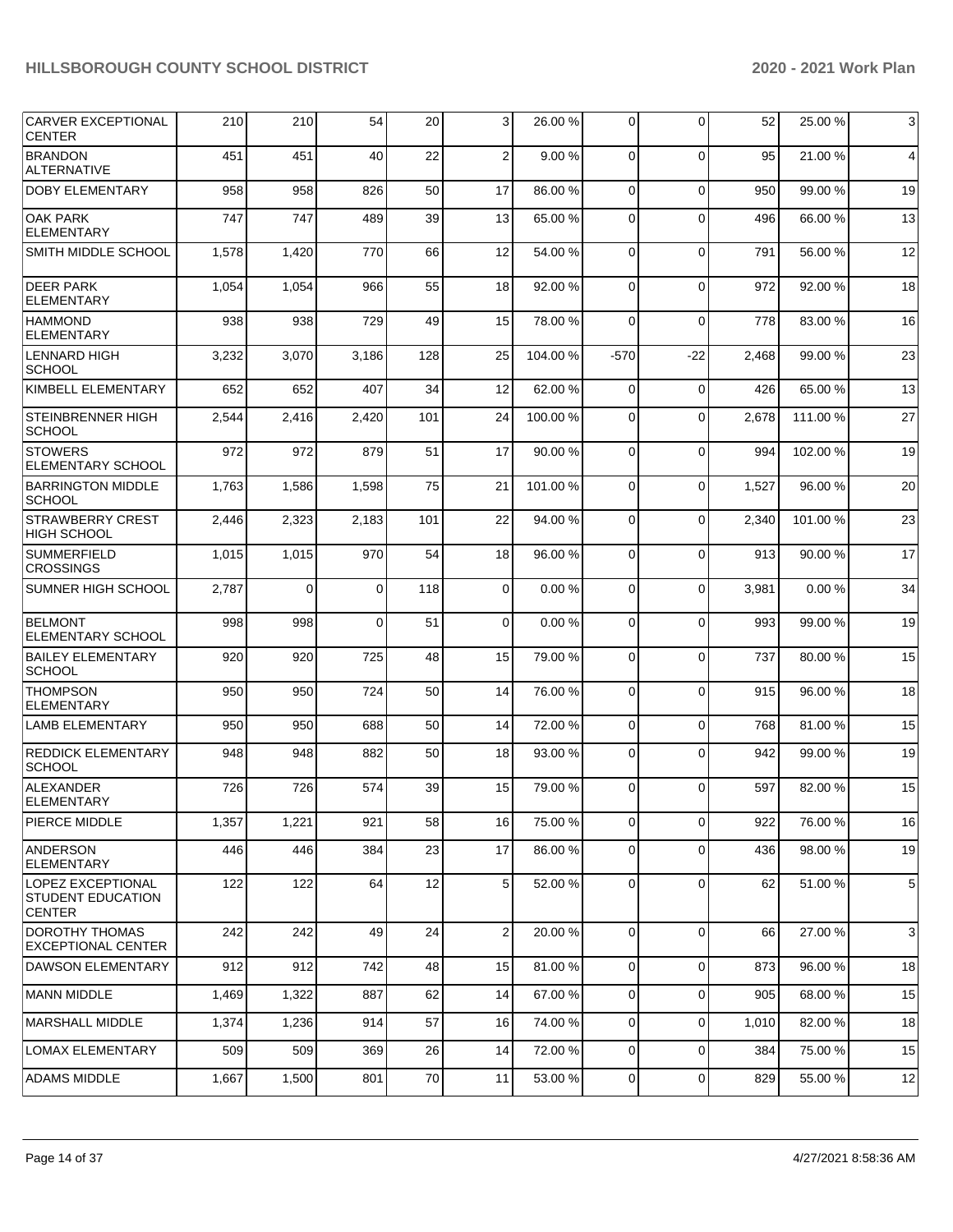| <b>FOREST HILLS</b><br><b>ELEMENTARY</b> | 1,069 | 1,069 | 723   | 58  | 12 | 68.00 % | 0              | $\Omega$       | 756   | 71.00 % | 13 |
|------------------------------------------|-------|-------|-------|-----|----|---------|----------------|----------------|-------|---------|----|
| <b>MEMORIAL MIDDLE</b>                   | 1,161 | 1,044 | 710   | 51  | 14 | 68.00 % | $\Omega$       | $\Omega$       | 714   | 68.00 % | 14 |
| <b>MILES ELEMENTARY</b>                  | 871   | 871   | 834   | 47  | 18 | 96.00 % | 0              | $\Omega$       | 757   | 87.00 % | 16 |
| <b>MINTZ ELEMENTARY</b>                  | 1,009 | 1,009 | 770   | 54  | 14 | 76.00 % | 0              | $\Omega$       | 775   | 77.00 % | 14 |
| <b>MITCHELL</b><br><b>ELEMENTARY</b>     | 728   | 728   | 770   | 38  | 20 | 106.00% | $\Omega$       | $\Omega$       | 718   | 99.00 % | 19 |
| <b>MADISON MIDDLE</b>                    | 1,058 | 952   | 693   | 46  | 15 | 73.00 % | $\mathbf 0$    | $\Omega$       | 592   | 62.00 % | 13 |
| <b>MANGO ELEMENTARY</b>                  | 793   | 793   | 691   | 42  | 16 | 87.00 % | $\Omega$       | $\Omega$       | 772   | 97.00 % | 18 |
| <b>MANISCALCO K-8</b><br><b>SCHOOL</b>   | 897   | 897   | 726   | 46  | 16 | 81.00%  | 0              | $\Omega$       | 760   | 85.00 % | 17 |
| <b>OAK GROVE</b><br><b>ELEMENTARY</b>    | 1,018 | 1,018 | 779   | 53  | 15 | 77.00 % | 0              | $\Omega$       | 816   | 80.00 % | 15 |
| <b>ORANGE GROVE</b><br><b>MIDDLE</b>     | 652   | 586   | 503   | 29  | 17 | 86.00 % | $\Omega$       | $\Omega$       | 508   | 87.00 % | 18 |
| <b>PALM RIVER</b><br><b>ELEMENTARY</b>   | 707   | 707   | 474   | 37  | 13 | 67.00 % | 0              | $\Omega$       | 515   | 73.00 % | 14 |
| <b>MCDONALD</b><br><b>ELEMENTARY</b>     | 725   | 725   | 509   | 38  | 13 | 70.00%  | $\Omega$       | $\Omega$       | 540   | 74.00 % | 14 |
| <b>MENDENHALL</b><br><b>ELEMENTARY</b>   | 835   | 835   | 514   | 45  | 11 | 62.00%  | $\Omega$       | $\Omega$       | 514   | 62.00%  | 11 |
| <b>FERRELL MIDDLE</b><br><b>MAGNET</b>   | 955   | 859   | 592   | 40  | 15 | 69.00 % | $\Omega$       | $\Omega$       | 602   | 70.00 % | 15 |
| <b>TOMLIN MIDDLE</b>                     | 1,903 | 1,712 | 1,679 | 80  | 21 | 98.00 % | $\overline{0}$ | $\Omega$       | 1,686 | 98.00 % | 21 |
| POTTER ELEMENTARY                        | 744   | 744   | 438   | 40  | 11 | 59.00 % | 0              | $\Omega$       | 498   | 67.00 % | 12 |
| <b>PROGRESS VILLAGE</b><br><b>MIDDLE</b> | 1,111 | 999   | 956   | 48  | 20 | 96.00 % | 0              | $\Omega$       | 971   | 97.00 % | 20 |
| <b>MORGAN WOODS</b><br><b>ELEMENTARY</b> | 769   | 769   | 449   | 42  | 11 | 58.00 % | $\Omega$       | $\Omega$       | 463   | 60.00 % | 11 |
| <b>MORT ELEMENTARY</b>                   | 1,030 | 1,030 | 982   | 56  | 18 | 95.00 % | 0              | $\Omega$       | 976   | 95.00 % | 17 |
| <b>NORTHWEST</b><br><b>ELEMENTARY</b>    | 865   | 865   | 698   | 46  | 15 | 81.00%  | 0              | $\Omega$       | 722   | 83.00 % | 16 |
| <b>ROBINSON SENIOR</b><br><b>HIGH</b>    | 1,987 | 1,887 | 1,425 | 87  | 16 | 76.00 % | 0              | $\Omega$       | 1,629 | 86.00 % | 19 |
| ROBLES ELEMENTARY                        | 832   | 832   | 676   | 44  | 15 | 81.00%  | $\Omega$       | $\Omega$       | 736   | 88.00 % | 17 |
| ROLAND PARK K-8                          | 1,035 | 931   | 810   | 47  | 17 | 87.00 % | $\mathbf 0$    | $\overline{0}$ | 814   | 87.00%  | 17 |
| PINECREST<br><b>ELEMENTARY</b>           | 820   | 820   | 549   | 44  | 12 | 67.00 % | $\overline{0}$ | $\Omega$       | 755   | 92.00 % | 17 |
| PLANT SENIOR HIGH                        | 2,661 | 2,527 | 2,412 | 107 | 23 | 95.00 % | $\overline{0}$ | $\Omega$       | 2,572 | 102.00% | 24 |
| <b>PLANT CITY SENIOR</b><br>HIGH         | 2,658 | 2,525 | 2,233 | 112 | 20 | 88.00 % | $\overline{0}$ | $\mathbf 0$    | 2,463 | 98.00 % | 22 |
| <b>RUSKIN ELEMENTARY</b>                 | 1,008 | 1,008 | 742   | 56  | 13 | 74.00 % | $\overline{0}$ | $\Omega$       | 842   | 84.00 % | 15 |
| <b>SCHWARZKOPF</b><br><b>ELEMENTARY</b>  | 677   | 677   | 600   | 36  | 17 | 89.00 % | 0              | $\Omega$       | 651   | 96.00 % | 18 |
| <b>SEFFNER ELEMENTARY</b>                | 898   | 898   | 448   | 47  | 10 | 50.00 % | $\overline{0}$ | $\mathbf 0$    | 470   | 52.00 % | 10 |
| RIVERHILLS<br>ELEMENTARY                 | 572   | 572   | 501   | 30  | 17 | 88.00%  | 0              | $\Omega$       | 525   | 92.00 % | 18 |
| RIVERVIEW<br>ELEMENTARY                  | 914   | 914   | 535   | 50  | 11 | 59.00 % | $\mathbf 0$    | $\mathbf 0$    | 611   | 67.00 % | 12 |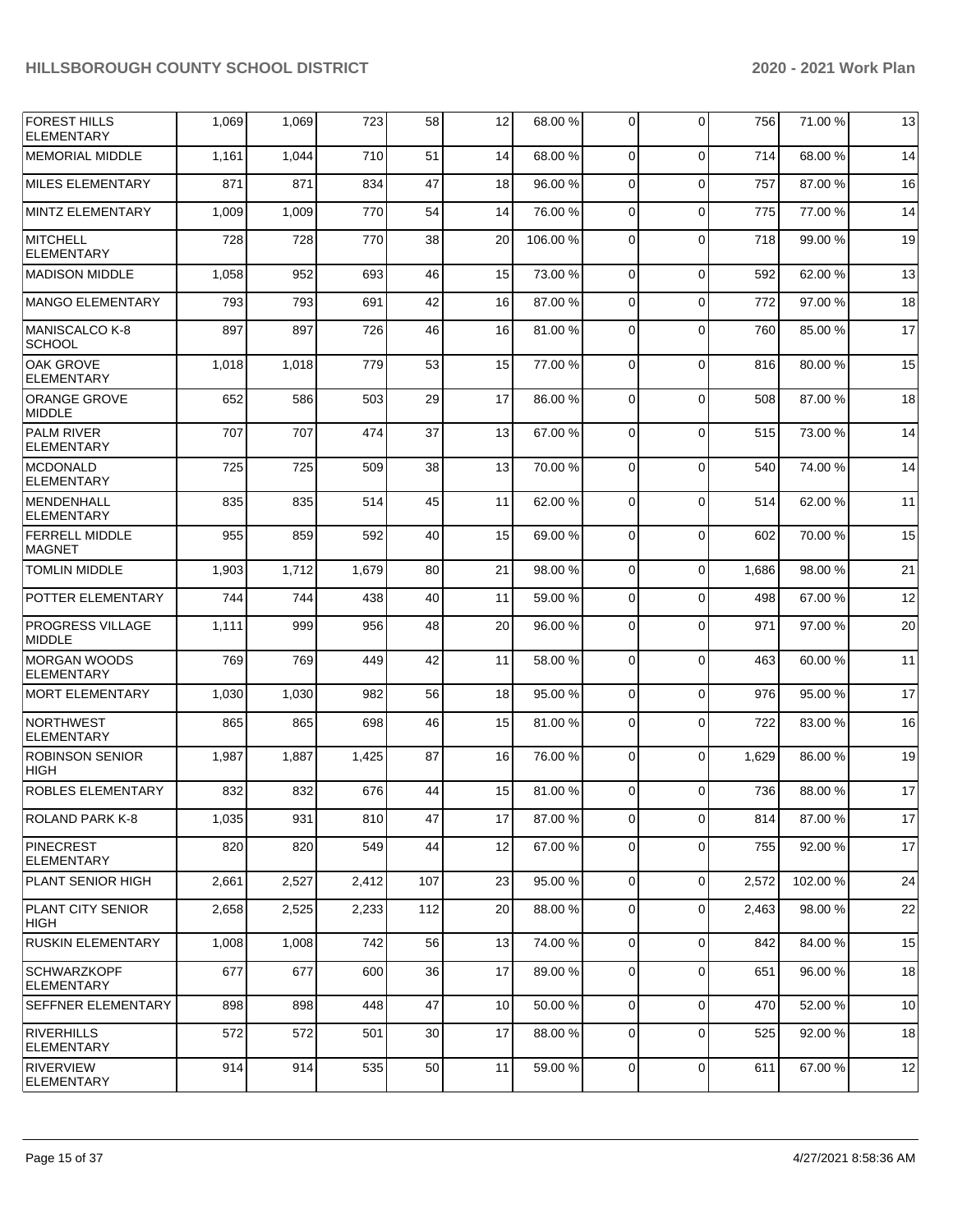| <b>ROBINSON</b><br><b>ELEMENTARY</b>                                  | 674   | 674   | 638   | 41  | 16 | 95.00 %  | $\mathbf 0$    | $\Omega$       | 675   | 100.00%  | 16 |
|-----------------------------------------------------------------------|-------|-------|-------|-----|----|----------|----------------|----------------|-------|----------|----|
| <b>SIMMONS CAREER</b><br><b>CENTER</b>                                | 344   | 344   | 251   | 29  | 9  | 73.00 %  | $\mathbf 0$    | $\Omega$       | 238   | 69.00 %  | 8  |
| BLOOMINGDALE<br><b>SENIOR HIGH</b>                                    | 2,373 | 2,254 | 2,313 | 101 | 23 | 103.00%  | $\mathbf 0$    | $\Omega$       | 2,445 | 108.00%  | 24 |
| <b>SPRINGHEAD</b><br><b>ELEMENTARY</b>                                | 874   | 874   | 787   | 47  | 17 | 90.00 %  | 0              | $\Omega$       | 848   | 97.00 %  | 18 |
| <b>LAVOY EXCEPTIONAL</b><br><b>STUDENT EDUCATION</b><br><b>CENTER</b> | 270   | 270   | 67    | 24  | 3  | 25.00 %  | $\Omega$       | $\Omega$       | 79    | 29.00 %  | 3  |
| <b>JEFFERSON SENIOR</b><br><b>HIGH</b>                                | 2,207 | 2,096 | 1,620 | 90  | 18 | 77.00 %  | $\Omega$       | $\Omega$       | 1,706 | 81.00 %  | 19 |
| <b>ROOSEVELT</b><br><b>ELEMENTARY</b>                                 | 745   | 745   | 768   | 40  | 19 | 103.00%  | 0              | $\Omega$       | 780   | 105.00 % | 20 |
| <b>TAMPA BAY</b><br><b>BOULEVARD</b><br><b>ELEMENTARY</b>             | 867   | 867   | 610   | 47  | 13 | 70.00 %  | 0              | $\Omega$       | 640   | 74.00 %  | 14 |
| <b>TAMPA PALMS</b><br><b>ELEMENTARY</b>                               | 965   | 965   | 876   | 52  | 17 | 91.00 %  | $\Omega$       | $\Omega$       | 891   | 92.00 %  | 17 |
| <b>TEMPLE TERRACE</b><br><b>ELEMENTARY</b>                            | 853   | 853   | 582   | 46  | 13 | 68.00 %  | 0              | $\Omega$       | 615   | 72.00 %  | 13 |
| <b>SEMINOLE</b><br>ELEMENTARY                                         | 582   | 582   | 397   | 31  | 13 | 68.00 %  | 0              | $\Omega$       | 432   | 74.00 %  | 14 |
| <b>SHAW ELEMENTARY</b>                                                | 872   | 872   | 670   | 47  | 14 | 77.00 %  | $\mathbf 0$    | $\Omega$       | 710   | 81.00 %  | 15 |
| <b>SHORE ELEMENTARY</b>                                               | 477   | 477   | 410   | 26  | 16 | 86.00 %  | $\mathbf 0$    | $\Omega$       | 435   | 91.00%   | 17 |
| <b>WEBB MIDDLE</b>                                                    | 1,127 | 1,014 | 772   | 50  | 15 | 76.00 %  | $\mathbf 0$    | $\Omega$       | 777   | 77.00 %  | 16 |
| <b>TRAPNELL</b><br><b>ELEMENTARY</b>                                  | 524   | 524   | 529   | 28  | 19 | 101.00%  | $\mathbf 0$    | $\Omega$       | 580   | 111.00 % | 21 |
| <b>TURKEY CREEK MIDDLE</b>                                            | 1,363 | 1,226 | 1,079 | 58  | 19 | 88.00 %  | 0              | $\Omega$       | 1,090 | 89.00 %  | 19 |
| <b>SULPHUR SPRINGS K-8</b><br><b>COMMUNITY SCHOOL</b>                 | 1,096 | 986   | 702   | 56  | 13 | 71.00 %  | 0              | $\Omega$       | 798   | 81.00 %  | 14 |
| <b>SUMMERFIELD</b><br><b>ELEMENTARY</b>                               | 994   | 994   | 789   | 53  | 15 | 79.00 %  | $\mathbf 0$    | $\Omega$       | 823   | 83.00 %  | 16 |
| <b>TAMPA BAY TECHNICAL</b><br><b>HIGH SCHOOL</b>                      | 2,551 | 2,423 | 2,026 | 116 | 17 | 84.00 %  | $\mathbf 0$    | $\Omega$       | 2,116 | 87.00 %  | 18 |
| <b>WALDEN LAKE</b><br><b>ELEMENTARY</b>                               | 983   | 983   | 826   | 53  | 16 | 84.00%   | 0              | $\Omega$       | 829   | 84.00 %  | 16 |
| <b>WASHINGTON</b><br>ELEMENTARY                                       | 634   | 634   | 415   | 39  | 11 | 65.00 %  | $\overline{0}$ | $\overline{0}$ | 497   | 78.00 %  | 13 |
| <b>WEST SHORE</b><br>ELEMENTARY                                       | 395   | 395   | 372   | 21  | 18 | 94.00 %  | $\overline{0}$ | $\Omega$       | 387   | 98.00 %  | 18 |
| <b>THONOTOSASSA</b><br><b>ELEMENTARY</b>                              | 551   | 551   | 385   | 29  | 13 | 70.00%   | 0              | $\mathbf 0$    | 466   | 85.00 %  | 16 |
| TINKER K-8                                                            | 820   | 738   | 549   | 42  | 13 | 74.00 %  | $\overline{0}$ | $\mathbf 0$    | 564   | 76.00 %  | 13 |
| <b>TOWN &amp; COUNTRY</b><br><b>ELEMENTARY</b>                        | 732   | 732   | 383   | 38  | 10 | 52.00 %  | $\mathbf 0$    | $\Omega$       | 430   | 59.00 %  | 11 |
| <b>WILSON MIDDLE</b>                                                  | 653   | 587   | 650   | 29  | 22 | 111.00 % | $\mathbf 0$    | $\Omega$       | 526   | 90.00%   | 18 |
| <b>WILSON ELEMENTARY</b>                                              | 405   | 405   | 315   | 22  | 14 | 78.00 %  | $\mathbf 0$    | $\Omega$       | 351   | 87.00 %  | 16 |
| <b>WIMAUMA</b><br><b>ELEMENTARY</b>                                   | 659   | 659   | 575   | 35  | 16 | 87.00 %  | 306            | 17             | 779   | 81.00 %  | 15 |
| WITTER ELEMENTARY                                                     | 679   | 679   | 579   | 35  | 17 | 85.00 %  | 0              | $\mathbf 0$    | 635   | 94.00 %  | 18 |
| <b>TWIN LAKES</b><br><b>ELEMENTARY</b>                                | 774   | 774   | 632   | 41  | 15 | 82.00 %  | 0              | 0              | 667   | 86.00 %  | 16 |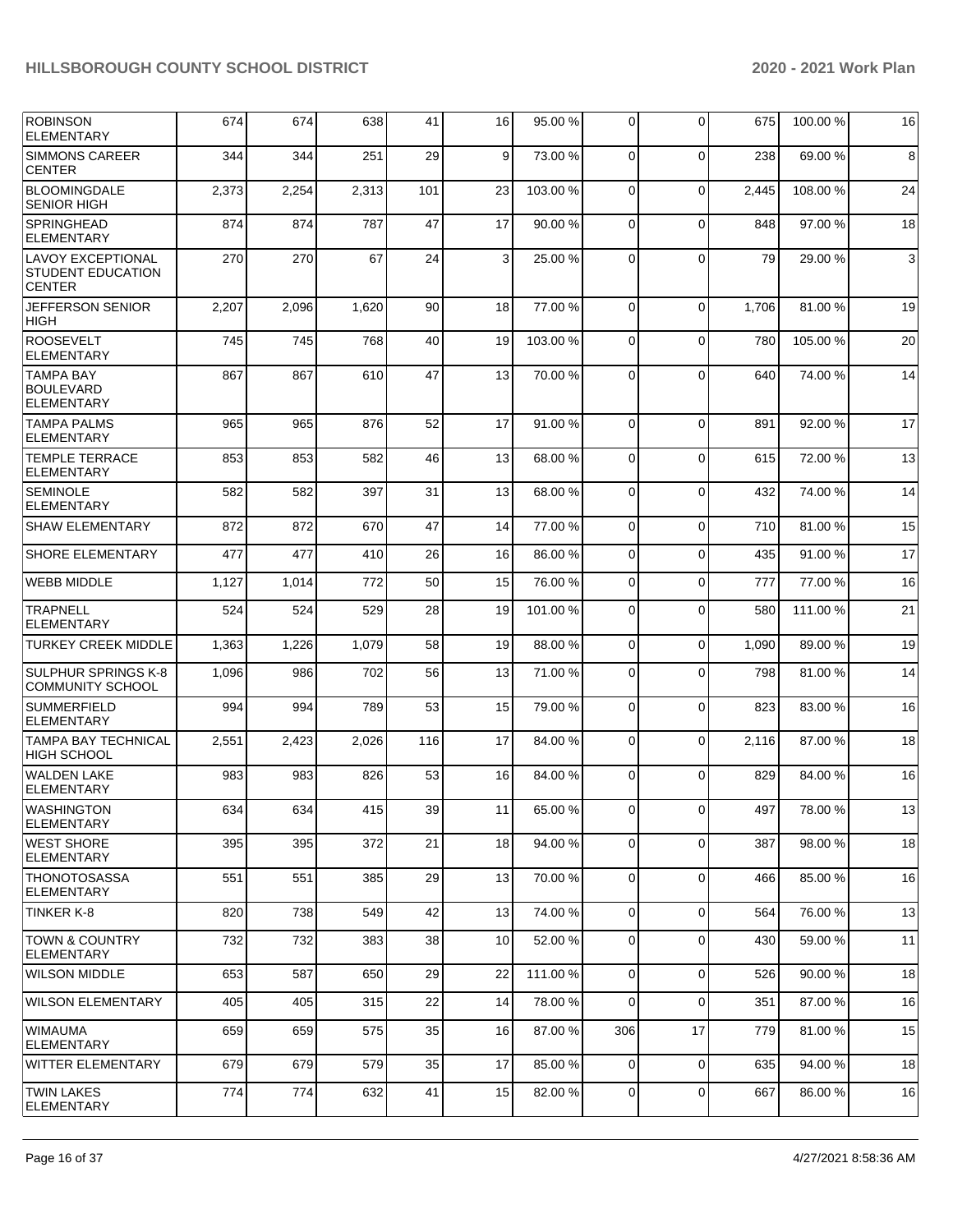| <b>CAMINITI EXCEPTIONAL</b><br>STUDENT EDUCATION<br><b>CENTER</b> | 252     | 252     | 97      | 24     | 4  | 38.00 % | 0              | $\Omega$ | 91      | 36.00 % | 4  |
|-------------------------------------------------------------------|---------|---------|---------|--------|----|---------|----------------|----------|---------|---------|----|
| <b>BENITO MIDDLE</b>                                              | 1,473   | 1,325   | 1,088   | 63     | 17 | 82.00 % | $\Omega$       | $\Omega$ | 1.147   | 87.00 % | 18 |
| <b>WOODBRIDGE</b><br><b>ELEMENTARY</b>                            | 883     | 883     | 629     | 47     | 13 | 71.00 % | $\Omega$       | $\Omega$ | 657     | 74.00 % | 14 |
| YATES ELEMENTARY                                                  | 860     | 860     | 671     | 46     | 15 | 78.00 % | $\overline{0}$ | $\Omega$ | 733     | 85.00 % | 16 |
| YOUNG MIDDLE                                                      | 1,095   | 985     | 627     | 47     | 13 | 64.00%  | $\Omega$       | $\Omega$ | 637     | 65.00 % | 14 |
| <b>WEST TAMPA</b><br><b>ELEMENTARY</b>                            | 575     | 575     | 360     | 31     | 12 | 63.00 % | $\Omega$       | $\Omega$ | 446     | 78.00 % | 14 |
| <b>JAMES ELEMENTARY</b><br><b>SCHOOL</b>                          | 832     | 832     | 524     | 42     | 12 | 63.00 % | $\Omega$       | $\Omega$ | 553     | 66.00 % | 13 |
| <b>WHARTON SENIOR</b><br><b>HIGH</b>                              | 2,617   | 2,486   | 2,149   | 108    | 20 | 86.00 % | 0              | $\Omega$ | 2,304   | 93.00 % | 21 |
| <b>BLAKE SENIOR HIGH</b>                                          | 1,795   | 1,705   | 1,632   | 72     | 23 | 96.00 % | 0              | $\Omega$ | 1,824   | 107.00% | 25 |
| <b>CLARK ELEMENTARY</b>                                           | 975     | 975     | 850     | 53     | 16 | 87.00 % | $\mathbf 0$    | $\Omega$ | 882     | 90.00 % | 17 |
| <b>DURANT SENIOR HIGH</b>                                         | 2,883   | 2,738   | 2,375   | 117    | 20 | 87.00 % | 0              | $\Omega$ | 2,524   | 92.00 % | 22 |
| <b>BURNETT MIDDLE</b>                                             | 1,332   | 1,198   | 772     | 56     | 14 | 64.00%  | $\Omega$       | $\Omega$ | 815     | 68.00 % | 15 |
| <b>VALRICO ELEMENTARY</b>                                         | 979     | 979     | 794     | 53     | 15 | 81.00%  | $\Omega$       | $\Omega$ | 846     | 86.00%  | 16 |
| <b>RIVERVIEW SENIOR</b><br><b>HIGH</b>                            | 2,779   | 2,640   | 2,473   | 112    | 22 | 94.00 % | $\Omega$       | $\Omega$ | 2,803   | 106.00% | 25 |
| <b>BEVIS ELEMENTARY</b>                                           | 945     | 945     | 880     | 50     | 18 | 93.00 % | $\Omega$       | $\Omega$ | 883     | 93.00 % | 18 |
| <b>RANDALL MIDDLE</b>                                             | 1,664   | 1,497   | 1,451   | 70     | 21 | 97.00 % | $\Omega$       | $\Omega$ | 1,497   | 100.00% | 21 |
| <b>WALKER MIDDLE</b>                                              | 1,091   | 981     | 986     | 47     | 21 | 101.00% | $\overline{0}$ | $\Omega$ | 994     | 101.00% | 21 |
| <b>WILLIAMS MIDDLE</b>                                            | 948     | 853     | 824     | 42     | 20 | 97.00%  | $\Omega$       | $\Omega$ | 835     | 98.00 % | 20 |
| <b>SICKLES SENIOR HIGH</b>                                        | 2,616   | 2,485   | 2,369   | 108    | 22 | 95.00 % | $\mathbf 0$    | $\Omega$ | 2,511   | 101.00% | 23 |
|                                                                   | 253,777 | 241,651 | 188,258 | 12,071 | 16 | 77.90 % | 466            | 25       | 203,263 | 83.95 % | 17 |

The COFTE Projected Total (203,263) for 2024 - 2025 must match the Official Forecasted COFTE Total (195,121 ) for 2024 - 2025 before this section can be completed. In the event that the COFTE Projected Total does not match the Official forecasted COFTE, then the Balanced Projected COFTE Table should be used to balance COFTE.

| Projected COFTE for 2024 - 2025 |         |
|---------------------------------|---------|
| Elementary (PK-3)               | 62,188  |
| Middle $(4-8)$                  | 69,975  |
| High (9-12)                     | 62,959  |
|                                 | 195,121 |

| <b>Grade Level Type</b> | <b>Balanced Projected</b><br>COFTE for 2024 - 2025 |
|-------------------------|----------------------------------------------------|
| Elementary (PK-3)       | $-1,922$                                           |
| Middle $(4-8)$          | $-5,047$                                           |
| High (9-12)             | $-1,172$                                           |
|                         | 195,122                                            |

### **Relocatable Replacement**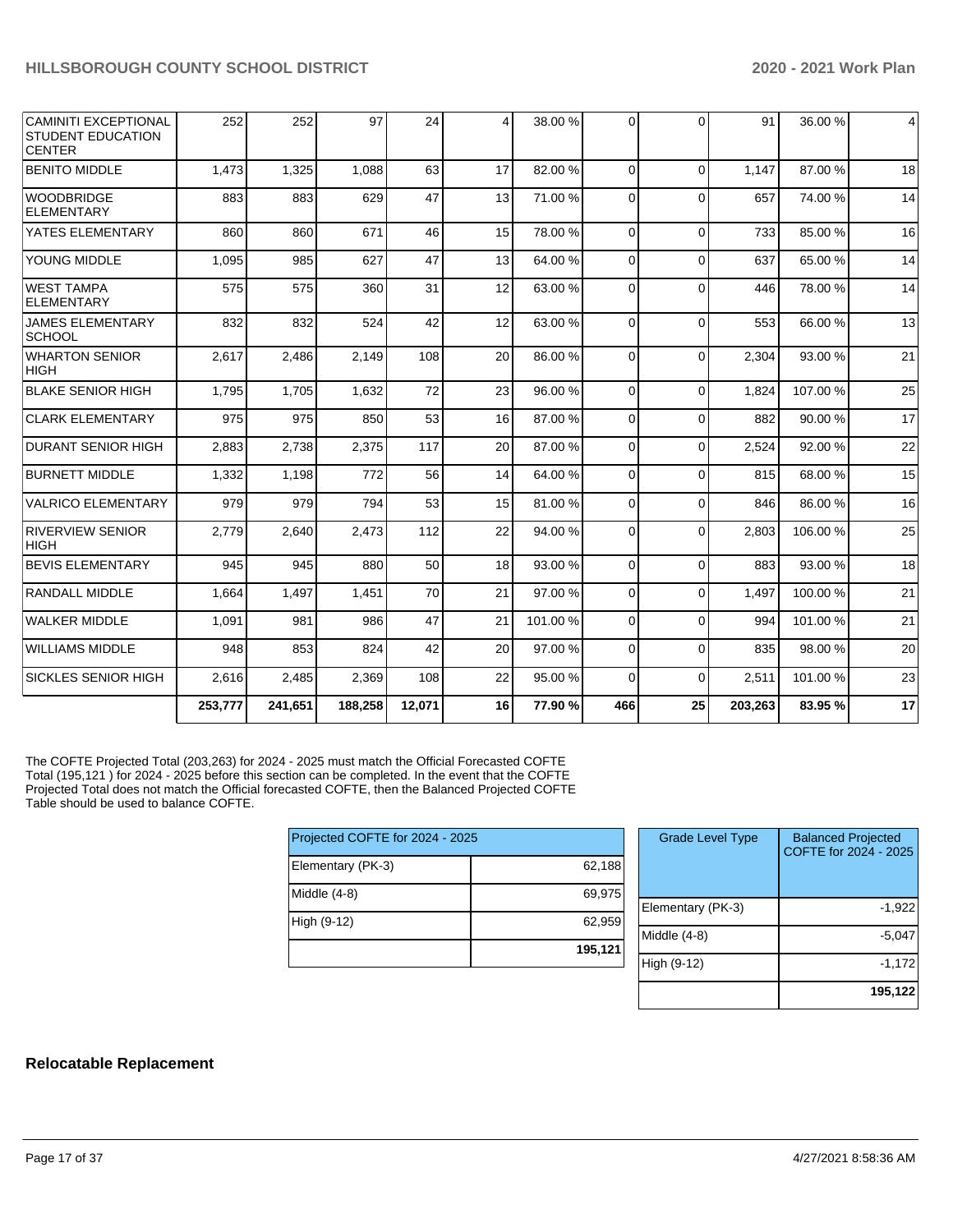Number of relocatable classrooms clearly identified and scheduled for replacement in the school board adopted financially feasible 5-year district work program.

| Location                                 | 2020 - 2021 | 2021 - 2022 |  | 2022 - 2023   2023 - 2024   2024 - 2025 | Year 5 Total |
|------------------------------------------|-------------|-------------|--|-----------------------------------------|--------------|
| ILENNARD HIGH SCHOOL                     | 600         |             |  |                                         | 600          |
| <b>Total Relocatable Replacements: I</b> | 600         |             |  |                                         | 600          |

## **Charter Schools Tracking**

Information regarding the use of charter schools.

| Location-Type                                              | # Relocatable<br>units or<br>permanent<br>classrooms | Owner          | <b>Year Started or</b><br>Scheduled | <b>Student</b><br><b>Stations</b> | <b>Students</b><br>Enrolled | Years in<br>Contract | <b>Total Charter</b><br><b>Students</b><br>projected for<br>2024 - 2025 |
|------------------------------------------------------------|------------------------------------------------------|----------------|-------------------------------------|-----------------------------------|-----------------------------|----------------------|-------------------------------------------------------------------------|
| Advantage Academy of<br>Hillsborough                       |                                                      | 24 PRIVATE     | 2009                                | 495                               | 458                         | 9                    | 546                                                                     |
| Avant Garde Academy<br>Westchase                           |                                                      | 41 PRIVATE     | 2017                                | 800                               | 383                         | $\overline{2}$       | 750                                                                     |
| <b>Bell Creek Academy</b>                                  |                                                      | 53 PRIVATE     | 2013                                | 925                               | 637                         | 13                   | 594                                                                     |
| Bell Creek Academy High School                             |                                                      | 53 PRIVATE     | 2013                                | 550                               | 443                         | 13                   | 800                                                                     |
| BridgePrep Academy of Riverview                            |                                                      | 72 PRIVATE     | 2017                                | 1,530                             | 1,051                       | $\overline{2}$       | 1,500                                                                   |
| BridgePrep Academy of Tampa                                |                                                      | 23 PRIVATE     | 2014                                | 525                               | 342                         | 5                    | 500                                                                     |
| Brooks DeBartolo Collegiate High<br>School                 |                                                      | 36 PRIVATE     | 2007                                | 611                               | 611                         | 12                   | 600                                                                     |
| Channelside Academy of Math<br>and Science                 |                                                      | 43 PRIVATE     | 2011                                | 560                               | 377                         | 9                    | 433                                                                     |
| Community Charter School of<br>Excellence                  |                                                      | 17 PRIVATE     | 2008                                | 306                               | 252                         | 1                    | $\mathbf 0$                                                             |
| Creekside Charter Academy                                  |                                                      | 37 PRIVATE     | 2018                                | 765                               | 658                         | 3                    | 765                                                                     |
| East Tampa Academy                                         | 5 <sup>1</sup>                                       | <b>PRIVATE</b> | 2017                                | 72                                | 61                          | $\overline{2}$       | 108                                                                     |
| <b>Excelsior Prep Charter School</b>                       | 14                                                   | <b>PRIVATE</b> | 2017                                | 317                               | 182                         | $\overline{2}$       | 350                                                                     |
| Florida Autism Charter School of<br>Excellence             |                                                      | 14 PRIVATE     | 2007                                | 155                               | 132                         | $\overline{2}$       | 155                                                                     |
| Focus Academy                                              |                                                      | 10 PRIVATE     | 2013                                | 180                               | 108                         | 3                    | 165                                                                     |
| Henderson Hammock Charter<br>School                        |                                                      | 54 PRIVATE     | 2012                                | 1,145                             | 1,112                       | $\overline{2}$       | 1,145                                                                   |
| Hillsborough Academy of Math<br>and Science                |                                                      | 31 PRIVATE     | 2013                                | 950                               | 799                         | 13                   | 964                                                                     |
| Horizon Charter School of Tampa                            |                                                      | 15 PRIVATE     | 2003                                | 336                               | 311                         | 8                    | 336                                                                     |
| Independence Academy                                       |                                                      | 48 PRIVATE     | 2012                                | 960                               | 931                         | $\overline{2}$       | 985                                                                     |
| Kid's Community College Charter<br><b>High School</b>      |                                                      | 12 PRIVATE     | 2017                                | 300                               | 217                         | $\overline{2}$       | 300                                                                     |
| Kid's Community College<br>Riverview South                 |                                                      | 32 PRIVATE     | 2005                                | 580                               | 580                         | 5                    | 580                                                                     |
| Kid's Community College Charter<br><b>School Southeast</b> |                                                      | 20 PRIVATE     | 2012                                | 384                               | 384                         | $\overline{7}$       | 384                                                                     |
| Kid's Community College<br>Southeast Middle Charter School |                                                      | 10 PRIVATE     | 2017                                | 220                               | 217                         | $\overline{2}$       | 220                                                                     |
| Learning Gate Community School                             |                                                      | 50 PRIVATE     | 2000                                | 800                               | 780                         | 5                    | 800                                                                     |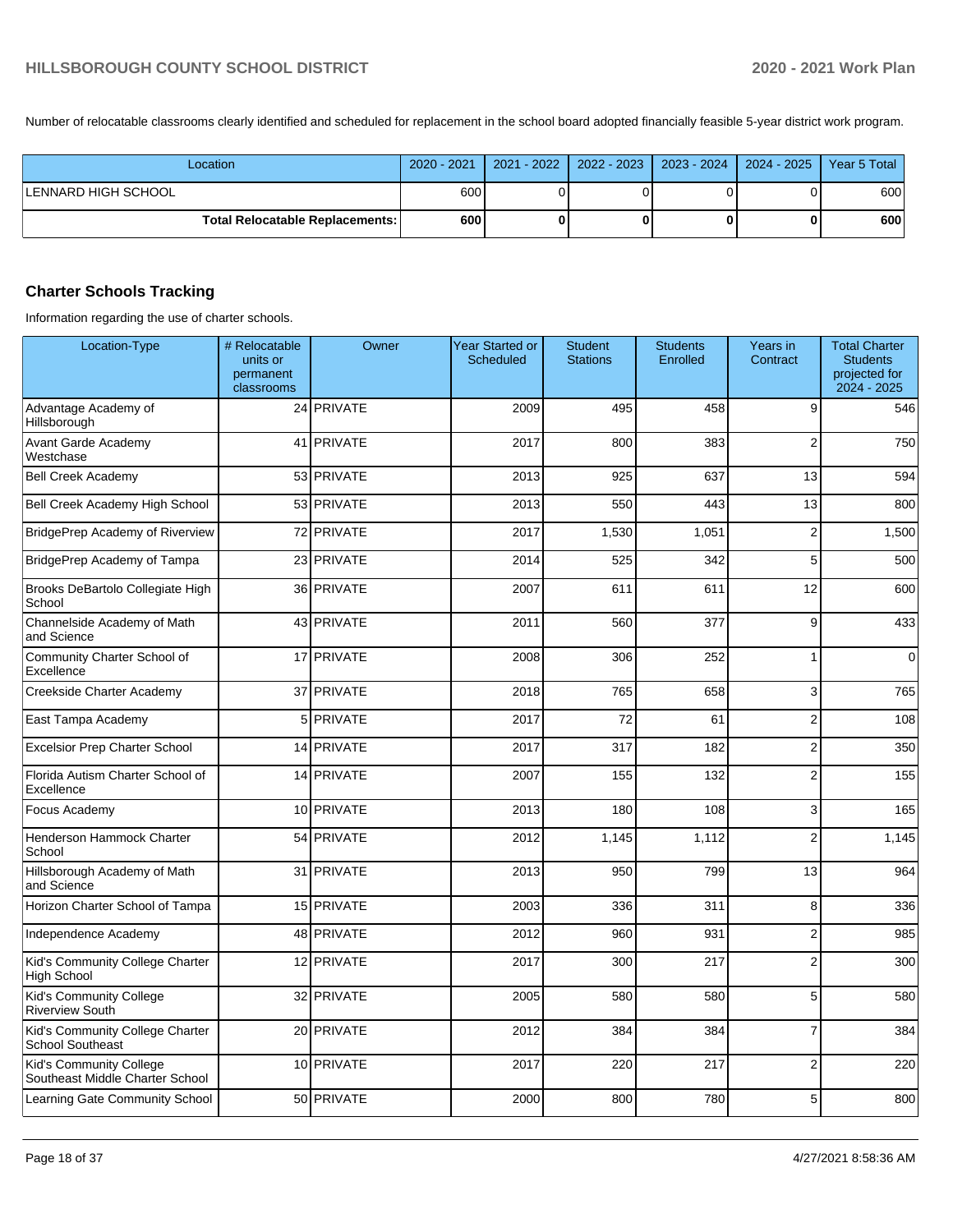| Legacy Preparatory Academy                          |                | 20 PRIVATE | 2003 | 300    | 220    | 3              | 300    |
|-----------------------------------------------------|----------------|------------|------|--------|--------|----------------|--------|
| Literacy/Leadership/Technology<br>Academy           |                | 33 PRIVATE | 2005 | 635    | 628    | 8              | 633    |
| Lutz Preparatory School                             |                | 44 PRIVATE | 2011 | 782    | 782    | 10             | 982    |
| New Springs Schools                                 |                | 33 PRIVATE | 2010 | 660    | 434    | 1              | 600    |
| Pepin Academies                                     |                | 80 PRIVATE | 1999 | 810    | 810    | 3              | 900    |
| <b>Pivot Charter School</b>                         |                | 15 PRIVATE | 2011 | 350    | 218    | 1              | 250    |
| Plato Academy Tampa Charter<br>School               |                | 11 PRIVATE | 2017 | 168    | 167    | $\overline{c}$ | 546    |
| RCMA Leadership Academy                             | 6              | PRIVATE    | 2012 | 120    | 117    | $\overline{2}$ | 120    |
| RCMA Wimauma Academy                                | 61             | PRIVATE    | 2000 | 240    | 226    | 1              | 230    |
| Seminole Heights Charter High<br>School             | 7              | PRIVATE    | 2010 | 207    | 230    | 4              | 310    |
| SouthShore Charter Academy                          |                | 57 PRIVATE | 2016 | 1,300  | 1,150  | $\mathbf{1}$   | 1,200  |
| Sports Leadership and<br>Management Academy (Tampa) |                | 52 PRIVATE | 2017 | 1,071  | 411    | $\overline{2}$ | 1,050  |
| Sunlake Academy of Math and<br>Science              |                | 53 PRIVATE | 2017 | 1,058  | 794    | 1              | 1,050  |
| <b>Terrace Community Middle</b><br>School           |                | 32 PRIVATE | 1998 | 660    | 656    | 6              | 660    |
| The Collaboratory Preparatory<br>Academy            |                | 8 PRIVATE  | 2017 | 116    | 106    | $\overline{7}$ | 182    |
| Trinity School for Children                         |                | 38 PRIVATE | 1999 | 885    | 867    | 8              | 910    |
| Valrico Lake Advantage Academy                      |                | 58 PRIVATE | 2009 | 1,035  | 940    | 13             | 1,008  |
| Village of Excellence Academy                       |                | 15 PRIVATE | 2000 | 350    | 260    | 8              | 550    |
| Village of Excellence Middle<br>School              | $\overline{7}$ | PRIVATE    | 2014 | 180    | 110    | 5              | 200    |
| Walton Academy for the<br>Performing Arts           |                | 16 PRIVATE | 2004 | 230    | 180    | 5              | 304    |
| <b>Waterset Charter School</b>                      |                | 57 PRIVATE | 2017 | 1,200  | 1,157  | $\overline{2}$ | 1,200  |
| West University Charter High<br>School              |                | 10 PRIVATE | 2012 | 180    | 290    | $\overline{7}$ | 350    |
| Winthrop Charter School                             |                | 70 PRIVATE | 2011 | 1,300  | 1,300  | 11             | 1,300  |
| Woodmont Charter School                             |                | 51 PRIVATE | 2011 | 1,150  | 735    | 1              | 900    |
| Dr. Kiran C. Patel High School                      |                | 24 PRIVATE | 2019 | 300    | 241    | $10$           | 600    |
| Riverview Academy of Math and<br>Science            |                | 65 PRIVATE | 2019 | 1,250  | 624    | 5              | 1,250  |
| SLAM Academy at Apollo Beach                        |                | 30 PRIVATE | 2019 | 700    | 545    | 5              | 1,013  |
| Navigator Academy of Leadership<br>Valrico          |                | 54 PRIVATE | 2019 | 1,054  | 461    | 5              | 1,054  |
|                                                     | 1666           |            |      | 31,757 | 25,685 |                | 32,632 |

### **Special Purpose Classrooms Tracking**

The number of classrooms that will be used for certain special purposes in the current year, by facility and type of classroom, that the district will, 1), not use for educational purposes, and 2), the co-teaching classrooms that are not open plan classrooms and will be used for educational purposes.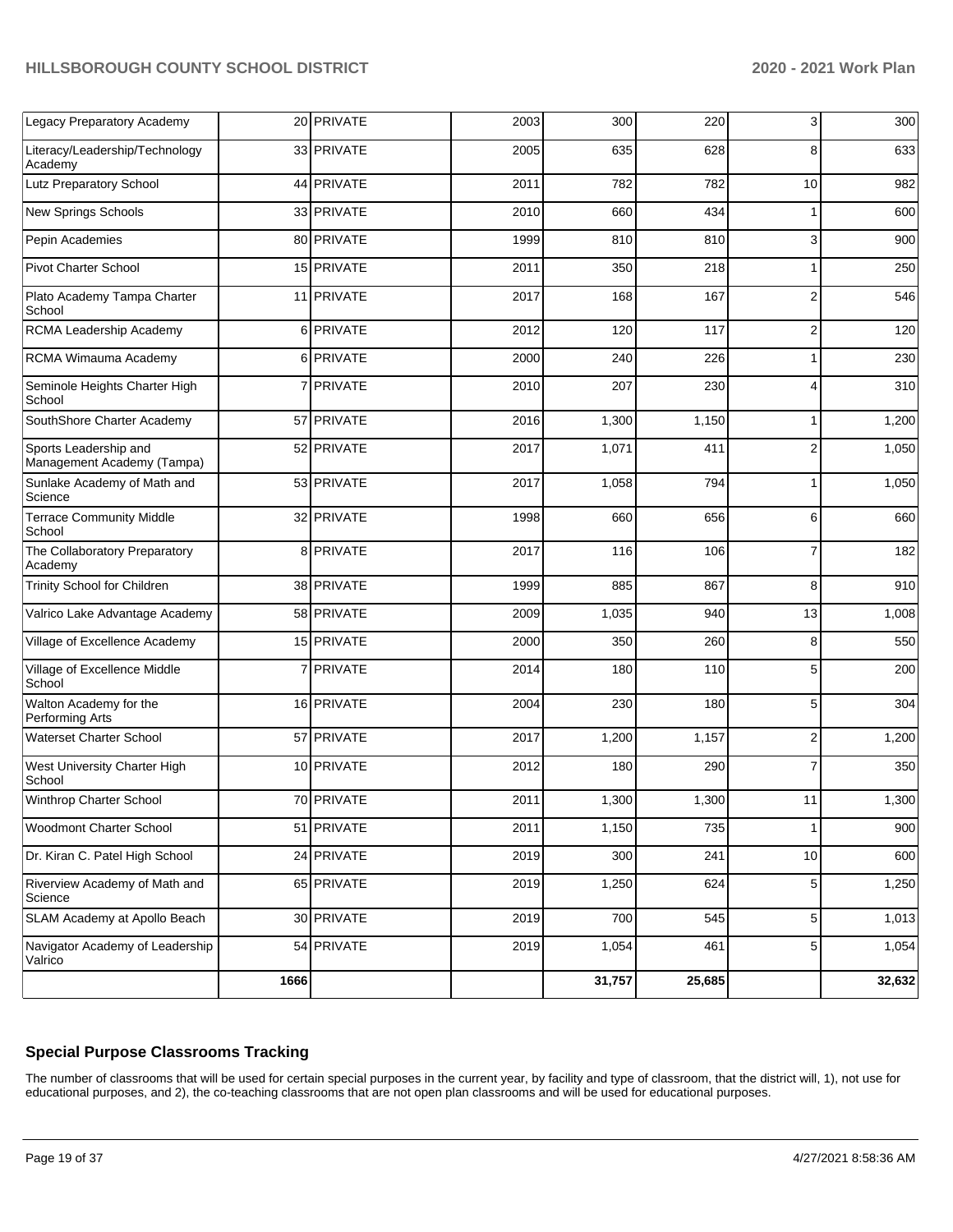| School                      | School Type                          | # of Elementary<br>K-3 Classrooms | # of Middle 4-8<br>Classrooms        | # of High 9-12<br>Classrooms | # of ESE<br><b>Classrooms</b> | # of Combo<br><b>Classrooms</b> | <b>Total</b><br><b>Classrooms</b> |
|-----------------------------|--------------------------------------|-----------------------------------|--------------------------------------|------------------------------|-------------------------------|---------------------------------|-----------------------------------|
|                             | <b>Total Educational Classrooms:</b> | 0                                 | $\bf{0}$                             | $\bf{0}$                     | $\mathbf{0}$                  | $\bf{0}$                        | 0                                 |
| School                      | School Type                          | # of Elementary<br>K-3 Classrooms | # of Middle 4-8<br><b>Classrooms</b> | # of High 9-12<br>Classrooms | # of ESE<br><b>Classrooms</b> | # of Combo<br><b>Classrooms</b> | <b>Total</b><br>Classrooms        |
| TAMPA PALMS ELEMENTARY      | Co-Teaching                          |                                   | $\Omega$                             | $\Omega$                     | $\Omega$                      | $\Omega$                        |                                   |
| <b>TRAPNELL ELEMENTARY</b>  | Co-Teaching                          | $\overline{2}$                    | $\Omega$                             | $\Omega$                     | $\Omega$                      | $\Omega$                        | 2                                 |
| <b>CLARK ELEMENTARY</b>     | Co-Teaching                          |                                   | $\Omega$                             | $\Omega$                     | $\Omega$                      | $\Omega$                        |                                   |
| PIZZO K-8 SCHOOL            | Co-Teaching                          | 4                                 | 1                                    | $\Omega$                     | $\Omega$                      | $\Omega$                        | 5                                 |
| <b>MCKITRICK ELEMENTARY</b> | Co-Teaching                          |                                   | $\mathbf 0$                          | $\Omega$                     | $\Omega$                      | $\Omega$                        |                                   |
| CHILES ELEMENTARY           | Co-Teaching                          | $\overline{2}$                    | $\Omega$                             | $\Omega$                     | $\Omega$                      | $\Omega$                        | 2                                 |
| FISHHAWK CREEK ELEMENTARY   | Co-Teaching                          | 3                                 | $\mathbf 0$                          | 0                            | $\Omega$                      | $\Omega$                        | 3                                 |
| <b>DEER PARK ELEMENTARY</b> | Co-Teaching                          | 3                                 | $\Omega$                             | $\Omega$                     | $\Omega$                      | $\Omega$                        | 3                                 |
| ROOSEVELT ELEMENTARY        | Co-Teaching                          | 3                                 | $\mathbf 0$                          | $\Omega$                     | $\Omega$                      | $\Omega$                        | 3                                 |
| <b>DURANT SENIOR HIGH</b>   | Co-Teaching                          | $\Omega$                          | $\Omega$                             | $\overline{2}$               | $\Omega$                      | $\Omega$                        | 2                                 |
| STEINBRENNER HIGH SCHOOL    | Co-Teaching                          | $\Omega$                          | $\Omega$                             | 3                            | $\Omega$                      | $\Omega$                        | 3                                 |
| <b>MULRENNAN MIDDLE</b>     | Co-Teaching                          | $\Omega$                          | 3                                    | $\Omega$                     | $\Omega$                      | $\Omega$                        | 3                                 |
| APOLLO BEACH ELEMENTARY     | Co-Teaching                          |                                   | $\Omega$                             | $\Omega$                     | $\Omega$                      | $\Omega$                        |                                   |
| <b>BRYAN ELEMENTARY</b>     | Co-Teaching                          | $\overline{2}$                    | $\Omega$                             | $\Omega$                     | $\Omega$                      | $\Omega$                        |                                   |
| <b>BUCKHORN ELEMENTARY</b>  | Co-Teaching                          | 1                                 | $\Omega$                             | $\Omega$                     | $\Omega$                      | $\Omega$                        |                                   |
| <b>GORRIE ELEMENTARY</b>    | Co-Teaching                          | 4                                 | $\overline{\mathbf{c}}$              | $\Omega$                     | $\Omega$                      | $\Omega$                        | 6                                 |
| <b>GRADY ELEMENTARY</b>     | Co-Teaching                          | $\Omega$                          | $\Omega$                             | $\Omega$                     | 1                             | $\Omega$                        |                                   |
| <b>MABRY ELEMENTARY</b>     | Co-Teaching                          | 3                                 | $\mathbf 0$                          | $\overline{0}$               | $\Omega$                      | $\Omega$                        | 3                                 |
| MANISCALCO K-8 SCHOOL       | Co-Teaching                          |                                   | $\overline{c}$                       | $\Omega$                     | 1                             | $\Omega$                        |                                   |
| MILES ELEMENTARY            | Co-Teaching                          | 4                                 | 1                                    | $\Omega$                     | $\Omega$                      | $\Omega$                        | 5                                 |
| MITCHELL ELEMENTARY         | Co-Teaching                          | 3                                 | $\mathbf{1}$                         | $\Omega$                     | $\Omega$                      | $\Omega$                        |                                   |
| <b>MORT ELEMENTARY</b>      | Co-Teaching                          | $\overline{2}$                    | $\Omega$                             | $\Omega$                     | $\Omega$                      | $\Omega$                        | $\overline{2}$                    |
|                             | <b>Total Co-Teaching Classrooms:</b> | 41                                | 10                                   | 5                            | 2                             | 0                               | 58                                |

#### **Infrastructure Tracking**

**Necessary offsite infrastructure requirements resulting from expansions or new schools. This section should include infrastructure information related to capacity project schedules and other project schedules (Section 4).** 

Roadway Infrastructure is required for all new schools located in South Hillsborough County. Currently, the School District is coordinating with Hillsborough County to address sub-standard roadways that are not contiguous to the school property that must be improved to support new schools.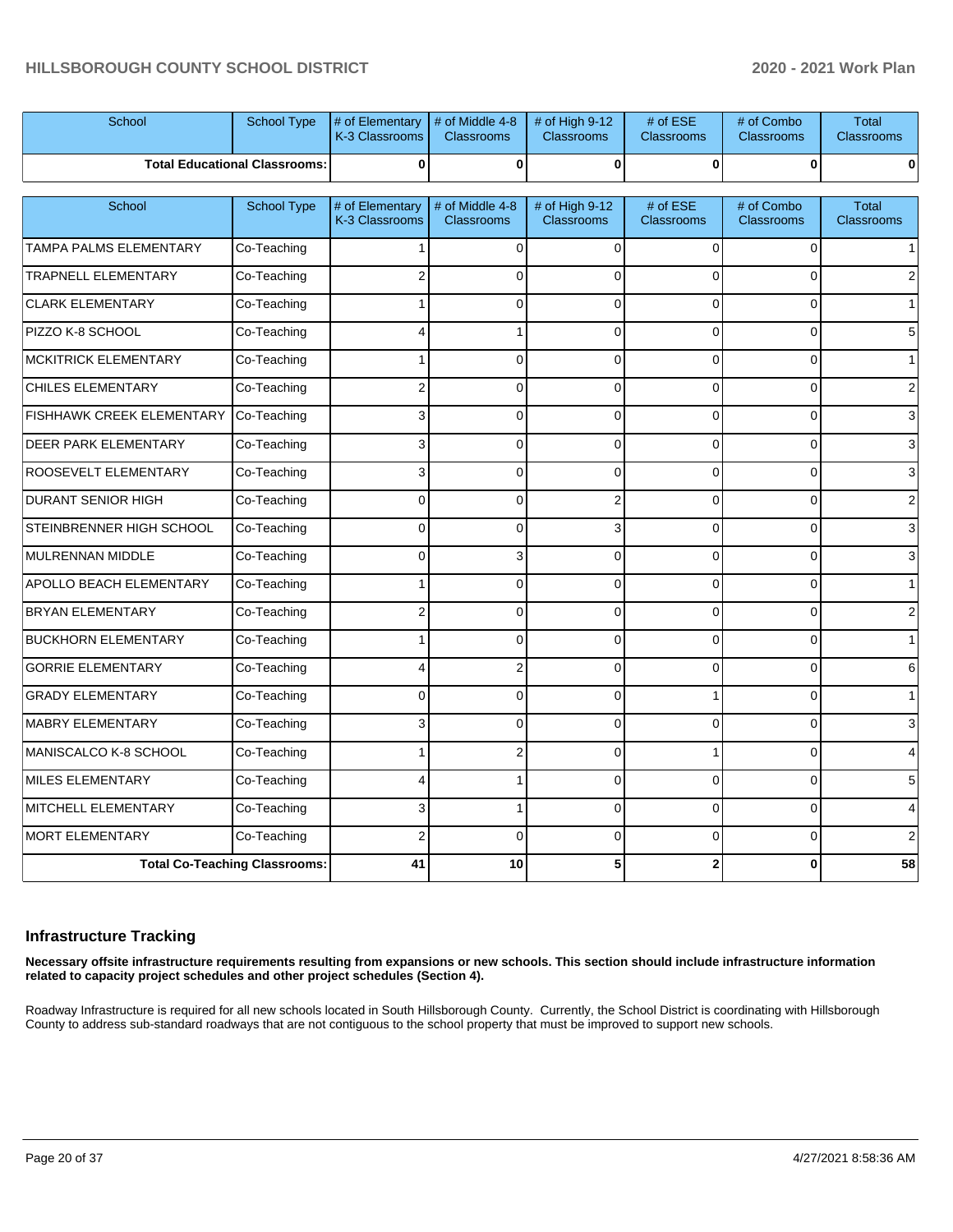**Proposed location of planned facilities, whether those locations are consistent with the comprehensive plans of all affected local governments, and recommendations for infrastructure and other improvements to land adjacent to existing facilities. Provisions of 1013.33(12), (13) and (14) and 1013.36 must be addressed for new facilities planned within the 1st three years of the plan (Section 5).** 

#### Not Specified

**Consistent with Comp Plan?** No

#### **Net New Classrooms**

The number of classrooms, by grade level and type of construction, that were added during the last fiscal year.

| List the net new classrooms added in the 2019 - 2020 fiscal year.                                                                                       |                                                                        |                                 |                                |                        | List the net new classrooms to be added in the 2020 - 2021 fiscal<br>year. |                            |                                |                        |
|---------------------------------------------------------------------------------------------------------------------------------------------------------|------------------------------------------------------------------------|---------------------------------|--------------------------------|------------------------|----------------------------------------------------------------------------|----------------------------|--------------------------------|------------------------|
| "Classrooms" is defined as capacity carrying classrooms that are added to increase<br>capacity to enable the district to meet the Class Size Amendment. | Totals for fiscal year 2020 - 2021 should match totals in Section 15A. |                                 |                                |                        |                                                                            |                            |                                |                        |
| Location                                                                                                                                                | 2019 - 2020 #<br>Permanent                                             | 2019 - 2020 #<br><b>Modular</b> | $2019 - 2020$ #<br>Relocatable | $2019 - 2020$<br>Total | 2020 - 2021 #<br>Permanent                                                 | $2020 - 2021$ #<br>Modular | $2020 - 2021$ #<br>Relocatable | $2020 - 2021$<br>Total |
| Elementary (PK-3)                                                                                                                                       | 35                                                                     |                                 |                                | 35                     | 35                                                                         |                            |                                | 35 <sub>1</sub>        |
| Middle (4-8)                                                                                                                                            | 39                                                                     |                                 |                                | 39                     | 39                                                                         |                            |                                | 39                     |
| High (9-12)                                                                                                                                             | 100                                                                    |                                 |                                | 100                    | 100                                                                        |                            | ΩI                             | 100                    |
|                                                                                                                                                         | 174                                                                    |                                 |                                | 174                    | 174                                                                        |                            | 0                              | 174                    |

#### **Relocatable Student Stations**

Number of students that will be educated in relocatable units, by school, in the current year, and the projected number of students for each of the years in the workplan.

| <b>Site</b>                                          | 2020 - 2021  | 2021 - 2022 | 2022 - 2023  | 2023 - 2024 | 2024 - 2025 | 5 Year Average  |
|------------------------------------------------------|--------------|-------------|--------------|-------------|-------------|-----------------|
| LOPEZ EXCEPTIONAL STUDENT EDUCATION<br><b>CENTER</b> | 0            |             | $\Omega$     | $\Omega$    |             | 0               |
| DOROTHY THOMAS EXCEPTIONAL CENTER                    | 150          | 0           | 0            | $\Omega$    | 0           | 30 <sup>°</sup> |
| DAWSON ELEMENTARY                                    | 0            | n           | 0            | $\Omega$    |             | $\overline{0}$  |
| <b>CHILES ELEMENTARY</b>                             | $\Omega$     | 0           | 0            | 0           | 0           | $\overline{0}$  |
| <b>SYMMES ELEMENTARY</b>                             | 0            | n           | 0            | 0           |             | $\Omega$        |
| MARTINEZ MIDDLE                                      | 44           | 44          | 44           | 44          | 44          | 44              |
| <b>LIBERTY MIDDLE</b>                                | <sup>0</sup> |             | ∩            | $\Omega$    |             | 0               |
| ALONSO HIGH                                          | $\Omega$     | 0           | 0            | $\Omega$    | 0           | $\Omega$        |
| <b>FREEDOM SENIOR HIGH</b>                           | 0            | ∩           | $\Omega$     | $\Omega$    | $\Omega$    | $\Omega$        |
| MIDDLETON SENIOR HIGH                                | $\Omega$     | 0           | 0            | $\Omega$    | 0           | $\overline{0}$  |
| <b>SOUTH COUNTY CAREER CENTER</b>                    | <sup>0</sup> | ∩           | <sup>0</sup> | $\Omega$    | $\Omega$    | $\Omega$        |
| <b>IPPOLITO ELEMENTARY</b>                           | $\Omega$     | 0           | 0            | 0           |             | $\overline{0}$  |
| <b>INEWSOME SENIOR HIGH</b>                          | $\Omega$     | $\Omega$    | $\Omega$     | $\Omega$    | $\Omega$    | $\Omega$        |
| JENNINGS MIDDLE                                      | 0            |             | <sup>0</sup> | $\Omega$    |             | 0               |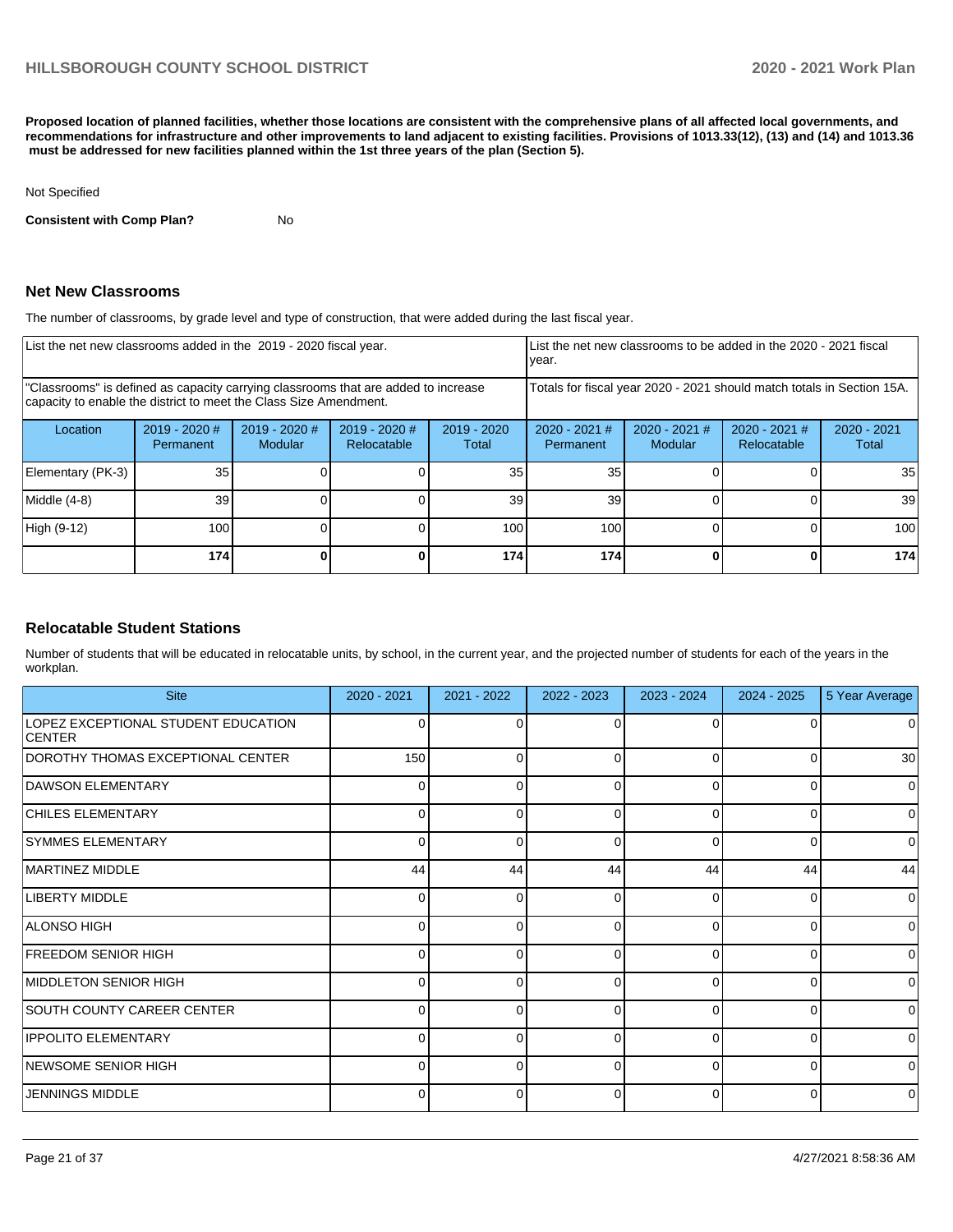| SHIELDS MIDDLE                      | 418            | 418 | 418         | 264            | 264      | 356            |
|-------------------------------------|----------------|-----|-------------|----------------|----------|----------------|
| HERITAGE ELEMENTARY                 | 0              | 0   | 0           | 0              | 0        | 0              |
| <b>SESSUMS ELEMENTARY</b>           | 144            | 144 | 0           | $\Omega$       | 0        | 58             |
| CARROLLWOOD ELEMENTARY              | 0              | 0   | $\mathbf 0$ | $\Omega$       | $\Omega$ | 0              |
| CHAMBERLAIN SENIOR HIGH             | 0              | 380 | 380         | 380            | 380      | 304            |
| CHIARAMONTE ELEMENTARY              | 0              | 18  | 18          | 18             | 18       | 14             |
| <b>CITRUS PARK ELEMENTARY</b>       | 0              | 0   | 0           | 0              | 0        | 0              |
| <b>CLAIR-MEL ELEMENTARY</b>         | 0              | 0   | 0           | $\Omega$       | 0        | 0              |
| DOWDELL MIDDLE                      | 0              | 0   | 0           | 0              | 0        | 0              |
| <b>CLAYWELL ELEMENTARY</b>          | 0              | 0   | $\mathbf 0$ | $\Omega$       | 0        | 0              |
| <b>GIBSONTON ELEMENTARY</b>         | 0              | 18  | 18          | 18             | 18       | 14             |
| <b>GORRIE ELEMENTARY</b>            | 0              | 0   | $\mathbf 0$ | $\Omega$       | 0        | 0              |
| <b>GRADY ELEMENTARY</b>             | 0              | 36  | 36          | 36             | 36       | 29             |
| <b>GRAHAM ELEMENTARY</b>            | 0              | 54  | 54          | 54             | 54       | 43             |
| <b>BELLAMY ELEMENTARY</b>           | 0              | 0   | 0           | 0              | 0        | 0              |
| <b>GRECO MIDDLE SCHOOL</b>          | 0              | 0   | 0           | $\Omega$       | 0        | 0              |
| <b>HILL MIDDLE</b>                  | 0              | 0   | 0           | $\Omega$       | 0        | 0              |
| HILLSBOROUGH SENIOR HIGH            | 0              | 0   | 0           | $\Omega$       | 0        | 0              |
| MULRENNAN MIDDLE                    | 0              | 0   | 0           | $\Omega$       | 0        | 0              |
| <b>SCHMIDT ELEMENTARY</b>           | 0              | 0   | 0           | $\Omega$       | 0        | 0              |
| MULLER ELEMENTARY                   | 0              | 0   | 0           | $\Omega$       | 0        | 0              |
| <b>CORR ELEMENTARY</b>              | 0              | 0   | 0           | 0              | 0        | 0              |
| <b>BOWERS WHITLEY CAREER CENTER</b> | 0              | 0   | 0           | $\Omega$       | 0        | 0              |
| APARICIO-LEVY TECHNICAL COLLEGE     | 0              | 0   | 0           | 0              | $\Omega$ | $\Omega$       |
| <b>LENNARD HIGH SCHOOL</b>          | 600            | 285 | 143         | 143            | 143      | 263            |
| <b>TURNER BARTELS K-8</b>           | $\Omega$       | 0   | 0           | $\overline{0}$ | 0        | $\overline{0}$ |
| <b>COLLINS ELEMENTARY</b>           | 0              | 0   | 0           | $\Omega$       | 0        | $\overline{0}$ |
| <b>ADAMS MIDDLE</b>                 | 0              | 36  | 36          | 36             | 36       | 29             |
| FOREST HILLS ELEMENTARY             | $\Omega$       | 0   | 0           | $\overline{0}$ | 0        | $\overline{0}$ |
| <b>ESSRIG ELEMENTARY</b>            | 0              | 0   | 0           | $\Omega$       | 0        | $\overline{0}$ |
| <b>FOLSOM ELEMENTARY</b>            | $\Omega$       | 0   | 0           | $\overline{0}$ | 0        | $\overline{0}$ |
| <b>FOSTER ELEMENTARY</b>            | 0              | 0   | 0           | $\Omega$       | 0        | $\overline{0}$ |
| <b>SLIGH MIDDLE</b>                 | $\Omega$       | 0   | 0           | $\overline{0}$ | 0        | $\overline{0}$ |
| <b>FRANKLIN MIDDLE</b>              | 0              | 0   | 0           | $\Omega$       | 0        | $\overline{0}$ |
| <b>GAITHER SENIOR HIGH</b>          | 55             | 52  | 52          | 52             | 52       | 53             |
| LOMAX ELEMENTARY                    | $\overline{0}$ | 0   | 0           | $\overline{0}$ | 0        | 0              |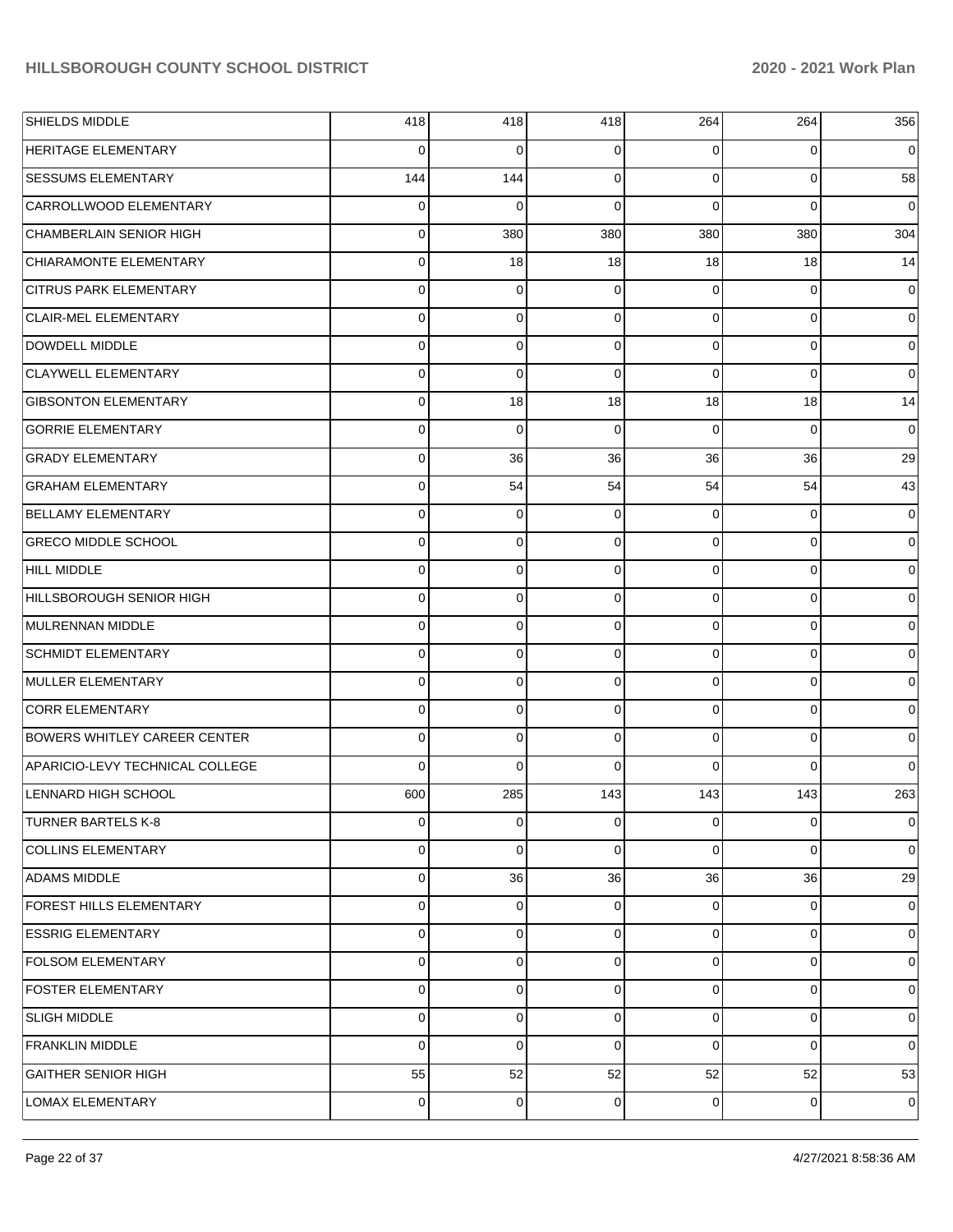| LOPEZ ELEMENTARY                                        | 0           | 131         | 131         | 131         | 131            | 105            |
|---------------------------------------------------------|-------------|-------------|-------------|-------------|----------------|----------------|
| LOWRY ELEMENTARY                                        | $\Omega$    | 0           | $\Omega$    | 0           | 0              | 0              |
| <b>LUTZ K-8 SCHOOL</b>                                  | $\Omega$    | 0           | $\Omega$    | $\Omega$    | $\mathbf 0$    | 0              |
| MABRY ELEMENTARY                                        | 36          | 36          | 36          | $\Omega$    | $\mathbf 0$    | 22             |
| <b>TEMPLE TERRACE ELEMENTARY</b>                        | $\Omega$    | 0           | $\Omega$    | $\Omega$    | $\mathbf 0$    | 0              |
| <b>THONOTOSASSA ELEMENTARY</b>                          | $\Omega$    | 0           | $\Omega$    | $\Omega$    | 0              | 0              |
| TINKER K-8                                              | $\Omega$    | 0           | $\Omega$    | $\Omega$    | 0              | 0              |
| <b>TOWN &amp; COUNTRY ELEMENTARY</b>                    | $\Omega$    | 0           | $\Omega$    | $\Omega$    | 0              | 0              |
| <b>WEBB MIDDLE</b>                                      | $\Omega$    | 0           | $\Omega$    | $\Omega$    | $\Omega$       | 0              |
| <b>TRAPNELL ELEMENTARY</b>                              | $\Omega$    | 36          | 36          | 36          | 36             | 29             |
| <b>TURKEY CREEK MIDDLE</b>                              | $\Omega$    | 0           | $\Omega$    | $\Omega$    | 0              | 0              |
| <b>TWIN LAKES ELEMENTARY</b>                            | $\Omega$    | 0           | $\Omega$    | $\Omega$    | 0              | 0              |
| CAMINITI EXCEPTIONAL STUDENT EDUCATION<br><b>CENTER</b> | $\Omega$    | $\Omega$    | $\Omega$    | $\Omega$    | $\Omega$       | $\Omega$       |
| <b>WALDEN LAKE ELEMENTARY</b>                           | $\mathbf 0$ | 0           | $\Omega$    | $\mathbf 0$ | 0              | 0              |
| <b>WASHINGTON ELEMENTARY</b>                            | $\mathbf 0$ | $\mathbf 0$ | $\Omega$    | $\Omega$    | $\Omega$       | 0              |
| <b>WEST SHORE ELEMENTARY</b>                            | $\mathbf 0$ | 15          | 15          | 15          | 15             | 12             |
| <b>WEST TAMPA ELEMENTARY</b>                            | $\mathbf 0$ | $\mathbf 0$ | $\Omega$    | $\Omega$    | $\Omega$       | $\mathbf 0$    |
| JAMES ELEMENTARY SCHOOL                                 | $\mathbf 0$ | 106         | 106         | 106         | 106            | 85             |
| <b>WILSON MIDDLE</b>                                    | $\mathbf 0$ | $\mathbf 0$ | $\Omega$    | 0           | $\Omega$       | $\mathbf 0$    |
| <b>WHARTON SENIOR HIGH</b>                              | $\mathbf 0$ | 48          | 48          | 48          | 48             | 38             |
| <b>BLAKE SENIOR HIGH</b>                                | $\mathbf 0$ | 0           | $\Omega$    | 0           | 0              | 0              |
| <b>CLARK ELEMENTARY</b>                                 | $\Omega$    | $\Omega$    | $\Omega$    | $\Omega$    | $\Omega$       | 0              |
| <b>WESTCHASE ELEMENTARY</b>                             | $\mathbf 0$ | 98          | 98          | 98          | 98             | 78             |
| PIZZO K-8 SCHOOL                                        | $\Omega$    | 0           | $\Omega$    | 0           | 0              | 0              |
| <b>RODGERS MIDDLE</b>                                   | 0           | 0           | $\mathbf 0$ | 0           | 0              | 0              |
| <b>RIVERVIEW SENIOR HIGH</b>                            | 75          | 75          | 75          | 75          | 75             | 75             |
| <b>BEVIS ELEMENTARY</b>                                 | $\mathbf 0$ | 0           | $\mathbf 0$ | $\mathbf 0$ | 0              | 0              |
| <b>GIUNTA MIDDLE SCHOOL</b>                             | $\mathbf 0$ | $\mathbf 0$ | $\Omega$    | $\mathbf 0$ | 0              | 0              |
| NORTH TAMPA ALTERNATIVE CENTER                          | $\mathbf 0$ | 0           | $\mathbf 0$ | $\mathbf 0$ | 0              | 0              |
| <b>OAK PARK ELEMENTARY</b>                              | $\mathbf 0$ | $\mathbf 0$ | $\Omega$    | $\mathbf 0$ | 0              | 0              |
| SMITH MIDDLE SCHOOL                                     | $\mathbf 0$ | $\mathbf 0$ | $\Omega$    | $\mathbf 0$ | 0              | 0              |
| <b>DEER PARK ELEMENTARY</b>                             | $\mathbf 0$ | $\mathbf 0$ | $\Omega$    | $\mathbf 0$ | 0              | $\mathbf 0$    |
| <b>GARY ADULT CENTER</b>                                | $\mathbf 0$ | 0           | $\Omega$    | $\mathbf 0$ | 0              | $\mathbf 0$    |
| CARVER EXCEPTIONAL CENTER                               | $\mathbf 0$ | $\mathbf 0$ | $\mathbf 0$ | $\mathbf 0$ | 0              | 0              |
| LIMONA ELEMENTARY                                       | $\mathbf 0$ | 0           | $\mathbf 0$ | 0           | $\overline{0}$ | $\overline{0}$ |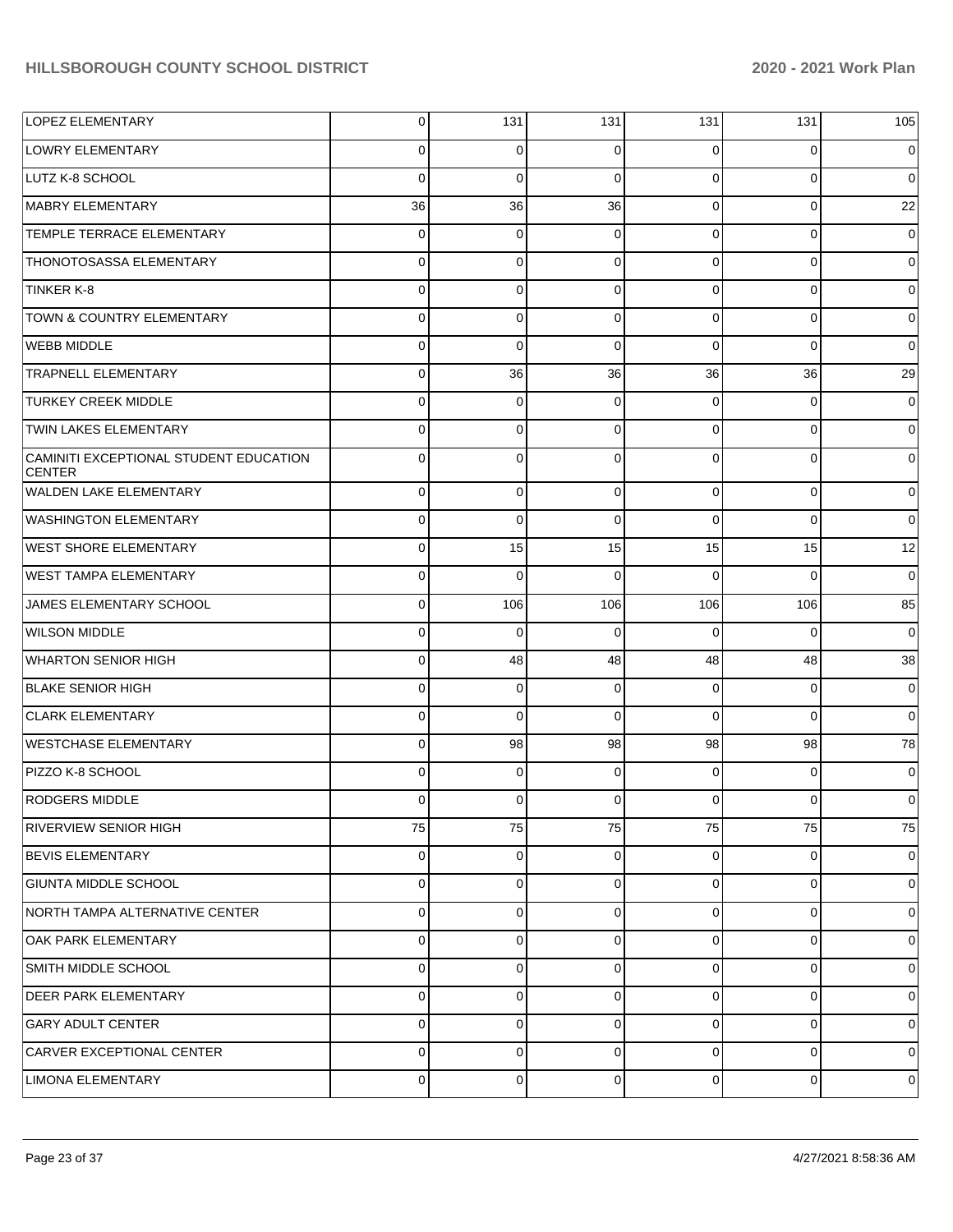| <b>LINCOLN ELEMENTARY</b>        | $\overline{0}$ | 36              | 36             | 36              | 36             | 29             |
|----------------------------------|----------------|-----------------|----------------|-----------------|----------------|----------------|
| <b>LEWIS ELEMENTARY</b>          | 0              | $\overline{0}$  | 0              | $\Omega$        | 0              | 0              |
| <b>LITHIA SPRINGS ELEMENTARY</b> | $\mathbf 0$    | $\overline{0}$  | $\Omega$       | $\Omega$        | $\Omega$       | $\Omega$       |
| ORANGE GROVE MIDDLE              | $\mathbf 0$    | $\overline{0}$  | $\Omega$       | $\Omega$        | $\mathbf 0$    | 0              |
| PALM RIVER ELEMENTARY            | $\mathbf 0$    | $\overline{0}$  | $\Omega$       | $\Omega$        | $\mathbf 0$    | $\Omega$       |
| PINECREST ELEMENTARY             | $\mathbf 0$    | $\overline{0}$  | $\Omega$       | $\Omega$        | $\Omega$       | $\Omega$       |
| PLANT SENIOR HIGH                | 50             | 50              | 50             | 50              | 50             | 50             |
| PLANT CITY SENIOR HIGH           | 19             | 18              | 18             | 18              | 18             | 18             |
| <b>TOMLIN MIDDLE</b>             | 0              | $\overline{0}$  | $\Omega$       | $\Omega$        | 0              | 0              |
| <b>DURANT SENIOR HIGH</b>        | $\mathbf 0$    | $\overline{0}$  | $\Omega$       | $\Omega$        | $\mathbf 0$    | $\overline{0}$ |
| <b>BURNETT MIDDLE</b>            | 0              | $\Omega$        | $\Omega$       | $\Omega$        | $\Omega$       | $\Omega$       |
| MEMORIAL MIDDLE                  | $\overline{0}$ | 142             | 142            | 142             | 142            | 114            |
| ALEXANDER ELEMENTARY             | 0              | $\overline{0}$  | 0              | $\Omega$        | $\Omega$       | $\Omega$       |
| PIERCE MIDDLE                    | $\mathbf 0$    | $\overline{0}$  | $\Omega$       | $\Omega$        | $\mathbf 0$    | $\overline{0}$ |
| <b>ANDERSON ELEMENTARY</b>       | 0              | $\overline{0}$  | $\Omega$       | $\Omega$        | $\mathbf 0$    | $\Omega$       |
| ARMWOOD SENIOR HIGH              | $\mathbf 0$    | $\overline{0}$  | $\Omega$       | $\Omega$        | $\Omega$       | 0              |
| APOLLO BEACH ELEMENTARY          | $\mathbf 0$    | $\Omega$        | $\Omega$       | $\Omega$        | $\Omega$       | $\Omega$       |
| <b>BALLAST POINT ELEMENTARY</b>  | $\overline{0}$ | 43              | 43             | 43              | 43             | 34             |
| <b>BAY CREST ELEMENTARY</b>      | 0              | $\overline{0}$  | $\Omega$       | $\Omega$        | $\Omega$       | $\Omega$       |
| <b>CLEVELAND ELEMENTARY</b>      | $\mathbf 0$    | 36              | 36             | 36              | 36             | 29             |
| <b>COLEMAN MIDDLE</b>            | $\mathbf 0$    | $\overline{0}$  | 0              | $\Omega$        | $\Omega$       | $\overline{0}$ |
| <b>COLSON ELEMENTARY</b>         | $\Omega$       | $\overline{0}$  | $\Omega$       | $\Omega$        | $\Omega$       | $\overline{0}$ |
| LOCKHART ELEMENTARY              | 364            | $\overline{0}$  | $\Omega$       | $\Omega$        | $\Omega$       | 73             |
| <b>CORK ELEMENTARY</b>           | 0              | $\overline{0}$  | $\Omega$       | $\Omega$        | $\mathbf 0$    | $\Omega$       |
| MACFARLANE ELEMENTARY            | $\Omega$       | $\overline{0}$  | 0              | 0               | $\Omega$       | 0              |
| NELSON ELEMENTARY                | $\mathbf 0$    | $\overline{0}$  | $\overline{0}$ | $\overline{0}$  | $\mathbf 0$    | $\overline{0}$ |
| <b>CRESTWOOD ELEMENTARY</b>      | $\overline{0}$ | $\overline{0}$  | $\Omega$       | $\overline{0}$  | $\mathbf 0$    | $\overline{0}$ |
| <b>CYPRESS CREEK ELEMENTARY</b>  | $\overline{0}$ | $\overline{0}$  | $\Omega$       | $\Omega$        | $\mathbf 0$    | $\overline{0}$ |
| <b>DESOTO ELEMENTARY</b>         | $\overline{0}$ | $\overline{0}$  | 0              | $\Omega$        | $\mathbf 0$    | $\overline{0}$ |
| <b>DICKENSON ELEMENTARY</b>      | $\mathbf 0$    | $\overline{0}$  | $\Omega$       | $\Omega$        | $\Omega$       | $\overline{0}$ |
| <b>DOVER ELEMENTARY</b>          | $\overline{0}$ | 126             | 126            | 126             | 126            | 101            |
| <b>DUNBAR ELEMENTARY</b>         | $\overline{0}$ | $\overline{0}$  | 0              | $\overline{0}$  | $\mathbf 0$    | $\overline{0}$ |
| <b>EAST BAY SENIOR HIGH</b>      | $\overline{0}$ | $\overline{0}$  | 0              | $\Omega$        | $\overline{0}$ | $\overline{0}$ |
| <b>EISENHOWER MIDDLE</b>         | 0              | 71              | 71             | 71              | 71             | 57             |
| <b>EDISON ELEMENTARY</b>         | $\overline{0}$ | 10 <sup>1</sup> | 10             | 10 <sup>1</sup> | 10             | 8              |
| EGYPT LAKE ELEMENTARY            | $\mathbf 0$    | $\overline{0}$  | 0              | $\overline{0}$  | $\mathbf 0$    | 0              |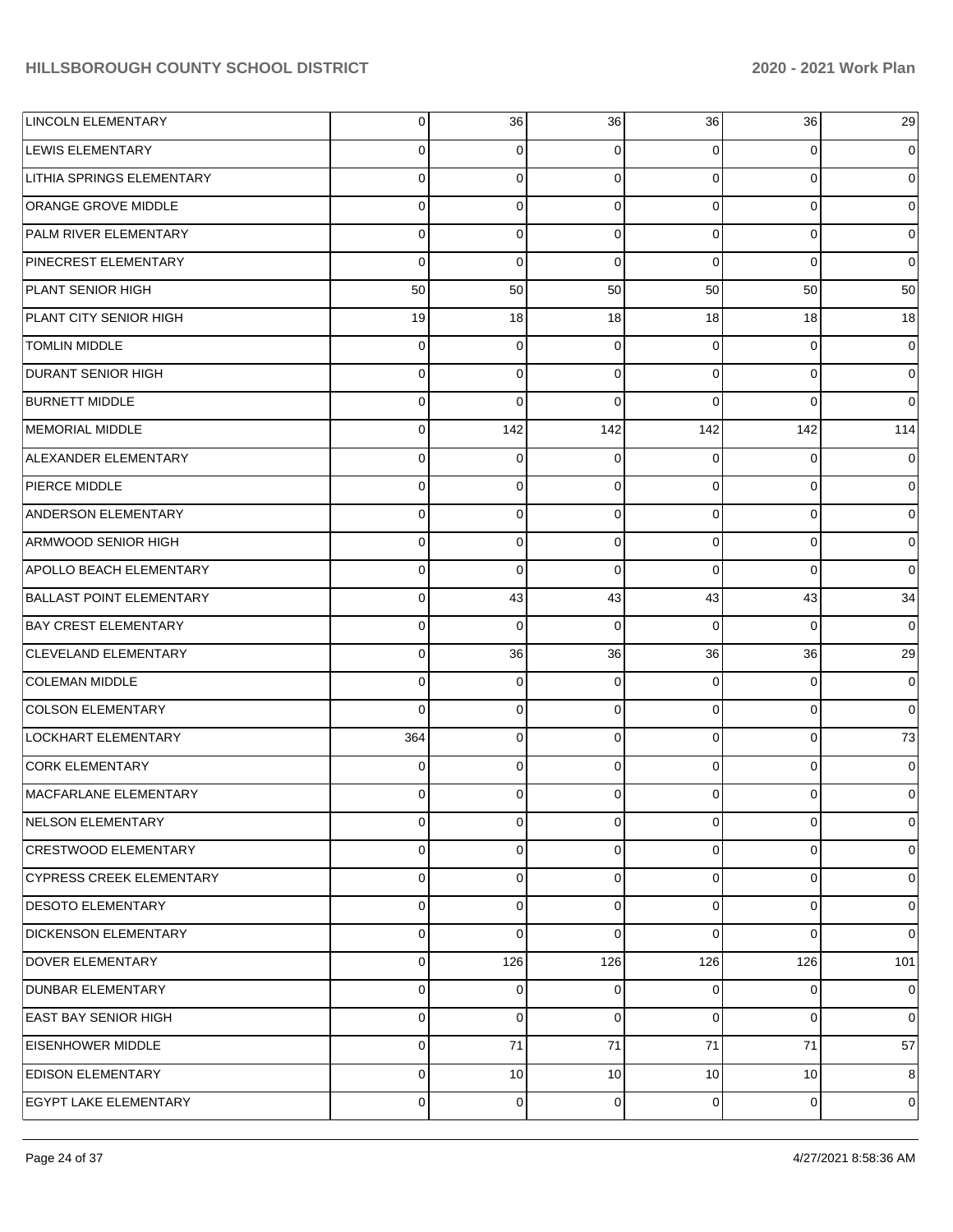| <b>ERWIN TECHNICAL COLLEGE</b>         | $\overline{0}$ | $\overline{0}$ | $\overline{0}$ | $\overline{0}$ | $\overline{0}$ | $\mathbf 0$    |
|----------------------------------------|----------------|----------------|----------------|----------------|----------------|----------------|
| SUMMERFIELD CROSSINGS                  | 0              | 72             | 72             | 72             | 72             | 58             |
| <b>DOBY ELEMENTARY</b>                 | $\Omega$       | $\Omega$       | $\Omega$       | 0              | 0              | $\mathbf 0$    |
| HAMMOND ELEMENTARY                     | $\mathbf 0$    | $\Omega$       | $\Omega$       | $\overline{0}$ | 0              | $\overline{0}$ |
| <b>FARNELL MIDDLE</b>                  | $\Omega$       | $\Omega$       | $\Omega$       | $\Omega$       | $\Omega$       | $\overline{0}$ |
| <b>BRYANT ELEMENTARY</b>               | $\mathbf 0$    | 88             | 88             | 88             | 88             | 70             |
| CIMINO ELEMENTARY                      | $\Omega$       | 43             | 43             | 43             | 43             | 34             |
| SPOTO HIGH SCHOOL                      | $\mathbf 0$    | $\Omega$       | $\Omega$       | 0              | 0              | $\mathbf 0$    |
| <b>BING ELEMENTARY</b>                 | $\Omega$       | $\Omega$       | $\Omega$       | $\overline{0}$ | 0              | $\overline{0}$ |
| <b>ALAFIA ELEMENTARY</b>               | $\mathbf 0$    | $\Omega$       | $\Omega$       | $\overline{0}$ | 0              | $\overline{0}$ |
| JUST ELEMENTARY                        | $\Omega$       | $\Omega$       | $\Omega$       | $\overline{0}$ | 0              | $\overline{0}$ |
| <b>STEWART MIDDLE</b>                  | $\mathbf 0$    | $\Omega$       | $\Omega$       | $\overline{0}$ | 0              | $\overline{0}$ |
| <b>BRANDON SENIOR HIGH</b>             | $\Omega$       | $\Omega$       | $\Omega$       | $\overline{0}$ | 0              | $\overline{0}$ |
| <b>BOYETTE SPRINGS ELEMENTARY</b>      | $\mathbf 0$    | $\Omega$       | $\Omega$       | $\overline{0}$ | 0              | $\overline{0}$ |
| MCLANE MIDDLE                          | $\Omega$       | $\Omega$       | $\Omega$       | $\overline{0}$ | 0              | $\overline{0}$ |
| BREWSTER TECHNICAL COLLEGE             | $\mathbf 0$    | $\Omega$       | $\Omega$       | $\overline{0}$ | 0              | $\overline{0}$ |
| HUNTERS GREEN ELEMENTARY               | $\Omega$       | $\Omega$       | $\Omega$       | $\Omega$       | 0              | $\overline{0}$ |
| JACKSON ELEMENTARY                     | $\mathbf 0$    | $\Omega$       | $\Omega$       | $\overline{0}$ | 0              | $\overline{0}$ |
| D. W. WATERS CENTER                    | $\Omega$       | $\Omega$       | $\Omega$       | $\overline{0}$ | 0              | $\overline{0}$ |
| <b>KENLY ELEMENTARY</b>                | $\mathbf 0$    | $\Omega$       | $\Omega$       | $\Omega$       | 0              | $\overline{0}$ |
| KING SENIOR HIGH                       | $\Omega$       | 48             | 48             | 48             | 48             | 38             |
| KINGSWOOD ELEMENTARY                   | $\mathbf 0$    | $\Omega$       | $\Omega$       | $\overline{0}$ | 0              | $\mathbf 0$    |
| KNIGHTS ELEMENTARY                     | $\Omega$       | $\Omega$       | $\Omega$       | $\overline{0}$ | 0              | $\mathbf 0$    |
| LAKE MAGDALENE ELEMENTARY              | $\Omega$       | $\Omega$       | $\Omega$       | $\Omega$       | 0              | $\mathbf 0$    |
| <b>LANIER ELEMENTARY</b>               | $\Omega$       | 10             | 10             | 10             | 10             | 8              |
| MONROE MIDDLE                          | $\mathbf 0$    | $\overline{0}$ | $\overline{0}$ | $\mathbf 0$    | $\overline{0}$ | $\mathbf 0$    |
| LEAREY TECHNICAL COLLEGE               | 0              | $\Omega$       | $\Omega$       | $\overline{0}$ | 0              | $\mathbf 0$    |
| <b>TAMPA HEIGHTS ELEMENTARY SCHOOL</b> | $\mathbf 0$    | $\Omega$       | $\Omega$       | $\overline{0}$ | 0              | $\mathbf 0$    |
| <b>LETO SENIOR HIGH</b>                | $\Omega$       | $\Omega$       | $\Omega$       | $\Omega$       | 0              | $\overline{0}$ |
| <b>BLOOMINGDALE SENIOR HIGH</b>        | 25             | 168            | 168            | 168            | 168            | 139            |
| <b>SPRINGHEAD ELEMENTARY</b>           | $\mathbf 0$    | $\Omega$       | $\Omega$       | $\overline{0}$ | $\mathbf 0$    | $\mathbf 0$    |
| SULPHUR SPRINGS K-8 COMMUNITY SCHOOL   | $\mathbf 0$    | $\Omega$       | $\Omega$       | $\overline{0}$ | 0              | $\overline{0}$ |
| SUMMERFIELD ELEMENTARY                 | $\mathbf 0$    | 72             | 72             | 72             | 72             | 58             |
| TAMPA BAY TECHNICAL HIGH SCHOOL        | $\mathbf 0$    | 190            | 190            | 190            | 190            | 152            |
| TAMPA BAY BOULEVARD ELEMENTARY         | $\mathbf 0$    | $\Omega$       | $\Omega$       | $\overline{0}$ | $\mathbf 0$    | $\overline{0}$ |
| <b>TAMPA PALMS ELEMENTARY</b>          | $\mathbf 0$    | 0              | 0              | $\overline{0}$ | $\mathbf 0$    | $\mathbf 0$    |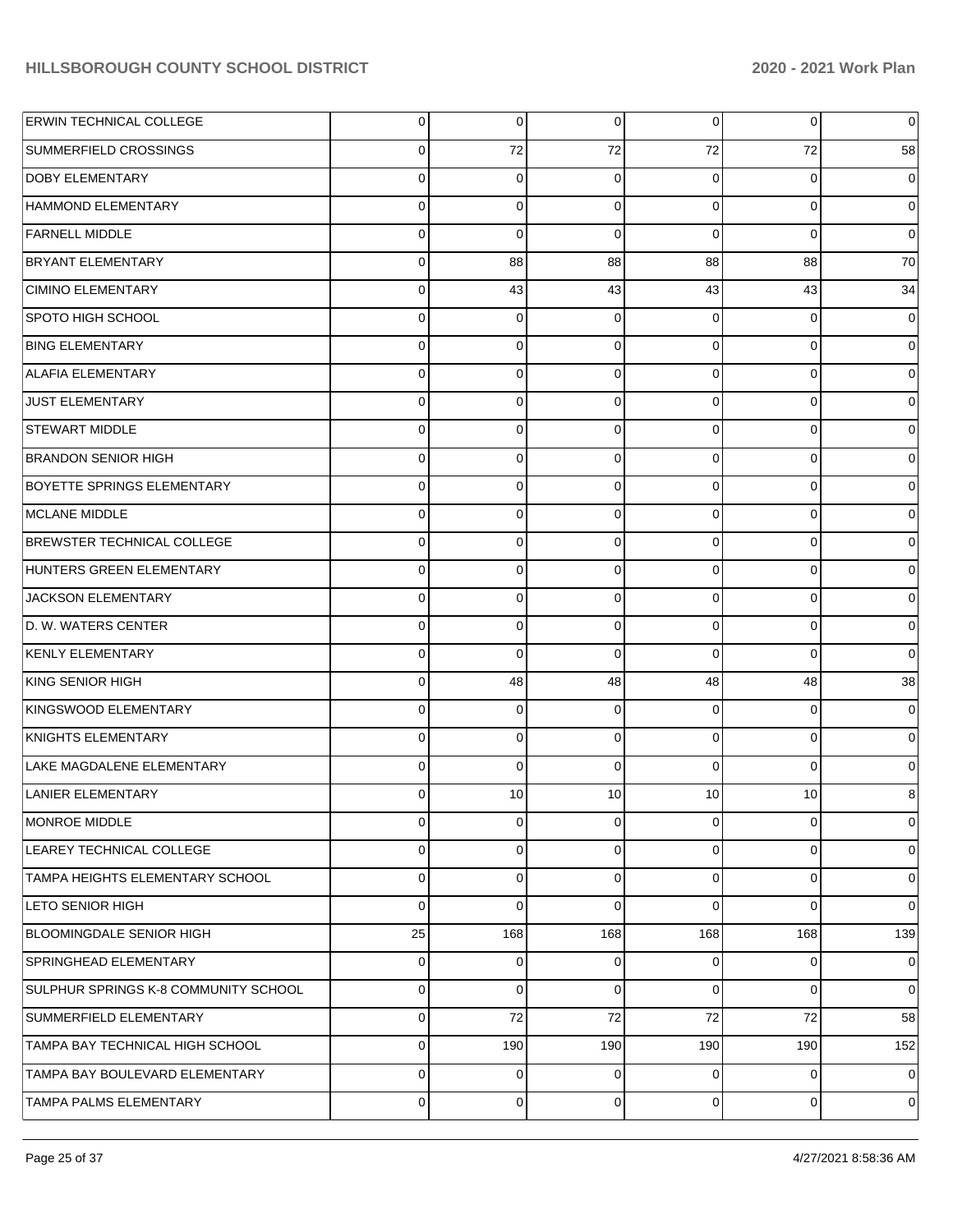| <b>RANDALL MIDDLE</b>               | 66             | 66             | 66             | 66             | 66             | 66          |
|-------------------------------------|----------------|----------------|----------------|----------------|----------------|-------------|
| <b>DAVIDSEN MIDDLE</b>              | 0              | 0              | 0              | 0              | 0              | 0           |
| <b>PRIDE ELEMENTARY</b>             | 0              | 88             | 88             | 88             | 88             | 70          |
| <b>MCKITRICK ELEMENTARY</b>         | 0              | $\mathbf 0$    | 0              | $\Omega$       | $\mathbf 0$    | 0           |
| <b>WOODBRIDGE ELEMENTARY</b>        | 0              | $\mathbf 0$    | 0              | $\Omega$       | $\mathbf 0$    | 0           |
| YATES ELEMENTARY                    | 0              | $\mathbf 0$    | 0              | 0              | $\mathbf 0$    | 0           |
| YOUNG MIDDLE                        | 0              | $\mathbf 0$    | 0              | $\Omega$       | $\mathbf 0$    | 0           |
| <b>REDDICK ELEMENTARY SCHOOL</b>    | 0              | $\mathbf 0$    | 0              | 0              | $\mathbf 0$    | 0           |
| KIMBELL ELEMENTARY                  | 0              | $\mathbf 0$    | 0              | $\Omega$       | $\mathbf 0$    | 0           |
| STEINBRENNER HIGH SCHOOL            | 0              | $\mathbf 0$    | 0              | 0              | $\Omega$       | 0           |
| <b>STOWERS ELEMENTARY SCHOOL</b>    | $\Omega$       | $\mathbf 0$    | $\Omega$       | 0              | $\Omega$       | $\Omega$    |
| <b>BARRINGTON MIDDLE SCHOOL</b>     | 128            | 128            | 128            | 128            | 128            | 128         |
| <b>STRAWBERRY CREST HIGH SCHOOL</b> | 0              | 0              | 0              | $\Omega$       | 0              | 0           |
| <b>BAILEY ELEMENTARY SCHOOL</b>     | 0              | $\mathbf 0$    | 0              | $\Omega$       | $\mathbf 0$    | 0           |
| <b>THOMPSON ELEMENTARY</b>          | 0              | $\mathbf 0$    | 0              | $\Omega$       | $\mathbf 0$    | 0           |
| <b>LAMB ELEMENTARY</b>              | 0              | $\mathbf 0$    | 0              | $\Omega$       | $\Omega$       | 0           |
| <b>MADISON MIDDLE</b>               | 0              | 54             | 54             | 54             | 54             | 43          |
| MANGO ELEMENTARY                    | 0              | 126            | 126            | 126            | 126            | 101         |
| MANISCALCO K-8 SCHOOL               | 0              | 0              | 0              | $\Omega$       | 0              | 0           |
| <b>MANN MIDDLE</b>                  | 0              | $\mathbf 0$    | 0              | $\Omega$       | $\mathbf 0$    | 0           |
| MARSHALL MIDDLE                     | 0              | $\mathbf 0$    | $\Omega$       | 0              | $\Omega$       | $\Omega$    |
| MCDONALD ELEMENTARY                 | 0              | 51             | 51             | 51             | 51             | 41          |
| MENDENHALL ELEMENTARY               | 0              | 0              | 0              | $\Omega$       | $\mathbf 0$    | 0           |
| <b>FERRELL MIDDLE MAGNET</b>        | $\Omega$       | $\mathbf 0$    | $\Omega$       | $\Omega$       | $\mathbf 0$    | $\mathbf 0$ |
| MILES ELEMENTARY                    | 36             | 36             | 36             | 0              | 0              | 22          |
| MINTZ ELEMENTARY                    | $\overline{0}$ | $\overline{0}$ | $\overline{0}$ | $\overline{0}$ | $\overline{0}$ | 0           |
| MITCHELL ELEMENTARY                 | 0              | 0              | 0              | $\overline{0}$ | 0              | 0           |
| MORGAN WOODS ELEMENTARY             | 0              | $\mathbf 0$    | 0              | $\Omega$       | $\mathbf 0$    | $\mathbf 0$ |
| MORT ELEMENTARY                     | 0              | 30             | 30             | 30             | 30             | 24          |
| NORTHWEST ELEMENTARY                | 0              | $\mathbf 0$    | 0              | $\overline{0}$ | 0              | 0           |
| OAK GROVE ELEMENTARY                | 0              | 90             | 90             | 90             | 90             | 72          |
| SHEEHY ELEMENTARY                   | 0              | 90             | 90             | 90             | 90             | 72          |
| RAMPELLO DOWNTOWN PARTNERSHIP       | 0              | $\overline{0}$ | 0              | $\overline{0}$ | $\mathbf 0$    | 0           |
| DAVIS ELEMENTARY                    | 0              | 0              | 0              | $\overline{0}$ | $\mathbf 0$    | $\mathbf 0$ |
| <b>BRANDON ALTERNATIVE</b>          | 0              | $\mathbf 0$    | $\Omega$       | $\Omega$       | $\mathbf 0$    | $\mathbf 0$ |
| <b>FISHHAWK CREEK ELEMENTARY</b>    | 54             | 54             | 54             | 54             | 54             | 54          |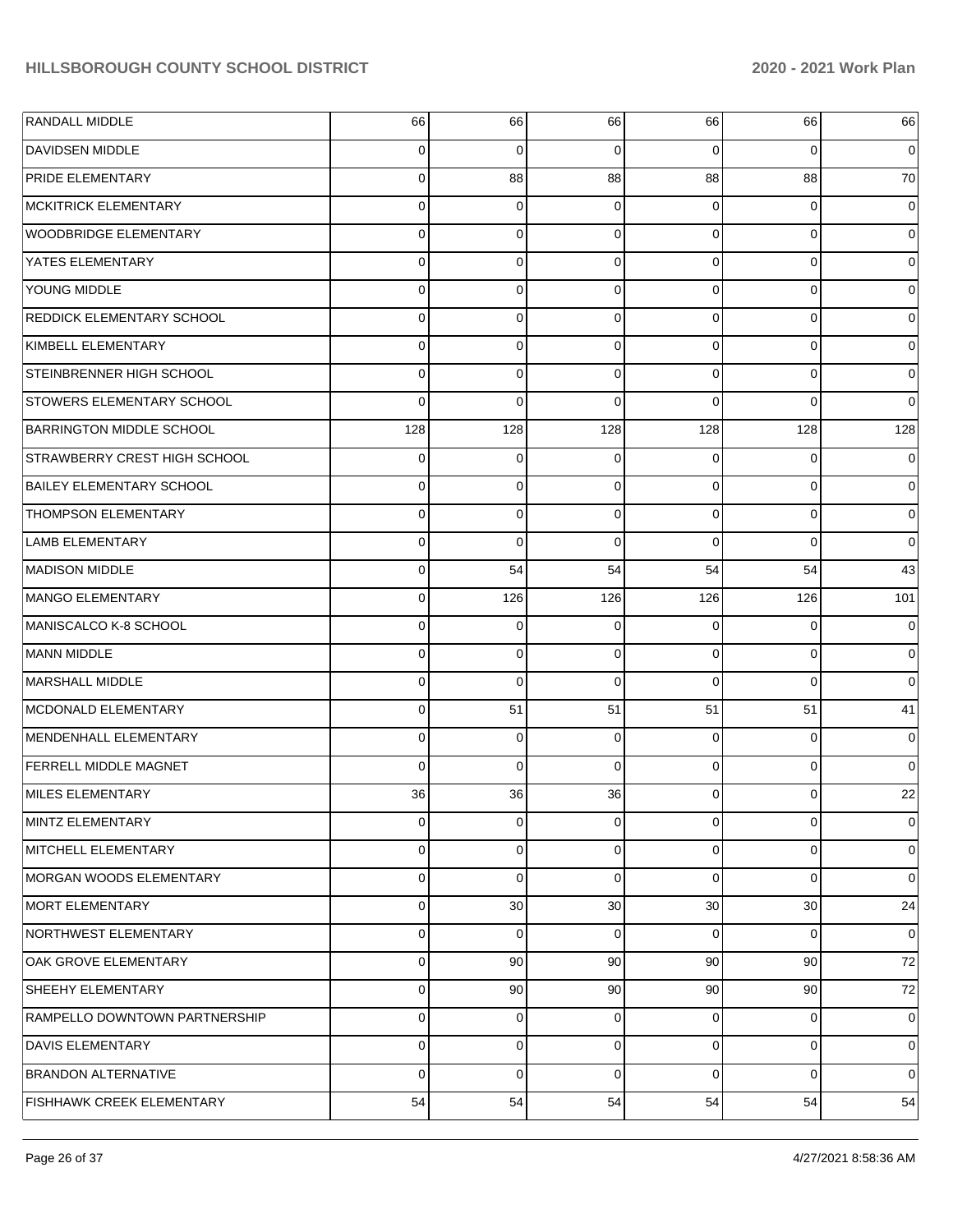| <b>FROST ELEMENTARY</b>                              | 0           | 0        | $\mathbf 0$ | 0        | $\overline{0}$ | $\mathbf 0$    |
|------------------------------------------------------|-------------|----------|-------------|----------|----------------|----------------|
| <b>POTTER ELEMENTARY</b>                             | 0           | 36       | 36          | 36       | 36             | 29             |
| <b>PROGRESS VILLAGE MIDDLE</b>                       | 0           | 0        | $\Omega$    | 0        | $\overline{0}$ | $\mathbf 0$    |
| <b>RIVERHILLS ELEMENTARY</b>                         | 0           | 18       | 18          | 18       | 18             | 14             |
| <b>RIVERVIEW ELEMENTARY</b>                          | 0           | 0        | $\Omega$    | $\Omega$ | $\overline{0}$ | $\mathbf 0$    |
| <b>ROBINSON ELEMENTARY</b>                           | 0           | 36       | 36          | 36       | 36             | 29             |
| <b>ROBINSON SENIOR HIGH</b>                          | 0           | 0        | $\Omega$    | 0        | $\overline{0}$ | $\mathbf 0$    |
| <b>ROBLES ELEMENTARY</b>                             | 0           | 0        | 0           | 0        | $\overline{0}$ | $\mathbf 0$    |
| <b>ROLAND PARK K-8</b>                               | 0           | 0        | $\Omega$    | 0        | $\overline{0}$ | $\mathbf 0$    |
| LAVOY EXCEPTIONAL STUDENT EDUCATION<br><b>CENTER</b> | 0           | $\Omega$ | $\Omega$    | $\Omega$ | $\overline{0}$ | $\mathbf 0$    |
| JEFFERSON SENIOR HIGH                                | 16          | 15       | 15          | 15       | 15             | 15             |
| ROOSEVELT ELEMENTARY                                 | 0           | 124      | 124         | 124      | 124            | 99             |
| <b>RUSKIN ELEMENTARY</b>                             | 0           | 72       | 72          | 72       | 72             | 58             |
| <b>SCHWARZKOPF ELEMENTARY</b>                        | 0           | $\Omega$ | $\Omega$    | 0        | $\overline{0}$ | $\mathbf 0$    |
| <b>SEFFNER ELEMENTARY</b>                            | 0           | 0        | $\Omega$    | 0        | $\overline{0}$ | $\overline{0}$ |
| <b>SEMINOLE ELEMENTARY</b>                           | $\mathbf 0$ | $\Omega$ | $\Omega$    | $\Omega$ | $\overline{0}$ | $\overline{0}$ |
| <b>SHAW ELEMENTARY</b>                               | 0           | 72       | 72          | 72       | 72             | 58             |
| <b>SHORE ELEMENTARY</b>                              | 0           | $\Omega$ | $\Omega$    | 0        | $\overline{0}$ | $\overline{0}$ |
| <b>SIMMONS CAREER CENTER</b>                         | 44          | 44       | 44          | 44       | 44             | 44             |
| <b>WILSON ELEMENTARY</b>                             | $\mathbf 0$ | 0        | $\Omega$    | 0        | $\overline{0}$ | $\mathbf 0$    |
| WIMAUMA ELEMENTARY                                   | 0           | 0        | $\Omega$    | $\Omega$ | $\overline{0}$ | $\overline{0}$ |
| <b>WITTER ELEMENTARY</b>                             | 0           | 15       | 15          | 15       | 15             | 12             |
| VALRICO ELEMENTARY                                   | $\mathbf 0$ | 0        | $\Omega$    | 0        | $\mathbf{0}$   | $\mathbf 0$    |
| <b>BENITO MIDDLE</b>                                 | 0           | 0        | $\Omega$    | 0        | $\overline{0}$ | $\mathbf 0$    |
| WALKER MIDDLE                                        | 0           | 0        | 0           | 0        | $\overline{0}$ | $\overline{0}$ |
| <b>WILLIAMS MIDDLE</b>                               | 0           | 0        | $\Omega$    | $\Omega$ | $\overline{0}$ | $\overline{0}$ |
| <b>SICKLES SENIOR HIGH</b>                           | 50          | 50       | 50          | 50       | 50             | 50             |
| <b>BROOKER ELEMENTARY</b>                            | $\mathbf 0$ | 51       | 51          | 51       | 51             | 41             |
| <b>BROWARD ELEMENTARY</b>                            | 0           | 0        | $\Omega$    | 0        | $\overline{0}$ | $\mathbf 0$    |
| <b>BRYAN ELEMENTARY</b>                              | $\mathbf 0$ | 0        | $\Omega$    | 0        | $\overline{0}$ | $\mathbf 0$    |
| <b>BUCHANAN MIDDLE</b>                               | $\mathbf 0$ | 18       | 18          | 18       | 18             | 14             |
| <b>BUCKHORN ELEMENTARY</b>                           | 0           | 0        | $\Omega$    | 0        | $\overline{0}$ | $\overline{0}$ |
| <b>BURNEY ELEMENTARY</b>                             | 0           | 44       | 44          | 44       | 44             | 35             |
| <b>BURNS MIDDLE</b>                                  | 0           | 71       | 71          | 71       | 71             | 57             |
| DR. CARTER G. WOODSON PK-8 SCHOOL                    | 0           | 0        | 0           | 0        | $\overline{0}$ | $\mathbf 0$    |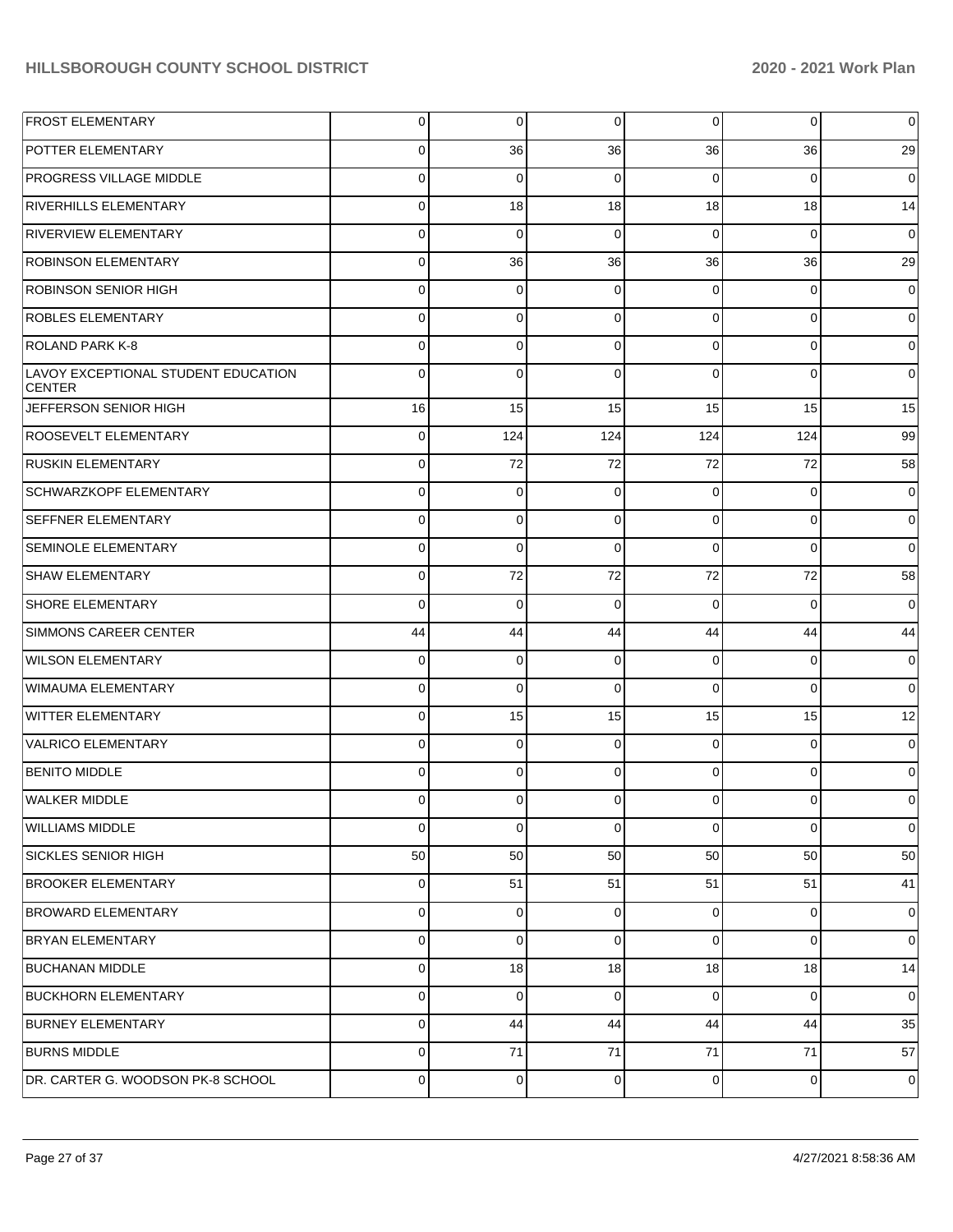| <b>CANNELLA ELEMENTARY</b> |  |  |  |
|----------------------------|--|--|--|
| SUMNER HIGH SCHOOL         |  |  |  |
| BELMONT ELEMENTARY SCHOOL  |  |  |  |

| <b>Totals for HILLSBOROUGH COUNTY SCHOOL DISTRICT</b> |         |         |         |         |         |         |
|-------------------------------------------------------|---------|---------|---------|---------|---------|---------|
| Total students in relocatables by year.               | 2,374   | 4,732   | 4.446   | 4.220   | 4.220   | 3,998   |
| Total number of COFTE students projected by year.     | 190,837 | 192.703 | 194.133 | 195.006 | 195.121 | 193,560 |
| Percent in relocatables by year.                      | 1%      | 2%      | 2%      | 2%      | 2%      | 2%      |

### **Leased Facilities Tracking**

Exising leased facilities and plans for the acquisition of leased facilities, including the number of classrooms and student stations, as reported in the educational plant survey, that are planned in that location at the end of the five year workplan.

| Location                        | # of Leased<br>Classrooms 2020 -<br>2021 | <b>FISH Student</b><br><b>Stations</b> | Owner | # of Leased<br>Classrooms 2024 -<br>2025 | <b>FISH Student</b><br><b>Stations</b> |
|---------------------------------|------------------------------------------|----------------------------------------|-------|------------------------------------------|----------------------------------------|
| <b>CYPRESS CREEK ELEMENTARY</b> | $\Omega$                                 | $\Omega$                               |       | $\Omega$                                 | 0                                      |
| <b>DESOTO ELEMENTARY</b>        | $\Omega$                                 | $\Omega$                               |       | $\Omega$                                 | $\Omega$                               |
| <b>DICKENSON ELEMENTARY</b>     | $\Omega$                                 | $\mathbf 0$                            |       | $\Omega$                                 | 0                                      |
| <b>DOVER ELEMENTARY</b>         | $\Omega$                                 | $\Omega$                               |       | $\Omega$                                 | $\overline{0}$                         |
| <b>DUNBAR ELEMENTARY</b>        | $\Omega$                                 | $\Omega$                               |       | $\Omega$                                 | $\mathbf 0$                            |
| <b>EAST BAY SENIOR HIGH</b>     | $\Omega$                                 | $\Omega$                               |       | 0                                        | $\Omega$                               |
| <b>EISENHOWER MIDDLE</b>        | $\mathbf 0$                              | $\Omega$                               |       | $\Omega$                                 | $\overline{0}$                         |
| <b>EDISON ELEMENTARY</b>        | $\Omega$                                 | $\Omega$                               |       | 0                                        | $\overline{0}$                         |
| <b>EGYPT LAKE ELEMENTARY</b>    | $\Omega$                                 | $\Omega$                               |       | $\Omega$                                 | $\overline{0}$                         |
| <b>ERWIN TECHNICAL COLLEGE</b>  | $\Omega$                                 | $\Omega$                               |       | $\Omega$                                 | $\overline{0}$                         |
| <b>ESSRIG ELEMENTARY</b>        | $\Omega$                                 | $\Omega$                               |       | $\Omega$                                 | 0                                      |
| <b>FOLSOM ELEMENTARY</b>        | $\Omega$                                 | $\Omega$                               |       | $\Omega$                                 | $\overline{0}$                         |
| <b>FOSTER ELEMENTARY</b>        | $\mathbf 0$                              | $\mathbf 0$                            |       | $\mathbf 0$                              | $\overline{0}$                         |
| <b>SLIGH MIDDLE</b>             | $\Omega$                                 | $\Omega$                               |       | $\Omega$                                 | $\overline{0}$                         |
| <b>FRANKLIN MIDDLE</b>          | $\Omega$                                 | $\Omega$                               |       | 0                                        | 0                                      |
| <b>GAITHER SENIOR HIGH</b>      | 2                                        | 55                                     |       | 0                                        | $\overline{0}$                         |
| <b>GIBSONTON ELEMENTARY</b>     | 0                                        | $\Omega$                               |       | $\Omega$                                 | $\overline{0}$                         |
| <b>GORRIE ELEMENTARY</b>        | $\mathbf 0$                              | $\Omega$                               |       | $\Omega$                                 | $\overline{0}$                         |
| <b>GRADY ELEMENTARY</b>         | $\Omega$                                 | $\Omega$                               |       | $\Omega$                                 | $\overline{0}$                         |
| <b>GRAHAM ELEMENTARY</b>        | $\Omega$                                 | $\mathbf{0}$                           |       | $\Omega$                                 | $\mathbf 0$                            |
| BELLAMY ELEMENTARY              | $\Omega$                                 | $\Omega$                               |       | $\Omega$                                 | 0                                      |
| <b>GRECO MIDDLE SCHOOL</b>      | $\Omega$                                 | $\Omega$                               |       | ∩                                        | 0                                      |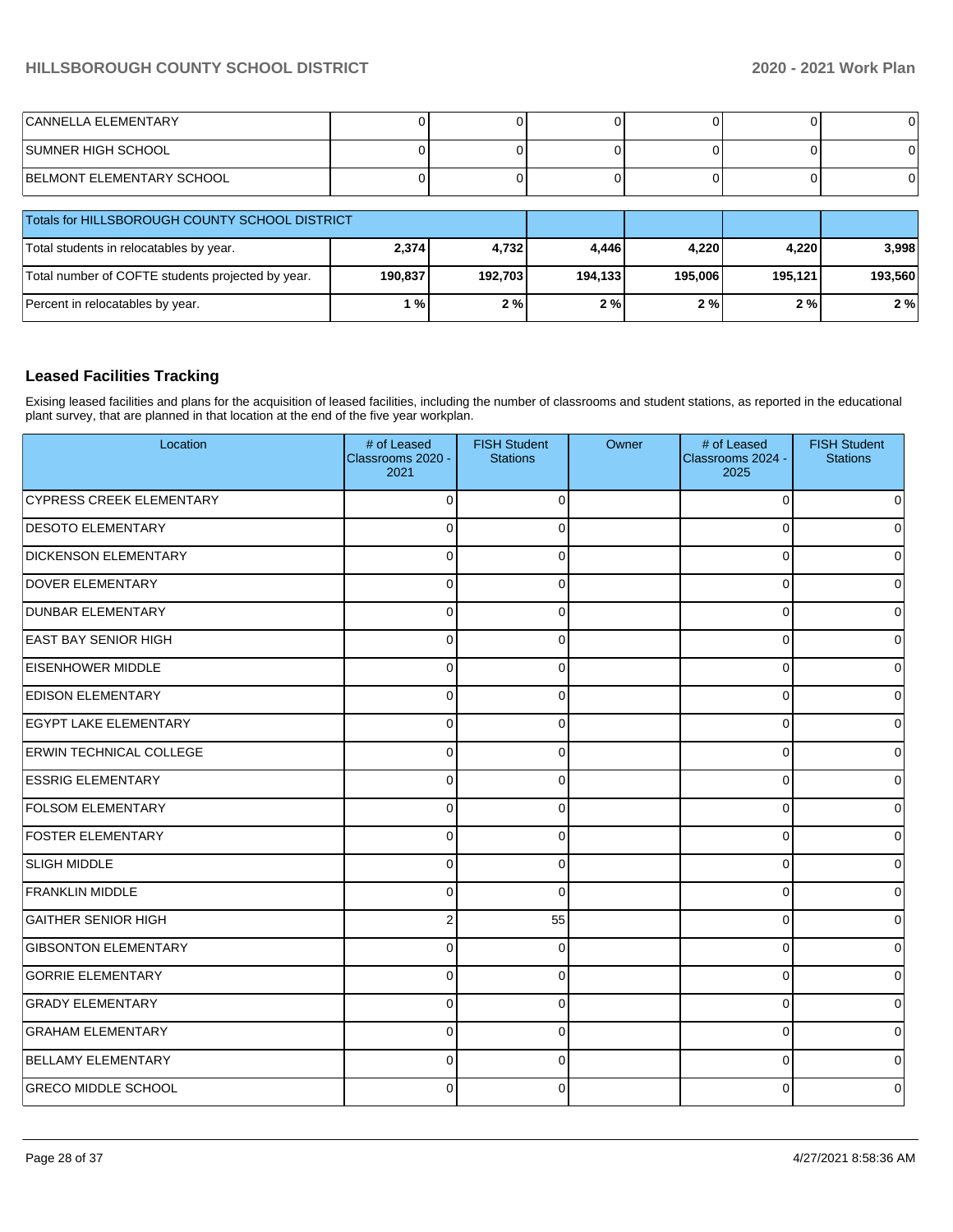| <b>HILL MIDDLE</b>                                   | $\mathbf 0$    | 0           | 0           | 0 |
|------------------------------------------------------|----------------|-------------|-------------|---|
| HILLSBOROUGH SENIOR HIGH                             | 0              | 0           | 0           | O |
| HUNTERS GREEN ELEMENTARY                             | 0              | 0           | 0           |   |
| JACKSON ELEMENTARY                                   | $\mathbf 0$    | 0           | 0           |   |
| D. W. WATERS CENTER                                  | 0              | 0           | 0           |   |
| <b>KENLY ELEMENTARY</b>                              | $\mathbf 0$    | 0           | 0           |   |
| KING SENIOR HIGH                                     | 0              | 0           | 0           |   |
| KINGSWOOD ELEMENTARY                                 | $\mathbf 0$    | 0           | 0           |   |
| KNIGHTS ELEMENTARY                                   | 0              | 0           | 0           |   |
| <b>ROBINSON ELEMENTARY</b>                           | $\mathbf 0$    | 0           | 0           |   |
| <b>ROBINSON SENIOR HIGH</b>                          | 0              | 0           | 0           |   |
| <b>ROBLES ELEMENTARY</b>                             | $\mathbf 0$    | 0           | 0           |   |
| <b>ROLAND PARK K-8</b>                               | $\Omega$       | 0           | 0           |   |
| LAVOY EXCEPTIONAL STUDENT EDUCATION<br><b>CENTER</b> | $\mathbf 0$    | 0           | 0           |   |
| JEFFERSON SENIOR HIGH                                | $\mathbf 0$    | 0           | 0           | 0 |
| ROOSEVELT ELEMENTARY                                 | $\mathbf 0$    | $\Omega$    | 0           |   |
| <b>RUSKIN ELEMENTARY</b>                             | $\mathbf 0$    | 0           | 0           | 0 |
| SCHWARZKOPF ELEMENTARY                               | $\mathbf 0$    | 0           | 0           |   |
| <b>SEFFNER ELEMENTARY</b>                            | $\mathbf 0$    | 0           | 0           | 0 |
| <b>SEMINOLE ELEMENTARY</b>                           | $\mathbf 0$    | $\Omega$    | 0           |   |
| <b>SHAW ELEMENTARY</b>                               | $\mathbf 0$    | 0           | 0           | 0 |
| SHORE ELEMENTARY                                     | $\Omega$       | 0           | 0           |   |
| SIMMONS CAREER CENTER                                | $\mathbf 0$    | $\Omega$    | 0           | 0 |
| <b>BLOOMINGDALE SENIOR HIGH</b>                      |                | 25          | $\Omega$    |   |
| SPRINGHEAD ELEMENTARY                                | 0              | 0           | 0           | 0 |
| SULPHUR SPRINGS K-8 COMMUNITY SCHOOL                 | $\mathbf 0$    | 0           | 0           | 0 |
| SUMMERFIELD ELEMENTARY                               | $\overline{0}$ | $\mathbf 0$ | $\mathbf 0$ | 0 |
| TAMPA BAY TECHNICAL HIGH SCHOOL                      | $\mathbf 0$    | $\Omega$    | $\mathbf 0$ | 0 |
| TAMPA BAY BOULEVARD ELEMENTARY                       | $\mathbf 0$    | $\mathbf 0$ | $\mathbf 0$ | 0 |
| TAMPA PALMS ELEMENTARY                               | $\mathbf 0$    | 0           | 0           | 0 |
| TEMPLE TERRACE ELEMENTARY                            | $\overline{0}$ | $\mathbf 0$ | $\mathbf 0$ | 0 |
| THONOTOSASSA ELEMENTARY                              | $\mathbf 0$    | $\Omega$    | $\mathbf 0$ | 0 |
| <b>TINKER K-8</b>                                    | $\mathbf 0$    | $\mathbf 0$ | $\mathbf 0$ | 0 |
| <b>TOWN &amp; COUNTRY ELEMENTARY</b>                 | $\mathbf 0$    | 0           | $\mathbf 0$ | 0 |
| <b>WEBB MIDDLE</b>                                   | $\overline{0}$ | $\mathbf 0$ | 0           | 0 |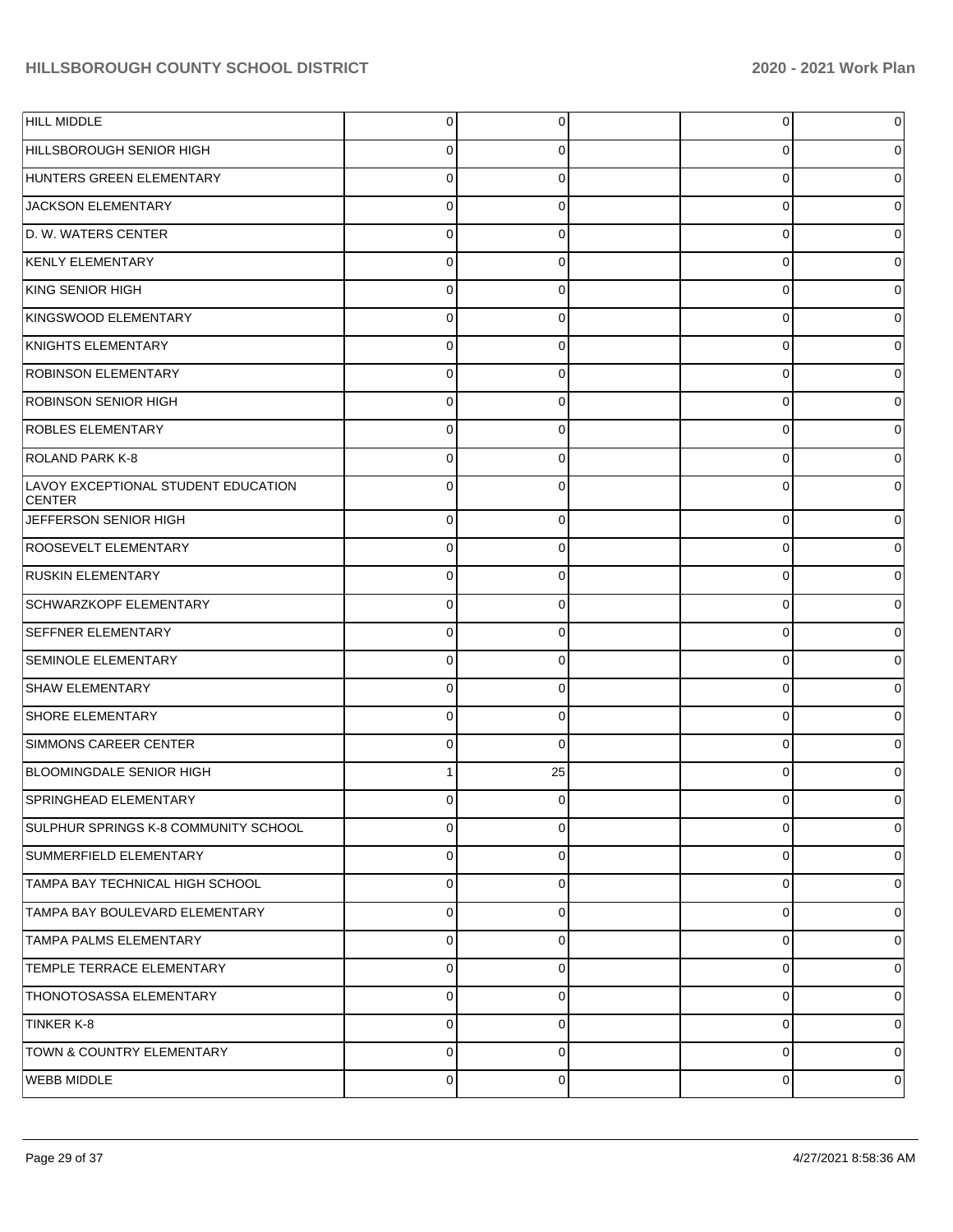| <b>TRAPNELL ELEMENTARY</b>                              | $\overline{0}$ | $\mathbf 0$ | $\overline{0}$ | $\overline{0}$ |
|---------------------------------------------------------|----------------|-------------|----------------|----------------|
| <b>TURKEY CREEK MIDDLE</b>                              | $\overline{0}$ | $\Omega$    | 0              | $\overline{0}$ |
| <b>TWIN LAKES ELEMENTARY</b>                            | $\overline{0}$ | $\Omega$    | $\Omega$       | $\overline{0}$ |
| CAMINITI EXCEPTIONAL STUDENT EDUCATION<br><b>CENTER</b> | $\overline{0}$ | $\Omega$    | 0              | $\overline{0}$ |
| WALDEN LAKE ELEMENTARY                                  | $\overline{0}$ | $\Omega$    | 0              | $\overline{0}$ |
| <b>WASHINGTON ELEMENTARY</b>                            | $\overline{0}$ | $\Omega$    | 0              | $\overline{0}$ |
| <b>WEST SHORE ELEMENTARY</b>                            | $\overline{0}$ | $\mathbf 0$ | 0              | $\overline{0}$ |
| <b>WEST TAMPA ELEMENTARY</b>                            | $\overline{0}$ | $\Omega$    | $\Omega$       | $\overline{0}$ |
| JAMES ELEMENTARY SCHOOL                                 | $\overline{0}$ | $\mathbf 0$ | 0              | $\overline{0}$ |
| <b>WILSON MIDDLE</b>                                    | $\overline{0}$ | $\Omega$    | $\Omega$       | $\overline{0}$ |
| <b>WILSON ELEMENTARY</b>                                | $\overline{0}$ | $\mathbf 0$ | 0              | $\overline{0}$ |
| WIMAUMA ELEMENTARY                                      | $\overline{0}$ | $\Omega$    | 0              | $\overline{0}$ |
| WITTER ELEMENTARY                                       | $\overline{0}$ | $\mathbf 0$ | 0              | $\overline{0}$ |
| WOODBRIDGE ELEMENTARY                                   | $\overline{0}$ | $\Omega$    | 0              | $\overline{0}$ |
| YATES ELEMENTARY                                        | $\overline{0}$ | $\mathbf 0$ | 0              | $\overline{0}$ |
| YOUNG MIDDLE                                            | $\overline{0}$ | $\Omega$    | $\Omega$       | $\overline{0}$ |
| <b>DURANT SENIOR HIGH</b>                               | $\overline{0}$ | $\mathbf 0$ | 0              | $\overline{0}$ |
| <b>BURNETT MIDDLE</b>                                   | $\overline{0}$ | $\Omega$    | 0              | $\overline{0}$ |
| VALRICO ELEMENTARY                                      | $\overline{0}$ | $\mathbf 0$ | 0              | $\overline{0}$ |
| <b>BENITO MIDDLE</b>                                    | $\overline{0}$ | $\Omega$    | 0              | $\overline{0}$ |
| <b>WALKER MIDDLE</b>                                    | $\overline{0}$ | $\mathbf 0$ | 0              | $\overline{0}$ |
| <b>WILLIAMS MIDDLE</b>                                  | $\overline{0}$ | $\Omega$    | $\Omega$       | $\overline{0}$ |
| <b>SICKLES SENIOR HIGH</b>                              | $\overline{2}$ | 50          | 0              | $\overline{0}$ |
| <b>WHARTON SENIOR HIGH</b>                              | $\overline{0}$ | $\Omega$    | $\Omega$       | $\overline{0}$ |
| BLAKE SENIOR HIGH                                       | $\overline{0}$ | 0           | 0              | $\overline{0}$ |
| <b>CLARK ELEMENTARY</b>                                 | $\overline{0}$ | $\mathbf 0$ | 0              | $\overline{0}$ |
| <b>WESTCHASE ELEMENTARY</b>                             | $\overline{0}$ | $\mathbf 0$ | 0              | $\overline{0}$ |
| PIZZO K-8 SCHOOL                                        | $\overline{0}$ | $\mathbf 0$ | 0              | $\overline{0}$ |
| RODGERS MIDDLE                                          | $\overline{0}$ | $\mathbf 0$ | 0              | $\overline{0}$ |
| <b>RIVERVIEW SENIOR HIGH</b>                            | 3 <sup>1</sup> | 75          | 0              | $\overline{0}$ |
| <b>BEVIS ELEMENTARY</b>                                 | $\overline{0}$ | $\mathbf 0$ | 0              | $\overline{0}$ |
| RANDALL MIDDLE                                          | 3 <sup>1</sup> | 66          | 0              | $\overline{0}$ |
| <b>DAVIDSEN MIDDLE</b>                                  | $\overline{0}$ | $\mathbf 0$ | 0              | $\overline{0}$ |
| <b>PRIDE ELEMENTARY</b>                                 | $\overline{0}$ | $\mathbf 0$ | 0              | $\overline{0}$ |
| MCKITRICK ELEMENTARY                                    | $\overline{0}$ | $\mathbf 0$ | 0              | 0              |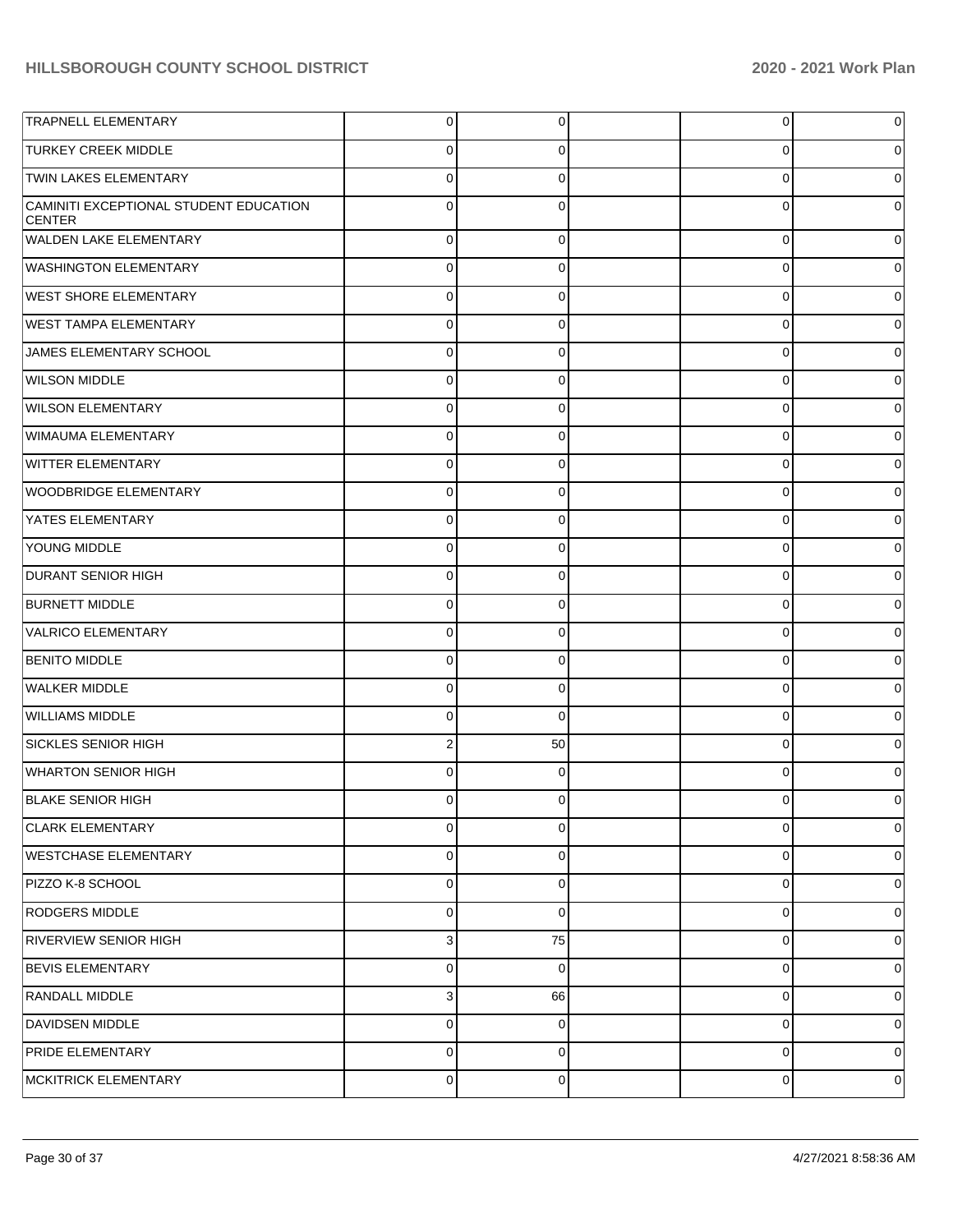| <b>CHILES ELEMENTARY</b>            | $\overline{0}$ | 0           |                   | 0           | 0           |
|-------------------------------------|----------------|-------------|-------------------|-------------|-------------|
| <b>SYMMES ELEMENTARY</b>            | 0              | 0           |                   | 0           | 0           |
| MARTINEZ MIDDLE                     | $\overline{a}$ | 44          |                   | 0           | 0           |
| LIBERTY MIDDLE                      | 0              | 0           |                   | 0           | 0           |
| ALONSO HIGH                         | $\mathbf 0$    | $\Omega$    |                   | 0           | 0           |
| <b>FREEDOM SENIOR HIGH</b>          | 0              | 0           |                   | 0           | 0           |
| MIDDLETON SENIOR HIGH               | $\mathbf 0$    | 0           |                   | 0           | 0           |
| SOUTH COUNTY CAREER CENTER          | 0              | $\Omega$    |                   | 0           | 0           |
| <b>FARNELL MIDDLE</b>               | $\mathbf 0$    | $\Omega$    |                   | 0           | 0           |
| <b>BRYANT ELEMENTARY</b>            | 0              | 0           |                   | 0           | 0           |
| <b>CIMINO ELEMENTARY</b>            | $\mathbf 0$    | $\Omega$    |                   | 0           | 0           |
| <b>IPPOLITO ELEMENTARY</b>          | 0              | 0           |                   | 0           | 0           |
| NEWSOME SENIOR HIGH                 | $\mathbf 0$    | $\Omega$    |                   | 0           | 0           |
| <b>JENNINGS MIDDLE</b>              | $\Omega$       | $\Omega$    |                   | 0           | 0           |
| <b>SHIELDS MIDDLE</b>               | 19             |             | 418 Vesta Modular | 6           | 132         |
| HERITAGE ELEMENTARY                 | $\mathbf 0$    |             |                   | 0           | 0           |
| <b>SESSUMS ELEMENTARY</b>           | 8              | 144         |                   | 0           | $\Omega$    |
| NELSON ELEMENTARY                   | 0              | 0           |                   | 0           | 0           |
| MULRENNAN MIDDLE                    | $\mathbf 0$    | 0           |                   | 0           | 0           |
| <b>SCHMIDT ELEMENTARY</b>           | 0              | 0           |                   | 0           | 0           |
| MULLER ELEMENTARY                   | 0              | $\Omega$    |                   | 0           | 0           |
| <b>CORR ELEMENTARY</b>              | 0              | $\Omega$    |                   | 0           | 0           |
| <b>BOWERS WHITLEY CAREER CENTER</b> | $\mathbf 0$    | $\Omega$    |                   | 0           | 0           |
| <b>SHEEHY ELEMENTARY</b>            | 0              | 0           |                   | 0           | 0           |
| RAMPELLO DOWNTOWN PARTNERSHIP       | 0              |             |                   | O           | o           |
| <b>DAVIS ELEMENTARY</b>             | $\overline{0}$ | 0           |                   | 0           | $\mathbf 0$ |
| BRANDON ALTERNATIVE                 | $\Omega$       | $\Omega$    |                   | 0           | 0           |
| FISHHAWK CREEK ELEMENTARY           | 3              | 54          |                   | $\mathbf 0$ | 0           |
| SPOTO HIGH SCHOOL                   | $\Omega$       | $\Omega$    |                   | $\mathbf 0$ | 0           |
| <b>FROST ELEMENTARY</b>             | $\Omega$       | $\Omega$    |                   | $\mathbf 0$ | 0           |
| <b>GIUNTA MIDDLE SCHOOL</b>         | $\Omega$       | $\Omega$    |                   | 0           | 0           |
| APARICIO-LEVY TECHNICAL COLLEGE     | $\Omega$       | $\Omega$    |                   | $\mathbf 0$ | 0           |
| LENNARD HIGH SCHOOL                 | 24             | 600         |                   | 0           | 0           |
| <b>TURNER BARTELS K-8</b>           | $\Omega$       | $\Omega$    |                   | $\mathbf 0$ | 0           |
| COLLINS ELEMENTARY                  | $\Omega$       | $\Omega$    |                   | 0           | 0           |
| NORTH TAMPA ALTERNATIVE CENTER      | $\mathbf 0$    | $\mathbf 0$ |                   | $\mathbf 0$ | 0           |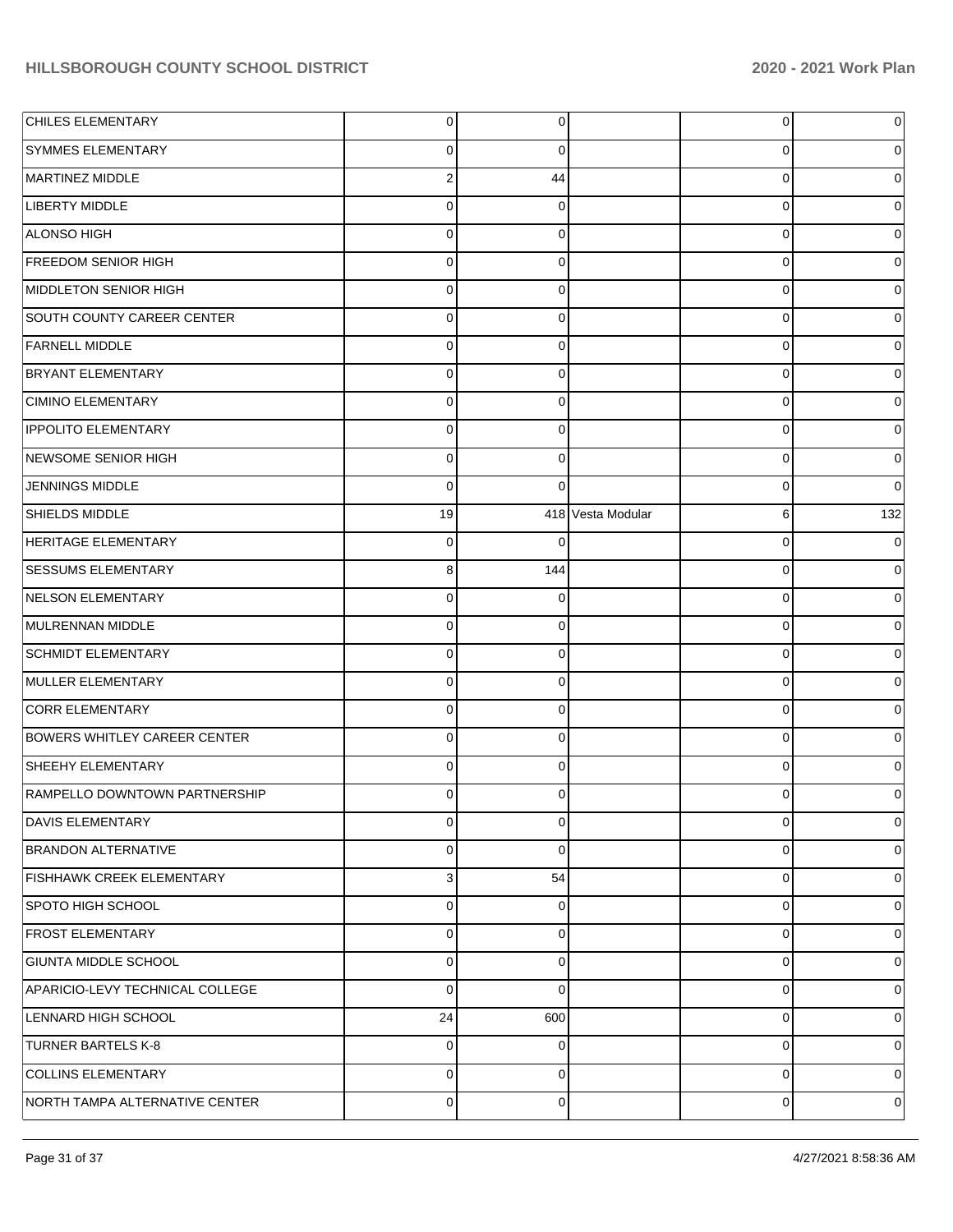| <b>GARY ADULT CENTER</b>                             | $\Omega$    | 0        |                  | 0           | 0  |
|------------------------------------------------------|-------------|----------|------------------|-------------|----|
| CARVER EXCEPTIONAL CENTER                            |             | 0        |                  | 0           |    |
| SUMMERFIELD CROSSINGS                                | $\Omega$    | 0        |                  | 0           |    |
| <b>DOBY ELEMENTARY</b>                               | C           | 0        |                  | 0           |    |
| OAK PARK ELEMENTARY                                  | n           | 0        |                  | 0           |    |
| SMITH MIDDLE SCHOOL                                  | 0           | 0        |                  | 0           |    |
| <b>DEER PARK ELEMENTARY</b>                          | $\Omega$    | 0        |                  | 0           |    |
| HAMMOND ELEMENTARY                                   | 0           | 0        |                  | 0           |    |
| <b>REDDICK ELEMENTARY SCHOOL</b>                     | C           | 0        |                  | 0           |    |
| KIMBELL ELEMENTARY                                   | C           | 0        |                  | 0           |    |
| STEINBRENNER HIGH SCHOOL                             | n           | 0        |                  | 0           |    |
| <b>STOWERS ELEMENTARY SCHOOL</b>                     | 0           | 0        |                  | 0           | 0  |
| <b>BARRINGTON MIDDLE SCHOOL</b>                      |             |          | 84 Vesta Modular | 4           | 88 |
| STRAWBERRY CREST HIGH SCHOOL                         | C           | O        |                  | 0           |    |
| <b>BAILEY ELEMENTARY SCHOOL</b>                      |             | 0        |                  | 0           |    |
| <b>THOMPSON ELEMENTARY</b>                           | 0           | 0        |                  | 0           |    |
| <b>LAMB ELEMENTARY</b>                               |             | 0        |                  | 0           |    |
| LOPEZ EXCEPTIONAL STUDENT EDUCATION<br><b>CENTER</b> | $\Omega$    | 0        |                  | 0           |    |
| DOROTHY THOMAS EXCEPTIONAL CENTER                    | $\Omega$    | 0        |                  | 0           | o  |
| DAWSON ELEMENTARY                                    | $\Omega$    | 0        |                  | 0           |    |
| <b>ADAMS MIDDLE</b>                                  | 0           | 0        |                  | 0           | 0  |
| <b>FOREST HILLS ELEMENTARY</b>                       | $\Omega$    | 0        |                  | 0           |    |
| MEMORIAL MIDDLE                                      | $\Omega$    | 0        |                  | $\mathbf 0$ |    |
| <b>ALEXANDER ELEMENTARY</b>                          | $\Omega$    | $\Omega$ |                  | $\Omega$    |    |
| PIERCE MIDDLE                                        | 0           | 0        |                  | 0           | 0  |
| ANDERSON ELEMENTARY                                  | 0           | $\Omega$ |                  | $\mathbf 0$ | 0  |
| ARMWOOD SENIOR HIGH                                  | $\mathbf 0$ | 0        |                  | $\mathbf 0$ | 0  |
| APOLLO BEACH ELEMENTARY                              | $\Omega$    | $\Omega$ |                  | $\mathbf 0$ | 0  |
| <b>BALLAST POINT ELEMENTARY</b>                      | $\Omega$    | $\Omega$ |                  | $\mathbf 0$ | 0  |
| <b>BAY CREST ELEMENTARY</b>                          | $\Omega$    | $\Omega$ |                  | $\mathbf 0$ | 0  |
| <b>BING ELEMENTARY</b>                               | $\mathbf 0$ | 0        |                  | $\mathbf 0$ | 0  |
| <b>ALAFIA ELEMENTARY</b>                             | $\Omega$    | 0        |                  | $\mathbf 0$ | 0  |
| <b>JUST ELEMENTARY</b>                               | $\Omega$    | $\Omega$ |                  | $\mathbf 0$ | 0  |
| <b>STEWART MIDDLE</b>                                | $\Omega$    | $\Omega$ |                  | $\mathbf 0$ | 0  |
| <b>BRANDON SENIOR HIGH</b>                           | 0           | 0        |                  | $\mathbf 0$ | 0  |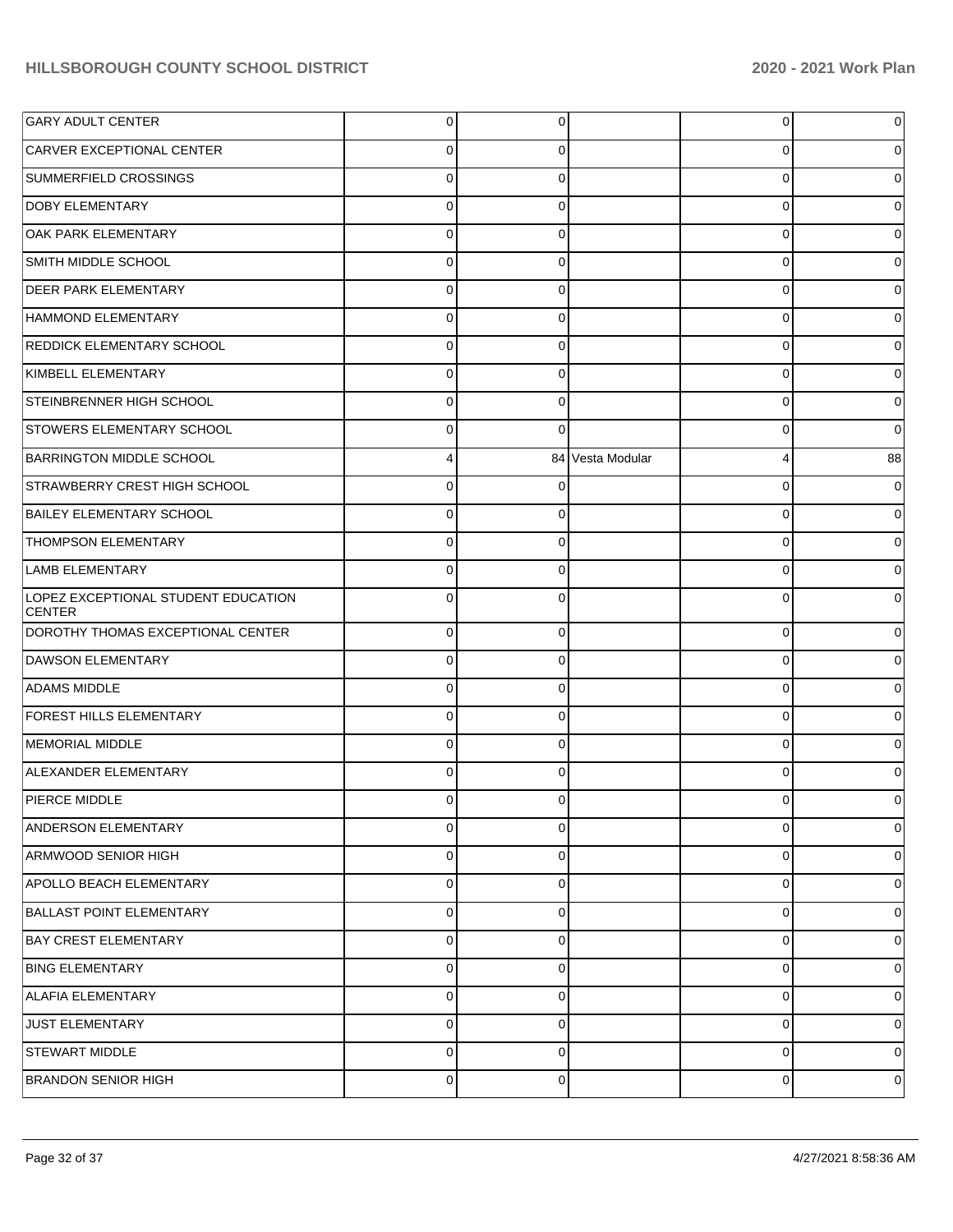| BOYETTE SPRINGS ELEMENTARY        | $\overline{0}$ | 0        |                    | $\overline{0}$ | 0        |
|-----------------------------------|----------------|----------|--------------------|----------------|----------|
| <b>MCLANE MIDDLE</b>              | 0              | 0        |                    | 0              |          |
| <b>BREWSTER TECHNICAL COLLEGE</b> | $\overline{0}$ | $\Omega$ |                    | 0              |          |
| <b>BROOKER ELEMENTARY</b>         | $\overline{0}$ | 0        |                    | 0              |          |
| <b>BROWARD ELEMENTARY</b>         | $\overline{0}$ | $\Omega$ |                    | 0              |          |
| <b>BRYAN ELEMENTARY</b>           | $\overline{0}$ | 0        |                    | 0              |          |
| <b>BUCHANAN MIDDLE</b>            | $\overline{0}$ | $\Omega$ |                    | 0              |          |
| <b>BUCKHORN ELEMENTARY</b>        | $\overline{0}$ | 0        |                    | 0              |          |
| <b>BURNEY ELEMENTARY</b>          | $\overline{0}$ | $\Omega$ |                    | 0              |          |
| <b>BURNS MIDDLE</b>               | $\overline{0}$ | 0        |                    | 0              |          |
| DR. CARTER G. WOODSON PK-8 SCHOOL | $\overline{0}$ | $\Omega$ |                    | 0              |          |
| CANNELLA ELEMENTARY               | $\overline{0}$ | 0        |                    | 0              |          |
| CARROLLWOOD ELEMENTARY            | $\overline{0}$ | $\Omega$ |                    | 0              |          |
| <b>CHAMBERLAIN SENIOR HIGH</b>    | $\overline{0}$ | 0        |                    | 0              |          |
| CHIARAMONTE ELEMENTARY            | $\overline{0}$ | $\Omega$ |                    | 0              |          |
| <b>CITRUS PARK ELEMENTARY</b>     | $\overline{0}$ | 0        |                    | 0              |          |
| <b>CLAIR-MEL ELEMENTARY</b>       | $\overline{0}$ | $\Omega$ |                    | 0              |          |
| DOWDELL MIDDLE                    | $\overline{0}$ | 0        |                    | 0              |          |
| CLAYWELL ELEMENTARY               | $\overline{0}$ | $\Omega$ |                    | 0              |          |
| <b>CLEVELAND ELEMENTARY</b>       | $\overline{0}$ | 0        |                    | 0              | 0        |
| COLEMAN MIDDLE                    | $\overline{0}$ | $\Omega$ |                    | 0              | 0        |
| <b>COLSON ELEMENTARY</b>          | $\mathbf 0$    | $\Omega$ |                    | $\Omega$       | $\Omega$ |
| LOCKHART ELEMENTARY               | 19             |          | 342 Mobile Modular | 22             | 400      |
| <b>CORK ELEMENTARY</b>            | $\overline{0}$ | 0        |                    | 0              |          |
| <b>CRESTWOOD ELEMENTARY</b>       | $\Omega$       | 0        |                    | 0              |          |
| LAKE MAGDALENE ELEMENTARY         | $\overline{0}$ | 0        |                    | $\overline{0}$ | 0        |
| LANIER ELEMENTARY                 | $\overline{0}$ | 0        |                    | 0              | 0        |
| MONROE MIDDLE                     | $\overline{0}$ | 0        |                    | 0              | $\Omega$ |
| LEAREY TECHNICAL COLLEGE          | $\overline{0}$ | 0        |                    | 0              | 0        |
| TAMPA HEIGHTS ELEMENTARY SCHOOL   | $\overline{0}$ | $\Omega$ |                    | 0              | $\Omega$ |
| LETO SENIOR HIGH                  | $\overline{0}$ | 0        |                    | 0              | 0        |
| <b>LIMONA ELEMENTARY</b>          | $\overline{0}$ | 0        |                    | 0              | $\Omega$ |
| LINCOLN ELEMENTARY                | $\overline{0}$ | 0        |                    | 0              | 0        |
| LEWIS ELEMENTARY                  | $\overline{0}$ | $\Omega$ |                    | 0              | $\Omega$ |
| LITHIA SPRINGS ELEMENTARY         | $\mathbf{0}$   | 0        |                    | 0              | 0        |
| LOMAX ELEMENTARY                  | $\mathbf 0$    | 0        |                    | 0              | 0        |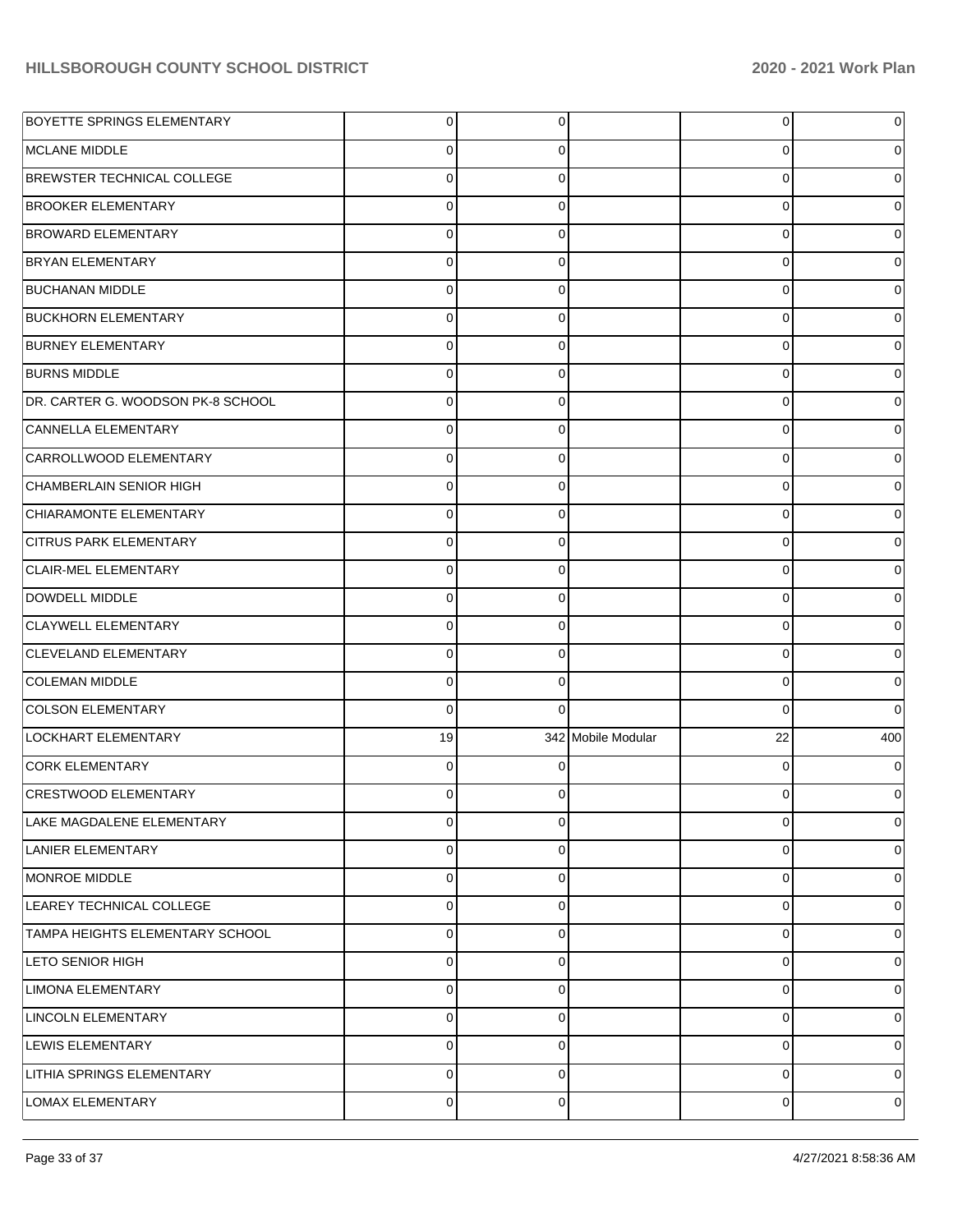| <b>LOPEZ ELEMENTARY</b>        | 0              | $\overline{0}$ | 0           | 0              |
|--------------------------------|----------------|----------------|-------------|----------------|
| LOWRY ELEMENTARY               | 0              | 0              | 0           | 0              |
| LUTZ K-8 SCHOOL                | $\overline{0}$ | $\Omega$       | $\Omega$    | $\overline{0}$ |
| MABRY ELEMENTARY               | 2              | 36             | $\mathbf 0$ | $\overline{0}$ |
| MACFARLANE ELEMENTARY          | $\overline{0}$ | $\Omega$       | $\Omega$    | $\overline{0}$ |
| MADISON MIDDLE                 | 0              | 0              | $\mathbf 0$ | 0              |
| MANGO ELEMENTARY               | $\overline{0}$ | 0              | $\mathbf 0$ | $\overline{0}$ |
| MANISCALCO K-8 SCHOOL          | $\mathbf 0$    | 0              | $\mathbf 0$ | 0              |
| MANN MIDDLE                    | $\overline{0}$ | $\Omega$       | $\Omega$    | $\overline{0}$ |
| MARSHALL MIDDLE                | $\mathbf 0$    | 0              | $\mathbf 0$ | 0              |
| MCDONALD ELEMENTARY            | $\overline{0}$ | 0              | $\mathbf 0$ | $\overline{0}$ |
| MENDENHALL ELEMENTARY          | $\overline{0}$ | 0              | $\mathbf 0$ | 0              |
| <b>FERRELL MIDDLE MAGNET</b>   | $\overline{0}$ | $\Omega$       | $\Omega$    | $\overline{0}$ |
| MILES ELEMENTARY               | 2              | 36             | $\mathbf 0$ | 0              |
| MINTZ ELEMENTARY               | $\overline{0}$ | 0              | $\Omega$    | $\overline{0}$ |
| MITCHELL ELEMENTARY            | $\overline{0}$ | 0              | $\mathbf 0$ | 0              |
| MORGAN WOODS ELEMENTARY        | $\overline{0}$ | $\Omega$       | $\Omega$    | $\overline{0}$ |
| MORT ELEMENTARY                | 0              | 0              | $\mathbf 0$ | 0              |
| NORTHWEST ELEMENTARY           | $\overline{0}$ | $\Omega$       | $\Omega$    | $\overline{0}$ |
| OAK GROVE ELEMENTARY           | $\overline{0}$ | 0              | $\mathbf 0$ | 0              |
| ORANGE GROVE MIDDLE            | $\overline{0}$ | $\Omega$       | $\Omega$    | $\overline{0}$ |
| PALM RIVER ELEMENTARY          | $\overline{0}$ | 0              | $\mathbf 0$ | 0              |
| PINECREST ELEMENTARY           | $\overline{0}$ | $\Omega$       | $\Omega$    | $\overline{0}$ |
| PLANT SENIOR HIGH              | 2              | 50             | $\Omega$    | 0              |
| <b>PLANT CITY SENIOR HIGH</b>  | 0              | 0              | C           | 0              |
| <b>TOMLIN MIDDLE</b>           | $\mathbf 0$    | $\overline{0}$ | 0           | 0              |
| POTTER ELEMENTARY              | $\overline{0}$ | 0              | 0           | $\overline{0}$ |
| <b>PROGRESS VILLAGE MIDDLE</b> | $\overline{0}$ | $\overline{0}$ | $\mathbf 0$ | $\mathbf 0$    |
| RIVERHILLS ELEMENTARY          | $\overline{0}$ | $\mathbf 0$    | $\mathbf 0$ | $\overline{0}$ |
| RIVERVIEW ELEMENTARY           | $\overline{0}$ | $\overline{0}$ | $\mathbf 0$ | $\overline{0}$ |
| <b>SUMNER HIGH SCHOOL</b>      | $\overline{0}$ | $\Omega$       | 0           | $\overline{0}$ |
| BELMONT ELEMENTARY SCHOOL      | $\overline{0}$ | $\Omega$       | $\mathbf 0$ | $\overline{0}$ |
|                                | 96             | 2,079          | 32          | 620            |

## **Failed Standard Relocatable Tracking**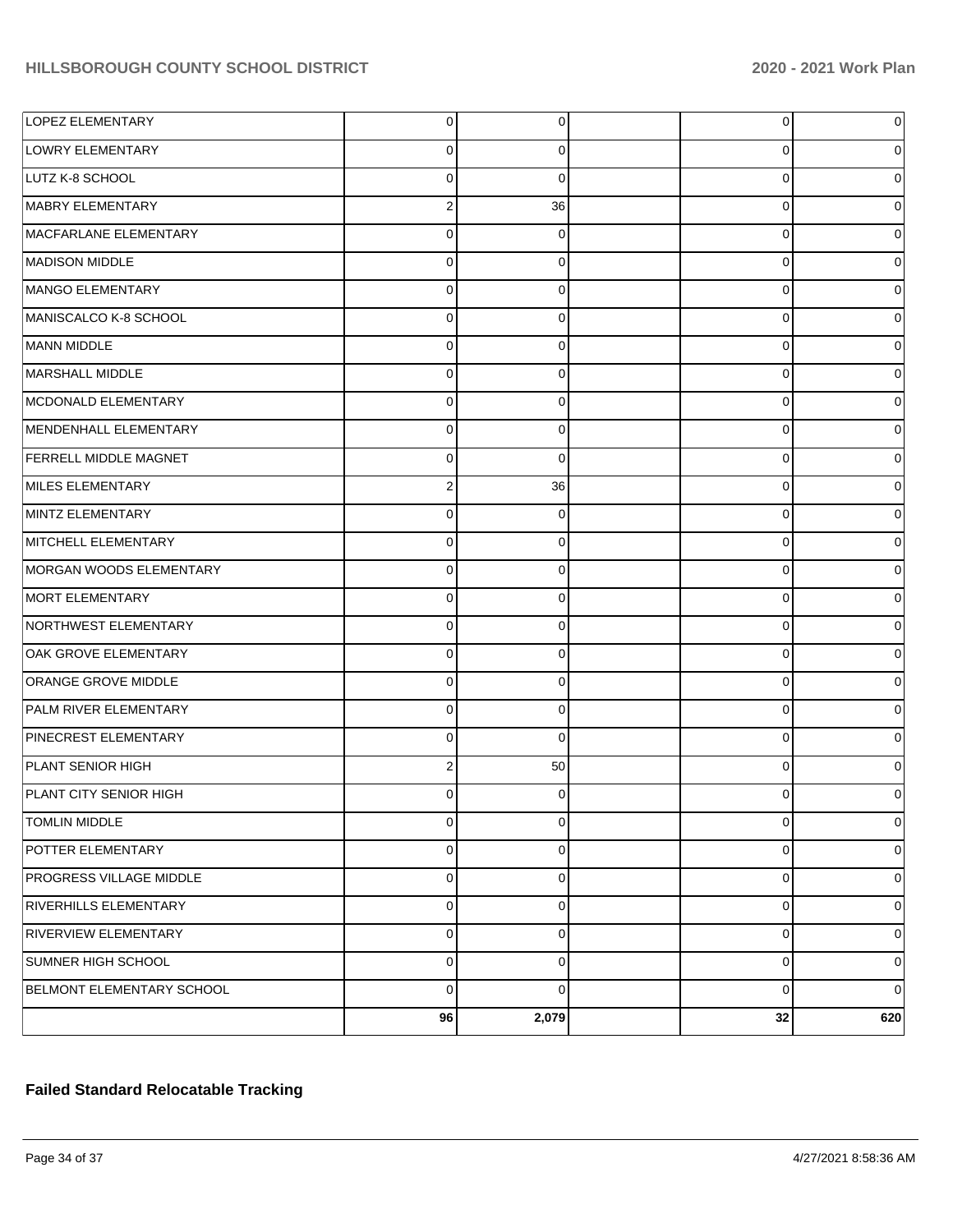Relocatable units currently reported by school, from FISH, and the number of relocatable units identified as 'Failed Standards'.

Nothing reported for this section.

# **Planning**

#### **Class Size Reduction Planning**

**Plans approved by the school board that reduce the need for permanent student stations such as acceptable school capacity levels, redistricting, busing, year-round schools, charter schools, magnet schools, public-private partnerships, multitrack scheduling, grade level organization, block scheduling, or other alternatives.**

Hillsborough County has implemented redistricting, school level conversions, busing, charter schools, magnet schools, public-private partnerships, grade level organization, and Hillsborough Virtual.

#### **School Closure Planning**

**Plans for the closure of any school, including plans for disposition of the facility or usage of facility space, and anticipated revenues.** 

None

# **Long Range Planning**

#### **Ten-Year Maintenance**

District projects and locations regarding the projected need for major renovation, repair, and maintenance projects within the district in years 6-10 beyond the projects plans detailed in the five years covered by the work plan.

Nothing reported for this section.

#### **Ten-Year Capacity**

Schedule of capital outlay projects projected to ensure the availability of satisfactory student stations for the projected student enrollment in K-12 programs for the future 5 years beyond the 5-year district facilities work program.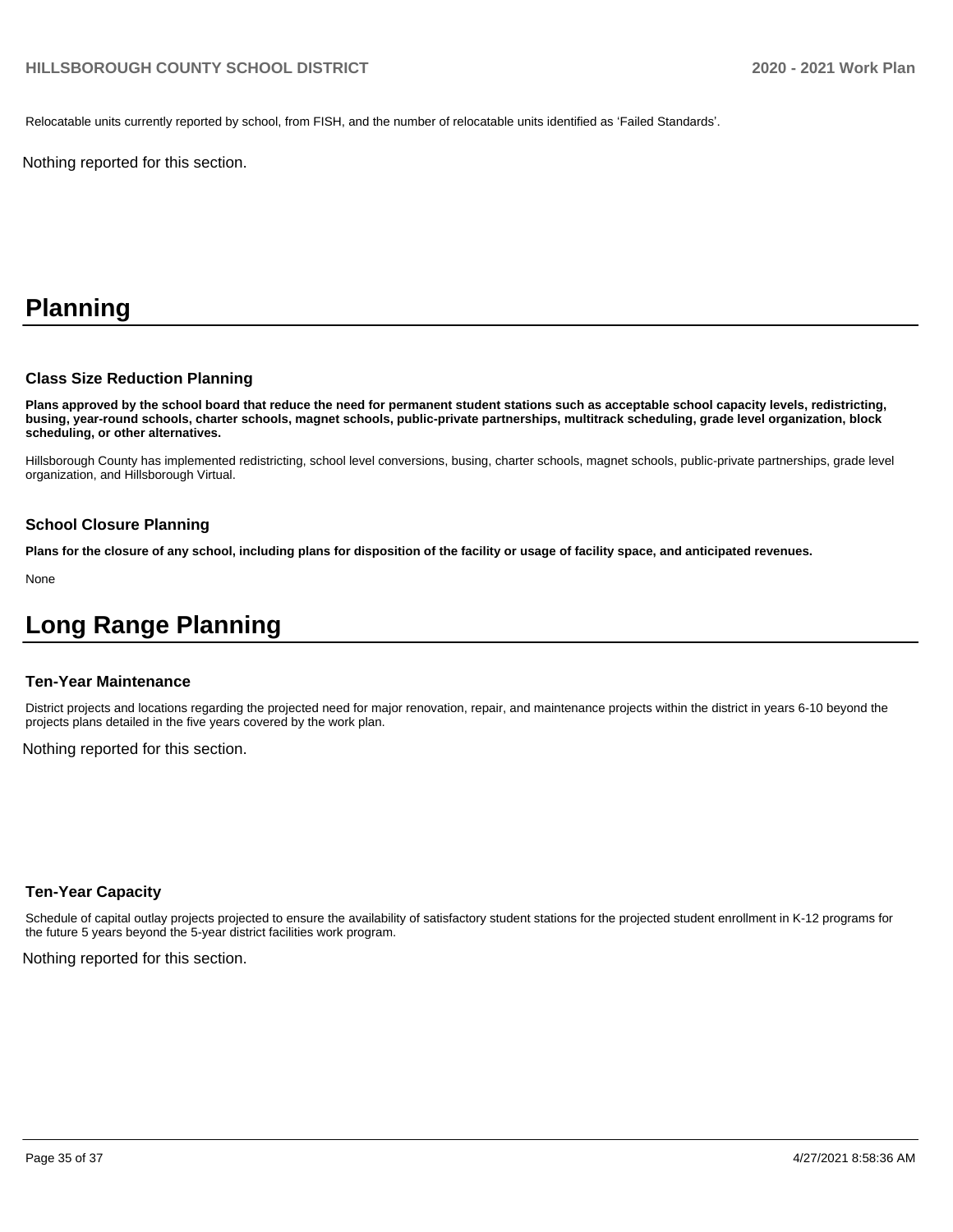#### **Ten-Year Planned Utilization**

Schedule of planned capital outlay projects identifying the standard grade groupings, capacities, and planned utilization rates of future educational facilities of the district for both permanent and relocatable facilities.

| <b>Grade Level Projections</b>   | <b>FISH</b><br><b>Student</b><br><b>Stations</b> | Actual 2019 -<br>2020 FISH<br>Capacity | Actual<br>$2019 -$<br>2020<br><b>COFTE</b> | Actual 2019 - 2020<br><b>Utilization</b> | Actual 2020 - 2021 / 2029 - 2030 new<br>Student Capacity to be added/removed | Projected 2029<br>2030 COFTE | Projected 2029 -<br>2030 Utilization |
|----------------------------------|--------------------------------------------------|----------------------------------------|--------------------------------------------|------------------------------------------|------------------------------------------------------------------------------|------------------------------|--------------------------------------|
| Elementary - District<br>lTotals | 108.926                                          | 108,926                                | 83,496.85                                  | 76.65 %                                  | 5.700                                                                        | 96.687                       | 84.35 %                              |
| Middle - District Totals         | 67,478                                           | 60.706                                 | 47.549.23                                  | 78.33 %                                  | 1.350                                                                        | 43,483                       | 70.07 %                              |
| High - District Totals           | 68.741                                           | 65,290                                 | 56,099.66                                  | 85.92 %                                  | 2.308                                                                        | 59.175                       | 87.54 %                              |
| Other - ESE, etc                 | 8.662                                            | 6.458                                  | 1,112.20                                   | 17.22 %                                  |                                                                              |                              | 0.00 %                               |
|                                  | 253,807                                          |                                        | 241,380 188,257.94                         | 77.99 %                                  | 9,358                                                                        | 199,345                      | 79.50 %                              |

**Combination schools are included with the middle schools for student stations, capacity, COFTE and utilization purposes because these facilities all have a 90% utilization factor. Use this space to explain or define the grade groupings for combination schools.** 

No comments to report.

#### **Ten-Year Infrastructure Planning**

**Proposed Location of Planned New, Remodeled, or New Additions to Facilities in 06 thru 10 out years (Section 28).**

Nothing reported for this section.

Plans for closure of any school, including plans for disposition of the facility or usage of facility space, and anticipated revenues in the 06 thru 10 out **years (Section 29).**

Nothing reported for this section.

#### **Twenty-Year Maintenance**

District projects and locations regarding the projected need for major renovation, repair, and maintenance projects within the district in years 11-20 beyond the projects plans detailed in the five years covered by the work plan.

Nothing reported for this section.

#### **Twenty-Year Capacity**

Schedule of capital outlay projects projected to ensure the availability of satisfactory student stations for the projected student enrollment in K-12 programs for the future 11-20 years beyond the 5-year district facilities work program.